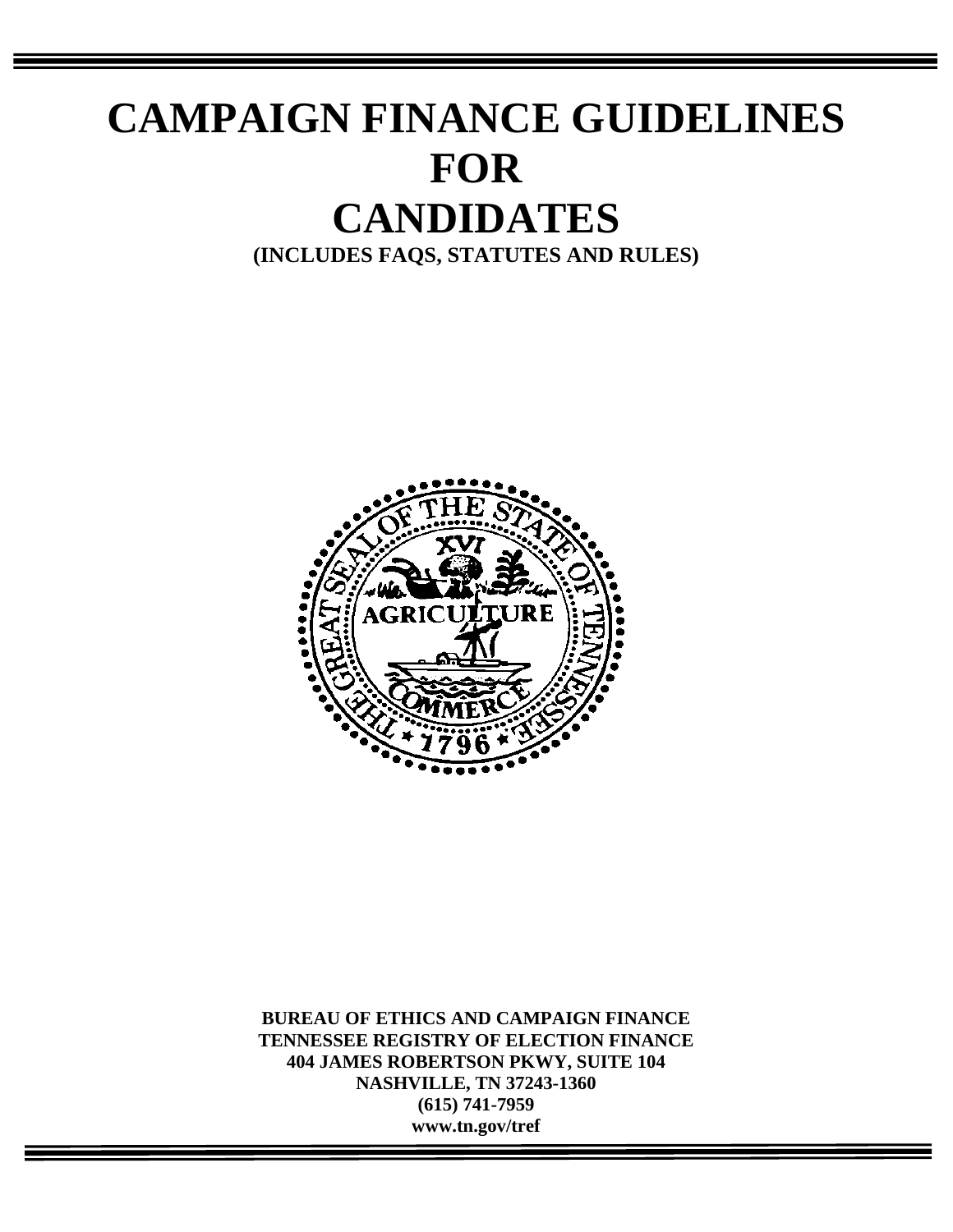# **TABLE OF CONTENTS**

| 1.         | FREQUENTLY ASKED QUESTIONS                                                                                                            |  |
|------------|---------------------------------------------------------------------------------------------------------------------------------------|--|
| 2.         |                                                                                                                                       |  |
| 3.         |                                                                                                                                       |  |
| 4.         |                                                                                                                                       |  |
| 5.         |                                                                                                                                       |  |
| 6.         |                                                                                                                                       |  |
| 7.         |                                                                                                                                       |  |
| 8.         |                                                                                                                                       |  |
| 9.         |                                                                                                                                       |  |
| 10.        |                                                                                                                                       |  |
| 11.        |                                                                                                                                       |  |
| 12.        |                                                                                                                                       |  |
| 13.        | Are there any dollar limitations on the amount of campaign contributions that a candidate may accept from a person or a PAC?  7       |  |
| 14.        |                                                                                                                                       |  |
| 15.        |                                                                                                                                       |  |
| 16.        |                                                                                                                                       |  |
| 17.        |                                                                                                                                       |  |
| 18.        |                                                                                                                                       |  |
| 19.        |                                                                                                                                       |  |
| <i>20.</i> |                                                                                                                                       |  |
| 21.        |                                                                                                                                       |  |
| 22.        |                                                                                                                                       |  |
| 23.        |                                                                                                                                       |  |
| 24.        | How does an individual inspect or obtain a copy of a candidate's campaign financial disclosure statement? 11                          |  |
| 25.        | What happens if a candidate does not file the required reports on time or violates other provisions of the law?11                     |  |
| 26.        | If a candidate fails to file a disclosure statement, may that individual qualify as a candidate in future state or local elections?12 |  |
| 27.        |                                                                                                                                       |  |
| 28.        |                                                                                                                                       |  |
| 29.        | What guidelines will the Registry of Election Finance provide to candidates and political campaign committees regarding the           |  |
|            |                                                                                                                                       |  |
|            |                                                                                                                                       |  |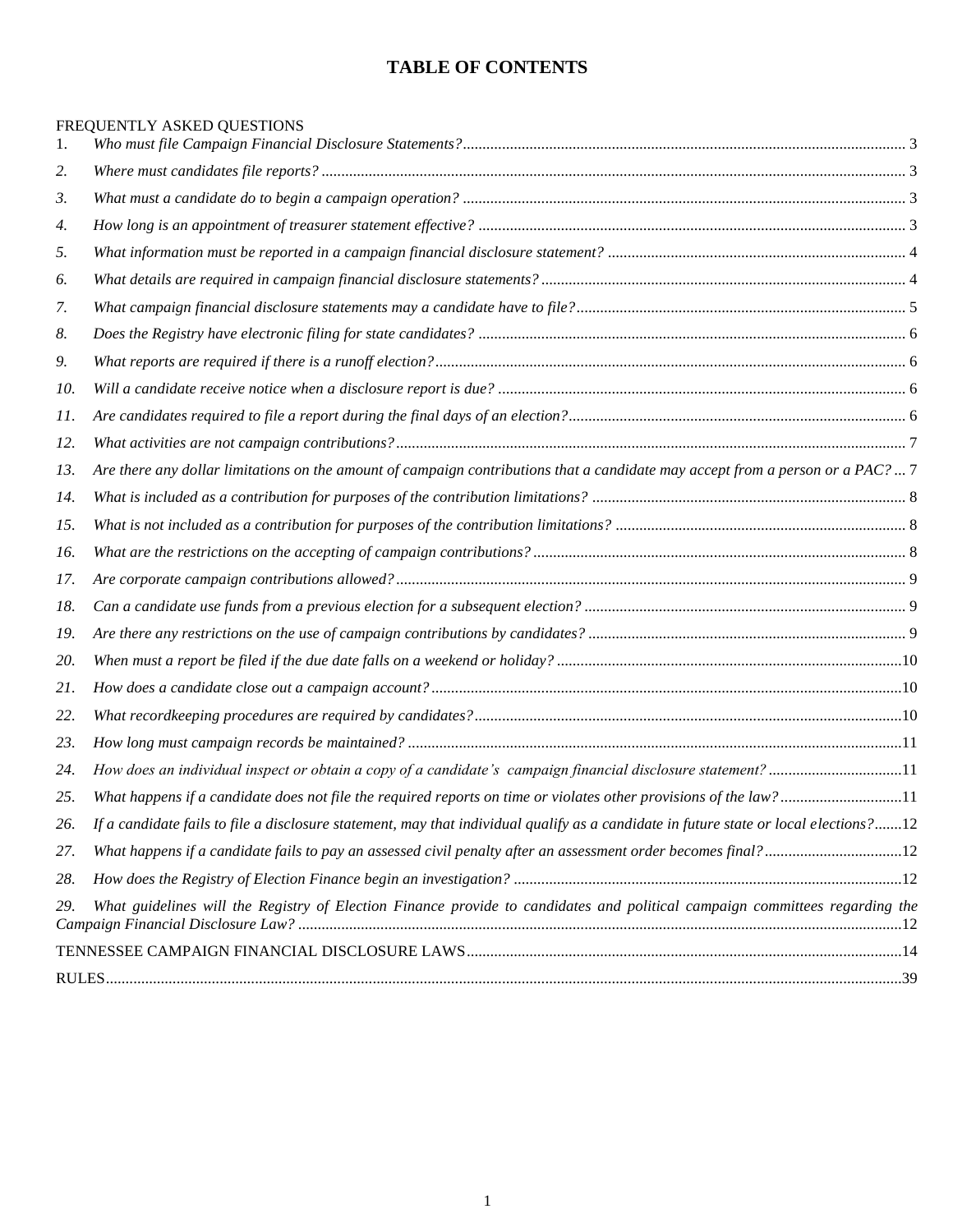# **CAMPAIGN FINANCE FAQS**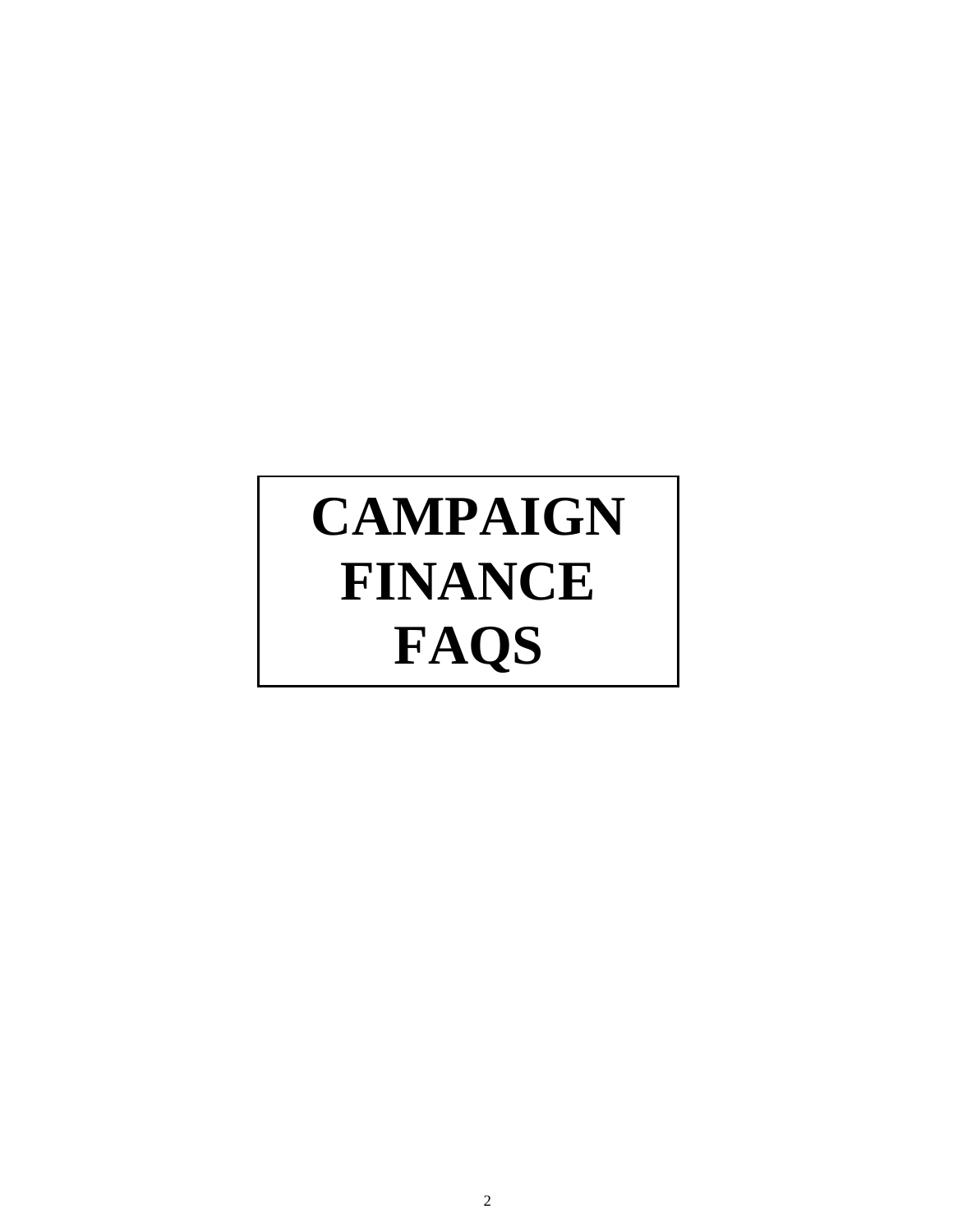#### <span id="page-3-0"></span>**1. Who must file Campaign Financial Disclosure Statements?**

**PROSPECTIVE CANDIDATES.** Any individual who receives contributions or makes expenditures (except for incidental expenditures) to determine if he or she will be a candidate for state or local public office is required to report to the appropriate agency. T.C.A. § 2-10-102(3)

**ANNOUNCED CANDIDATES**. Any individual who has made a formal announcement of his or her candidacy for a state or local elected public office or who has formally qualified to seek election to public office in a primary or general election in Tennessee is required to report to the appropriate agency. T.C.A. § 2-10-102(3)

**CANDIDATES EXEMPTED**. A local candidate may be exempt from the Campaign Financial Disclosure Act's requirements if he or she is seeking a public office for which the service is part-time and for which the compensation is less than one thousand dollars (\$1,000) per month. This exemption does not apply if the public office being sought is that of a chief administrative officer or if the candidate spends more than one thousand dollars (\$1,000) seeking election to the public office. T.C.A. § 2-10-101(b)

# <span id="page-3-1"></span>*2. Where must candidates file reports?*

**CANDIDATES FOR STATE PUBLIC OFFICE**. Candidates and single-candidate political campaign committees involved in elections for state public offices (Governor, member of the General Assembly, delegate to a Tennessee Constitutional Convention, District Attorney General, District Public Defender, Judge of the Court of Criminal Appeals, Judge of the Court of Appeals, Supreme Court Justice, Chancellor, Circuit Court Judge, Criminal Court Judge and Probate Court Judge) must file all required reports with the Registry of Election Finance, 404 James Robertson Parkway, Suite 104, Nashville, TN 37243-1360. T.C.A. § 2-10-105(a)

**CANDIDATES FOR LOCAL PUBLIC OFFICE**. Candidates or single-candidate political campaign committees involved in elections for local public offices (all offices not listed above as state public offices) must file all required reports with the election commission of the county or counties where the election will be held. T.C.A. § 2-10-105(b)

# <span id="page-3-2"></span>*3. What must a candidate do to begin a campaign operation?*

**POLITICAL CAMPAIGN TREASURERS**. Before any monies can be received or spent, (except for incidental expenditures made by an individual to determine whether to be a candidate), each candidate must certify the name and address of its political treasurer to the Registry of Election Finance for a state election and to the county election commission for a local election. This is accomplished by completing and filing an appointment of political treasurer statement. T.C.A. § 2-10-102(3) and T.C.A. § 2-10-105(4)(e)(1)

A candidate may appoint himself or herself as the political treasurer for a campaign. If a candidate appoints another person to act as political treasurer, the candidate must co-sign all reports required to be filed under the Campaign Financial Disclosure Act. T.C.A.  $§ 2-10-105(4)(e)(1)$ 

**CAMPAIGN BANK ACCOUNT**. A candidate must open and maintain a separate bank account into which all campaign contributions are to be deposited. Additionally, all expenditures from campaign funds must be expended from this bank account. Rule 0530-1-1-.01(1), Rule 0530-1-1-.02(1) and Rule 0530-1-1-.02(4)

If a person is a candidate for more than one public office, the candidate must maintain separate campaign bank accounts for each office sought. Rule 0530-1-3-.02(3)(a)

# <span id="page-3-3"></span>*4. How long is an appointment of treasurer statement effective?*

**CANDIDATES - PRIMARY, GENERAL ELECTIONS**. A political treasurer appointed by a candidate or single-candidate political campaign committee may serve for both the primary and general elections. After the last election in which that candidate or committee is involved in that election year, monies shall not be received or spent for a future election until the candidate or committee has formally appointed a political treasurer for the future election year and filed a report of that appointment with the Registry of Election Finance or the appropriate county election commission. (The new appointment must be filed, even if the treasurer is the same individual who served in that capacity in the candidate's previous election.) T.C.A.  $\S$  2-10-105(g)

**CHANGE OF TREASURERS**. Candidates must notify the Registry or the appropriate county election commission of any changes in the office of political treasurer. An appointment of political treasurer statement must be completed and filed for the individual who replaces the previous treasurer.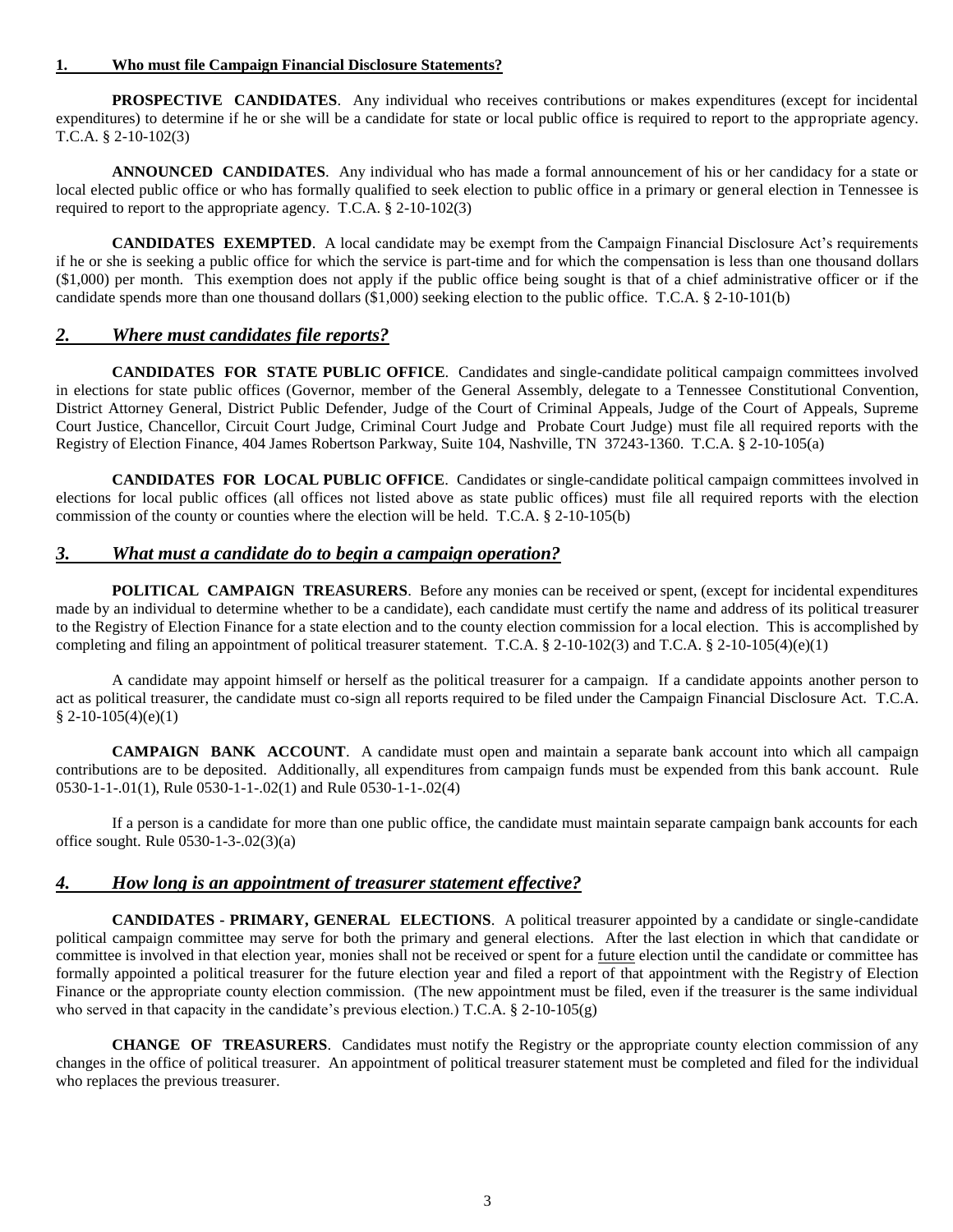# <span id="page-4-0"></span>*5. What information must be reported in a campaign financial disclosure statement?*

**CONTRIBUTIONS**. A reportable contribution is defined by the law as being "any advance, conveyance, deposit, distribution, transfer of funds, loan, loan guaranty, personal funds of a candidate, payment, gift, or subscription, of money or like thing of value, and any contract, agreement, promise or other obligation. . . .made for the purpose of influencing a measure or nomination for election or the election of any person for public office." Additionally, any of these items given to an officeholder "for the purpose of defraying any expenses. . .incurred in connection with the performance of the officeholder's duties, responsibilities, or constituent services" are reportable as contributions. T.C.A. § 2-10-102(4)

**IN-KIND CONTRIBUTIONS**. In-kind contributions are goods or services provided to a candidate without charge (such as the use of equipment or advertisement materials at no cost to the candidate) and must be listed separately on the campaign financial disclosure statement from other campaign contributions. T.C.A. § 2-10-107(c)(1) and Rule 0530-1-1-.03(6)

An in-kind contribution is considered to be made and is reportable during the period in which the contribution is made or performed, not when the cost of the contribution is billed or paid. The amount for an in-kind contribution which should be reported by a candidate should be the fair market value for such goods or services provided. T.C.A. § 2-10-107(d)

If the actual cost of a in-kind contribution is not known at the time when it is reportable, an estimate of the cost shall be reported during the period that the contribution is made or performed, and the disclosure report shall indicate that the amount reported is estimated. If the actual cost of the in-kind contribution as indicated on the bill for the goods or services is different than the amount reported, the candidate shall adjust the amount reported on a later disclosure statement covering the period in which payment for the in-kind contribution is made. T.C.A.  $\S$  2-10-107(d)

**EXPENDITURES**. A reportable expenditure is defined by statute as "a purchase, payment, distribution, loan, advance, deposit or gift of money or anything of value made for the purpose of influencing a measure or the nomination for election or election of any person to public office." T.C.A.  $\S$  2-10-102(6)(A)

**LOANS**. A campaign loan must be disclosed by a candidate during the reporting period that the loan is made. A loan must continue to be disclosed on future campaign financial disclosure statements until the loan is paid back in full or a statement has been filed with the appropriate campaign financial disclosure statement by the candidate stating that the loan will not be repaid and is to be considered a contribution to the campaign. Rule 0530-1-1-.06(1) and Rule 0530-1-1-.06(2)

**OBLIGATIONS**. Goods and services received on credit which are not paid for during the reporting period received must be disclosed as an obligation by the candidate during the reporting period that the obligation is incurred. This obligation must continue to be disclosed by the candidate or committee on campaign financial disclosure statements until fully paid. Payments on the obligation shall be disclosed as expenditures by the candidate on the appropriate campaign financial disclosure statement(s). Rule 0530-1-1-.10(1)

# <span id="page-4-1"></span>*6. What details are required in campaign financial disclosure statements?*

**Short Form.** Candidates are exempt from filing a detailed disclosure statement if neither contributions received nor expenditures made during a reporting period for which a statement is submitted exceed one thousand dollars (\$1,000). The candidate must report the balance of contributions on hand, outstanding loans and outstanding obligations. T.C.A.  $\S$  2-10-107(a)(1)

**Detailed Disclosure.** A candidate which has over one thousand dollars (\$1,000) in contributions and/or expenditures must complete a detailed disclosure and list contributions, expenditures, loans and obligations as described below. T.C.A. § 2-10-107(2)(A)(i)

**Contributions.** Contributions totaling one hundred dollars (\$100) or less from a single source during the reporting period may be totaled and reported as a single item. T.C.A.  $\S$  2-10-107(2)(A)(i)

Candidates are required to list the full name, complete address, amount, date of receipt of contribution, and the election the contribution is designated for, for each person or organization who contributes a total of more than one hundred dollars (\$100) during a reporting period. In addition, if this contribution is from an individual you must also list the occupation and employer of the contributor. A candidate that makes a "best effort" to obtain the address, occupation and employer for a contribution is considered to be in compliance with the requirement. "Best Effort" would include requesting the information on an invitation and stating that the information is required by state law for contributions over \$100 or requesting the information in a letter sent by first class postage and stating that the information is required by state law for contributions over \$100. T.C.A.  $\S$  2-10-107(a)(2)(A)(i)

For example, a person who contributes fifty dollars (\$50) one day, fifty dollars (\$50) the following day and one dollar (\$1) the next day would have to be specifically listed on the campaign financial disclosure statement as having contributed one hundred one dollars (\$101), if all those monies were contributed during one reporting period. Likewise, a person who buys five (5) tickets to a campaign fundraiser at twenty-five dollars (\$25) each would have to be specifically listed on the campaign financial disclosure statement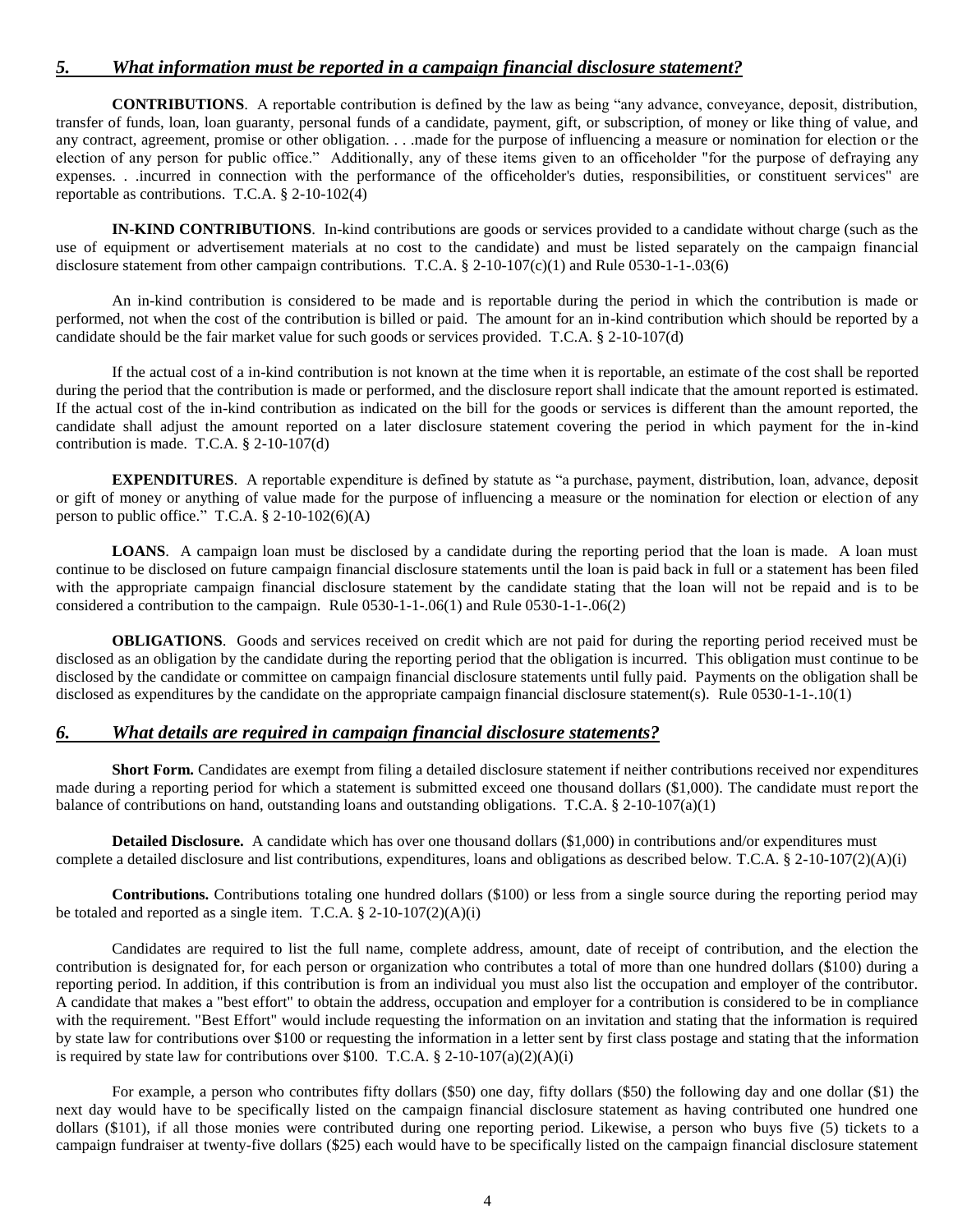as having contributed one hundred twenty-five dollars (\$125). A contributor may designate his/her contribution to a candidate by indicating in writing the specific election to which the contribution is intended to apply.

**Expenditures.** Expenditures totaling one hundred dollars (\$100) or less to a single payee during the reporting period are not required to be itemized. These expenditures may be broken down and totaled by general categories (such as gas, food, etc.). For example, purchases of twenty-five dollars (\$25) of gas at five different service stations would be shown as "Gas -- \$125". T.C.A. § 2-10-  $107(a)(2)(B)$ 

The law requires candidates to list the full name, complete address, amount and detailed purpose for each person or organization to whom a total of more than one hundred dollars (\$100) was paid during a reporting period. T.C.A.  $\S$  2-10-107(a)(2)(B)

When a purchase is made with a credit card, the purchase must be disclosed as a payment to the vendor (not the credit card company). For example, if printing is purchased from ABC Printing with a credit card, the payee must be listed as ABC Printing. T.C.A.  $§ 2-10-107(a)(2)(B)$ 

Purchases of goods and services must be disclosed as a purchase from the actual vendor and not as a purchase from a third party who is reimbursed for the purchase. For example, if a campaign worker goes to ABC Printing and pays for printing and is then reimbursed by the campaign for the printing, the disclosure must list ABC Printing as the vendor and not the campaign worker. T.C.A. §  $2-10-107(a)(2)(B)$ 

When listing the purpose of an expenditure, the words "reimbursement", "credit card purchase", "other" and "campaign expenditure" may not be used as the purpose. The purpose must be detailed enough to show that the expenditure was an allowable expenditure. T.C.A.  $\S 2-10-107(a)(2)(B)$ 

**Loans.** Itemized information must be provided for all loans for more than one hundred dollars (\$100) from one creditor during a reporting period. This information includes the full name and address of each creditor, and the date that the loan was made must be provided. In addition, any endorsers or guarantors for a loan must be listed by full name and address and the amount of the loan which is guaranteed by that person must be disclosed. The outstanding loan balance at the beginning of the reporting period, any additional loans received during that period, any loan payments made during the period and the outstanding loan balance at the end of the reporting period must also be disclosed. T.C.A.  $\S$  2-10-107(a)(2)(A)(i)

**Obligations.** All obligations owed at the end of a reporting period for more than one hundred dollars (\$100) to one creditor must be itemized. The itemized information includes the full name and address of the creditor. In addition, the outstanding obligations' balance at the beginning of the reporting period, any additional obligations' incurred during the period, any payments made to the creditor during the period and the outstanding obligations balance at the end of the reporting period must be disclosed.

# <span id="page-5-0"></span>*7. What campaign financial disclosure statements may a candidate have to file?*

Below is a list of campaign financial disclosure reports that may be required to be filed by a state or local candidate. The reports a candidate is required to file will depend on the office sought and the date that an appointment of a political treasurer statement is filed with the Registry of Election Finance or the local county election commission. In order to view the specific reports required for your current election, please refer to the Registry's website or contact your local county election commission.

**Early Semi-Annual Supplemental.** If a candidate appoints a political treasurer before January 16 in the year of the election in which the candidate or committee expects to be involved, the candidate or committee must file early supplemental campaign financial disclosure statements by January 31 and July 15 of each year preceding the election. The early supplemental report must cover the period beginning with the date of the first contribution or first expenditure, whichever is earlier, or the date of the last early supplemental report. The ending dates of the reporting periods are January 15 and June 30 of each year. T.C.A.  $\S$  2-10-105(c)(3)

The early semi-annual supplemental report does not need to be filed if it is within sixty (60) days of another report required under the Campaign Financial Disclosure Act. T.C.A. § 2-10-105(c)(3)

**1st Quarter.** This campaign financial disclosure statement must be filed no later than April 10. The ending date of this report will be March 31. The beginning date of this report will be depend upon several factors, including, the office the candidate is seeking, whether this is the candidate's first report and when the candidate filed an Appointment of Political Treasurer Statement. T.C.A. § 2-10- $105(c)(1)$ 

**2nd Quarter.** This campaign financial disclosure statement must be filed no later than July 10. The ending date of this report will be June 30. The beginning date of this report will be depend upon several factors, including, the office the candidate is seeking, whether this is the candidate's first report and when the candidate filed an Appointment of Political Treasurer Statement. T.C.A. § 2-10- $105(c)(1)$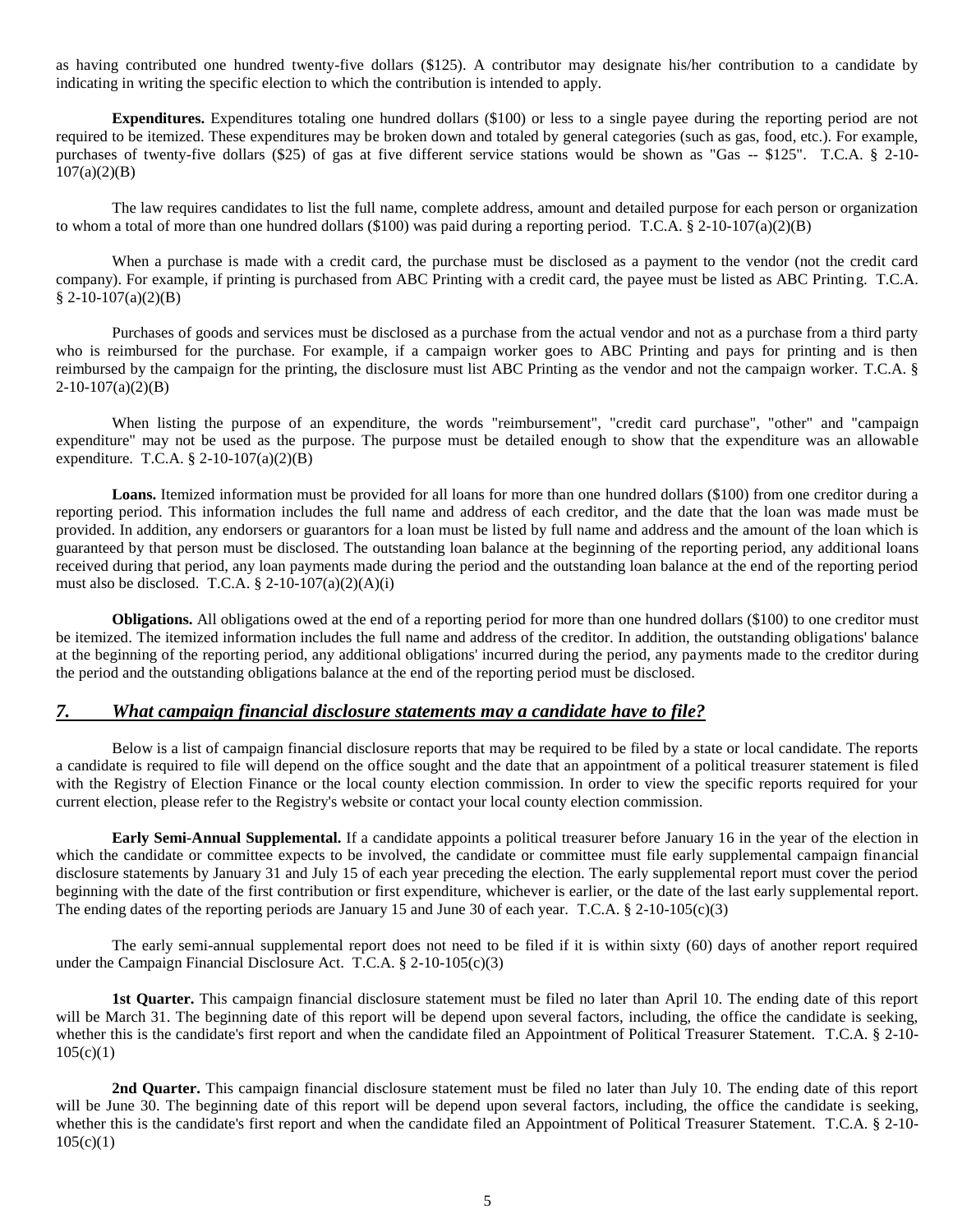**3rd Quarter.** This campaign financial disclosure statement must be filed no later than October 10. The ending date of this report will be September 30. The beginning date of this report will be depend upon several factors, including, the office the candidate is seeking, whether this is the candidate's first report and when the candidate filed an Appointment of Political Treasurer Statement. T.C.A. § 2-10- $105(c)(1)$ 

**4th Quarter.** This campaign financial disclosure statement must be filed no later than January 25. The ending date of this report will be January 15. The beginning date of this report will be depend upon several factors, including, the office the candidate is seeking, whether this is the candidate's first report and when the candidate filed an Appointment of Political Treasurer Statement. T.C.A. § 2-10- $105(c)(1)$ 

**Pre-Primary.** A campaign financial disclosure statement must be filed no later than seven (7) days before the primary election. The ending date of this report will be ten (10) days before the primary election. The beginning date of this report will be depend upon several factors, including, the office the candidate is seeking, whether this is the candidate's first report and when the candidate filed an Appointment of Political Treasurer Statement. T.C.A. § 2-10-105(c)(1)

**Pre-General.** A campaign financial disclosure statement must be filed no later than seven (7) days before the general election. The ending date of this report will be ten (10) days before the general election. The beginning date of this report will be depend upon several factors, including, the office the candidate is seeking, whether this is the candidate's first report and when the candidate filed an Appointment of Political Treasurer Statement. T.C.A. § 2-10-105(c)(1)

**Semi-Annual Supplemental.** If a candidate shows an unexpended balance of contributions, continuing debts and obligations, or an expenditure deficit on their 4th Quarter report, the candidate must file a semi-annual supplemental campaign financial disclosure report by January 31 and July 15 each year until the campaign account is closed. The ending dates of the reporting periods are January 15 and June 30 of each year. T.C.A. § 2-10-106(a)

**Note:** "Filed" means the date that the Registry or county election commission actually receives the candidate or committee's disclosure statement or the date of the postmark, if the statement is mailed by either certified or registered mail. T.C.A. § 2-10-102(7)

# <span id="page-6-0"></span>*8. Does the Registry have electronic filing for state candidates?*

The Registry began offering electronic filing with the 2004 August election. The electronic filing system is an Internet based software maintained by the Registry. When a state candidate files an Appointment of Treasurer Statement with the Registry, they will receive an ID and Password that will allow them to file electronically. T.C.A. § 2-10-211

# <span id="page-6-1"></span>*9. What reports are required if there is a runoff election?*

A runoff election will require the candidate or committee involved in the election to file at least one additional campaign financial disclosure statement. The following reports must be filed:

**Pre-Runoff**. A campaign financial disclosure statement must be filed no later than seven (7) days before the runoff election, reporting all contributions and expenditures from the last day of any prior report through the tenth (10th) day before the election. T.C.A.  $$2-10-105(c)(2)$ 

**Additional Reports**. The candidate or committee involved in the runoff election will also be required to continue to file semiannual supplemental campaign financial disclosure reports as long as the campaign account is open. Please see Question 7 for additional information on these reports. T.C.A. § 2-10-106(a)

# <span id="page-6-2"></span>*10. Will a candidate receive notice when a disclosure report is due?*

The Registry of Election Finance is required to notify candidates for state public office fourteen (14) days before any regularly scheduled statement is due and each county election commission is required to notify candidates for local public office seven (7) days before any regularly scheduled statement is due. T.C.A.  $\S$  2-10-103(a)(4) and T.C.A.  $\S$  2-10-206(a)(9)

# <span id="page-6-3"></span>*11. Are candidates required to file a report during the final days of an election?*

**Interim Report.** An interim report is required for major contributions during the final days before an election. Such a report must be filed if a candidate or single-candidate political campaign committee for state public office or a single-measure political campaign committee in a statewide referendum receives a contribution or loan of more than five thousand dollars (\$5,000) from a single source in the period beginning at midnight of the tenth (10th) day prior to any election and extending through midnight of election day. Such a report also is due if a candidate or single-candidate committee for local public office or single-measure committee involved in a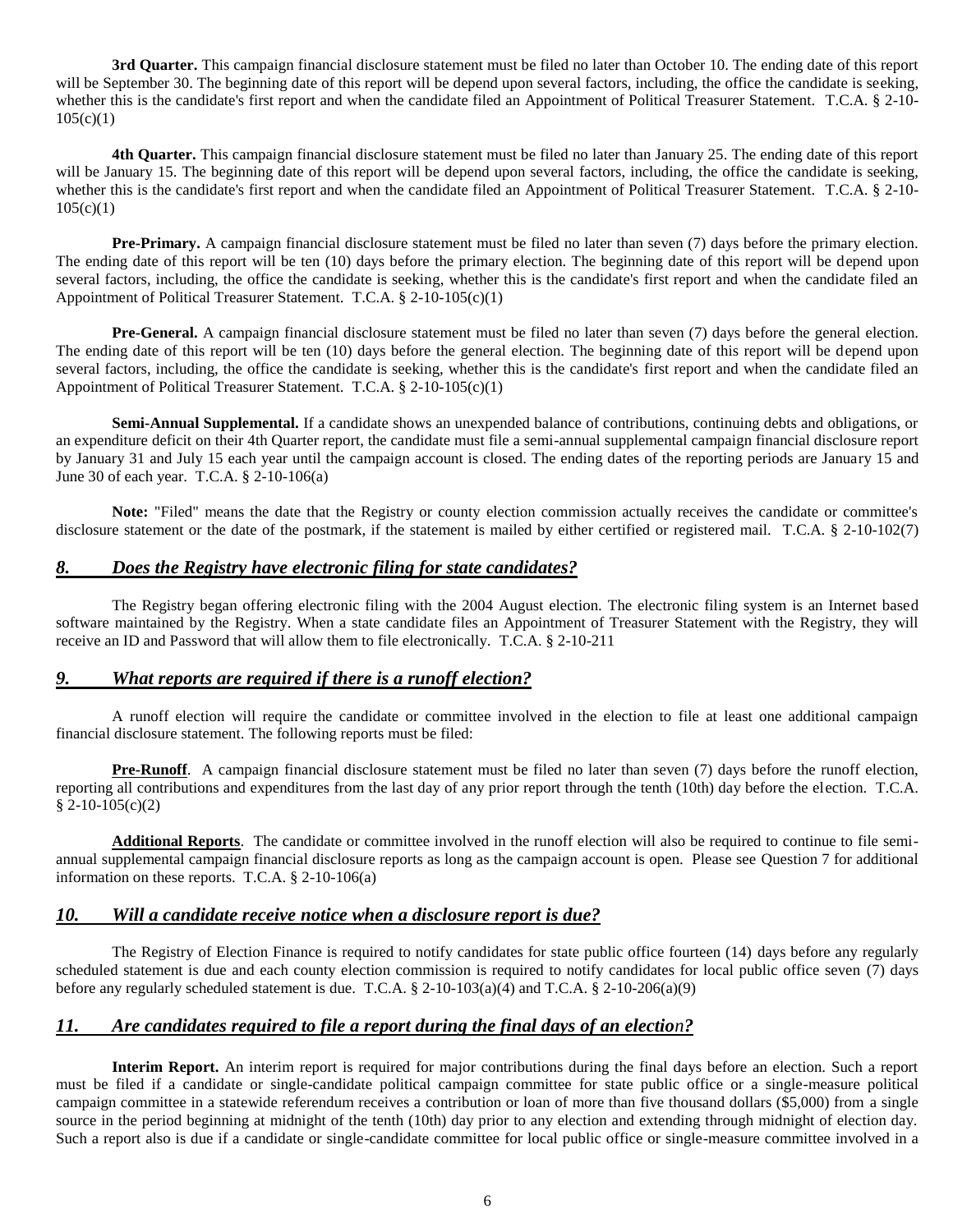local referendum receives a contribution or loan of more than twenty-five hundred dollars (\$2,500) during that final campaign period. T.C.A.  $\S$  2-10-105(h)(1)(A)

Such reports must be filed by the end of the next business day following the day on which the contribution was received. The interim report must be filed by telegram, fax machine, hand delivery or overnight delivery. T.C.A. § 2-10-105(h)(2)

# <span id="page-7-0"></span>*12. What activities are not campaign contributions?*

The following are NOT campaign contributions and are not required to be reported:

a) **Volunteer Work**. Services, including expenses provided without compensation by a candidate, or any individuals who volunteer a portion or all of their time on behalf of a candidate are not contributions. T.C.A. § 2-10-102(4)(A)

b) **Publicity**. Not included within the meaning of contribution is any news story, commentary or editorial distributed through the facilities of any broadcasting station, newspaper, magazine or other periodical publication, unless such facilities are owned wholly or in part or controlled by a political party, political committee or candidate. T.C.A. § 2-10-102(4)(B)

c) **Voter Registration Efforts**. Any nonpartisan activity designed to encourage individuals to vote or to register to vote is not considered a campaign contribution. T.C.A. § 2-10-102(4)(C)

d) **Internal Communications**. Not included within the meaning of contribution is any written, oral or electronically transmitted communication by any membership organization or corporation to its members or stockholders, if such membership organization or corporation is not organized primarily for the purpose of influencing the nomination for election or election of any person to public office. However, if the organization or corporation simply finances the dissemination, distribution or republication in whole or in part of campaign materials prepared by the candidate or candidate's committee, then such financing shall be considered a campaign contribution. T.C.A. § 2-10-102(4)(D)

e) **Other Candidate-Related Activities**. Not included within the meaning of contribution is the use of real or personal property and the cost of invitations, food and beverages not exceeding one hundred dollars (\$100), voluntarily provided on an individual's residential premises for candidate-related activities. T.C.A. § 2-10-102(4)(E)

# <span id="page-7-1"></span>*13. Are there any dollar limitations on the amount of campaign contributions that a candidate may accept from a person or a PAC?*

Pursuant to the Campaign Contribution Limits Act of 1995, T.C.A. 2-10-301, et seq., there are limits on how much monies that a person or a PAC may contribute to a candidate's campaign per election and how much monies that a candidate may accept for an election from a person or PAC. Those dollar limitations are based on the office sought by the candidate. Those limits are as follows:

| <b>OFFICE</b><br><b>SOUGHT</b>                                | <b>PERSON</b> | <b>PAC</b> | TOTAL CONTRIBUTIONS<br><b>FROM PACS (EXCLUDES)</b><br>POLITICAL PARTY PACS <sup>1</sup> ) | <b>TOTAL</b><br><b>CONTRIBUTIONS</b><br><b>FROM POLITICAL</b><br>PARTY PACS <sup>1</sup> |
|---------------------------------------------------------------|---------------|------------|-------------------------------------------------------------------------------------------|------------------------------------------------------------------------------------------|
| Statewide Office<br>(Governor)                                | \$4,200       | \$12,300   | 50% of total contributions                                                                | \$409,700                                                                                |
| <b>State Senate</b>                                           | \$1,600       | \$12,300   | \$122,900                                                                                 | \$65,500                                                                                 |
| State Rep / All Other<br>State <sup>2</sup> and Local Offices | \$1,600       | \$8,100    | \$122,900                                                                                 | \$32,900                                                                                 |

<sup>1</sup> Political Party PACs include those committees controlled by a political party on the national, state or local level and caucuses of a political party established by members of either house of the General Assembly. T.C.A. § 2-10-302

<sup>2</sup> Other State Offices includes Criminal Court Judges, Circuit Court Judges, Chancellors, Probate Court Judges, District Attorney Generals and Public Defenders. T.C.A. § 2-10-102(13)

For purposes of dollar limitations, a primary election, general election, run-off election or special election are each considered a separate election with separate contribution limits. For example, a candidate for state senate in the August primary election could accept \$1,500 from John Doe, and if the candidate also runs in the general election, he/she could accept another \$1,500 from John Doe for the general election.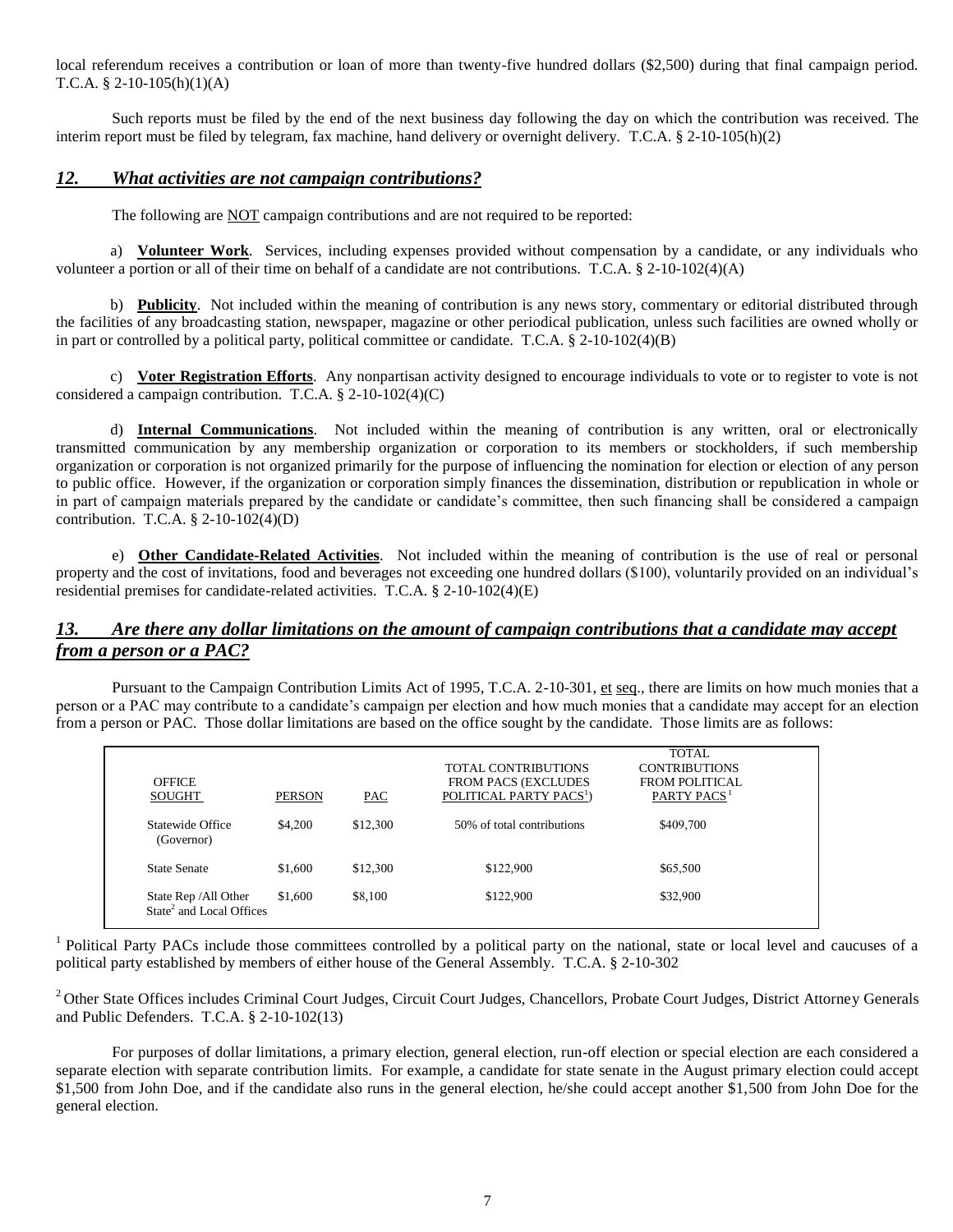# <span id="page-8-0"></span>*14. What is included as a contribution for purposes of the contribution limitations?*

Campaign contributions made by cash or a written instrument, such as a check, would be subject to the contribution limitations of the law, as well as in-kind contributions. Loans may also be considered a campaign contribution and subject to the contribution limits (see below and question 15.)

A person who endorses or guarantees a candidate's campaign loan shall be considered to have made a contribution, subject to the contribution limitations, to the candidate's campaign in the amount of the endorsement or guaranty. Where the portion of the loan for which the endorser or guarantor is liable is not specified in the written agreement, each endorser or guarantor shall be considered to have made a contribution in that proportion of the unpaid balance that each endorser or guarantor bears to the total number of endorsers or guarantors.

 A person making a loan to a candidate from their personal monies shall be considered to have made a contribution, subject to the contribution limitations, in the amount of the outstanding loan. T.C.A. § 2-10-102(4)

# <span id="page-8-1"></span>*15. What is not included as a contribution for purposes of the contribution limitations?*

The limitations do not apply to the retention or transfer of funds by a candidate to his/her own campaign from surplus funds from another campaign of the candidate. (Please remember that a candidate shall not transfer funds from a local campaign account to a legislative or gubernatorial campaign account.)

The limitations do not apply to a contribution, including a loan, made by a candidate to his/her own campaign.

A loan obtained by a candidate from a financial institution is not subject to the dollar limitations if the loan meets the following criteria: T.C.A. § 2-10-304

a) Is made in the ordinary course of business;

b) Is made on a basis reasonably designated to assure repayment, evidenced by a written instrument and subject to a payment due date or amortization schedule; and

c) Bears the usual and customary interest rate of the lending institution.

# <span id="page-8-2"></span>*16. What are the restrictions on the accepting of campaign contributions?*

**Cash Contributions.** No person may make cash contributions to any candidate, in the aggregate that exceeds \$50.00 per election. PACs may not make cash contributions to candidates. T.C.A. § 2-10-311(a), T.C.A. § 2-10-311(b) and T.C.A. § 2-10-311(c)

**Blackout Periods.** From the convening of the General Assembly in organizational session through the earlier of June 1 or the last day of regular session in odd numbered years and from the convening of regular legislative session to the earlier of May 15 or the conclusion of annual session in even numbered years and from the convening of an extraordinary session through the conclusion of extraordinary session, the governor or a legislator may not have a fundraiser or solicit or accept contributions for the governor or legislator's benefit or for the benefit of another legislative candidate or gubernatorial candidate, a political party legislative caucus PAC or any member of a political party legislative caucus PAC. T.C.A.  $\S$  2-10-310(a)(1)

Additionally, from the convening of the General Assembly in organizational session through the earlier of June 1 or the last day of regular session in odd numbered years and from the convening of regular legislative session to the earlier of May 15 or the conclusion of annual session in even numbered years and from the convening of an extraordinary session through the conclusion of extraordinary session, a political party PAC is prohibited from conducting a fundraiser, soliciting or accepting campaign contributions for the benefit of a legislative candidate, gubernatorial candidate, a caucus or any caucus member. T.C.A. § 2-10-310(b)

An employer of a lobbyist or a PAC controlled by an employer of a lobbyist is prohibited from making a campaign contribution to a gubernatorial or legislative candidate during regular or extraordinary legislative session (this restriction is found in the lobbying statutes). T.C.A. § 3-6-304

During the nine (9) day period prior to any election day, a PAC is prohibited from making a campaign contribution to a candidate for state or local public office, unless the committee is a political party PAC. T.C.A. § 2-10-117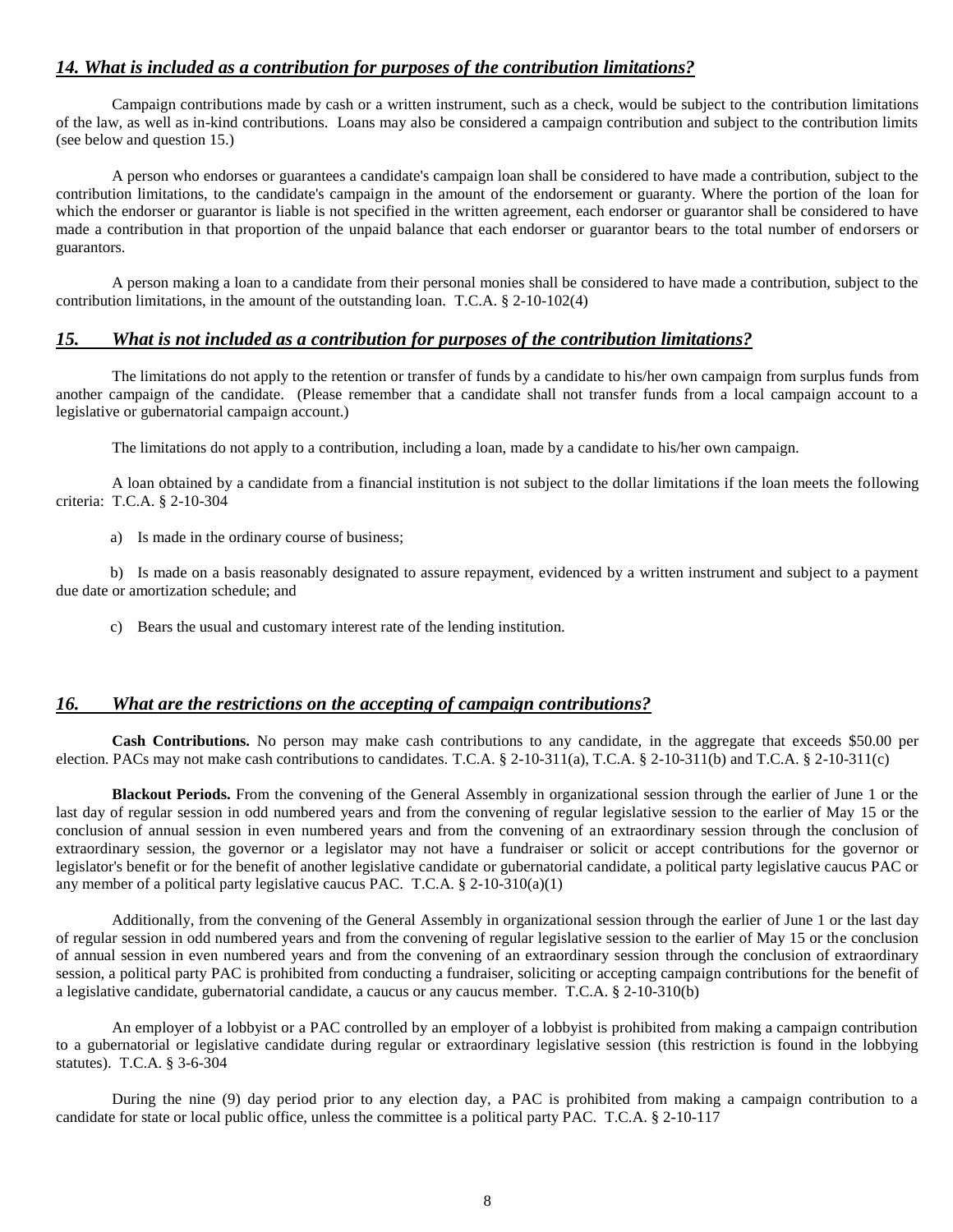# <span id="page-9-0"></span>*17. Are corporate campaign contributions allowed?*

Yes, beginning on June 1, 2011 corporate contributions are allowed to be made to candidates and PACs in Tennessee.

 Corporations making campaign contributions totaling over \$1,000 in the aggregate to candidates in a calendar year must register as a PAC and file campaign financial disclosure reports.

# <span id="page-9-1"></span>*18. Can a candidate use funds from a previous election for a subsequent election?*

 All state and local candidates may transfer unexpended campaign funds to a future campaign for the same office by that candidate. State candidates may transfer any excess campaign funds to any future state or local campaign that the candidate establishes. Local candidates may transfer excess campaign funds only to future local campaigns that the candidate establishes. T.C.A. § 2-10-114

# <span id="page-9-2"></span>*19. Are there any restrictions on the use of campaign contributions by candidates?*

**GENERALLY**. A candidate for an elected public office is prohibited from using any campaign funds prior to, during or after an election for the candidate's own personal use. Personal use is defined as any use of funds that would require the candidate or official to treat the use as gross income under Section 61 of the IRS Code of 1986. T.C.A. § 2-10-114(b)(1)

 Whether an expenditure of campaign funds by a candidate is made for a political purpose depends upon all the facts and circumstances surrounding the expenditure. An activity engaged in between elections by a candidate which is directly related to and supports the selection, nomination or election of that individual to public office is considered political activity. An expense which would be incurred by an individual regardless of that person's candidacy for public office is considered an expenditure for a nonpolitical purpose, except as allowed for the expenditure of surplus contributions.

 **ALLOWABLE USES**. A candidate with surplus campaign funds from an election shall allocate unexpended funds to one (1) or more of the following:

 a.) The funds may be retained or transferred to any campaign fund pursuant to Tennessee's reporting requirements, except a candidate for local office shall not transfer surplus funds from such an account to a campaign account for the General Assembly or governor. T.C.A. § 2-10-114(a)(1)

 b.) The funds may be returned to any or all of the candidate's contributors as set forth in a formula or plan specified in the candidate's disclosure of the allocation. T.C.A. § 2-10-114(a)(2)

c.) The funds may be distributed to the executive committee of the candidate's political party. T.C.A.  $\S$  2-10-114(a)(3)

d.) The monies may be deposited by the candidate in the volunteer public education trust fund. T.C.A. § 2-10-114(a)(4)

 e.) The funds may be distributed to any organization as described in 26 U.S.C. 170(c). (Examples - church, schools, school booster clubs, veterans organizations.) T.C.A. § 2-10-114(a)(5)

 f.) The monies may be distributed to any organization which has received a determination of exemption from federal income taxation pursuant to subsection (3) or (4) of 26 U.S.C. 501(c), if such organization is currently operating under such exemption. (Section  $501(c)(3)$  includes any non-profit organization that operates exclusively for religious, charitable, scientific, public safety testing, literacy, or educational purposes, or to foster national or amateur sport competition, or for the prevention of cruelty to children or animals. Section 501(c)(4) covers any non-profit civic organization operated exclusively for the promotion of social welfare and also includes certain local employee associations when the associations' net earnings are devoted to charitable, educational or recreational purposes.) T.C.A. § 2- 10-114(a)(6)

 g.) The funds may be used to defray any ordinary and necessary expenses incurred in connection with the office of the officeholder. Such expenses may include, but are not limited to the cost of advertisement, membership fees, and donations to community causes. T.C.A. § 2-10-114(a)(7)

 h.) The funds may be distributed to any institution of public or private education in the state for the purpose of supplementing the funds of an existing scholarship trust or program. Please remember that state law requires that the organization to which you are making a contribution must have an up to date exemption from the Internal Revenue Service, in order for your contribution to be proper under this provision. T.C.A. § 2-10-114(a)(8)

**PROHIBITIED USES.** The following expenditures from campaign funds are specifically prohibited: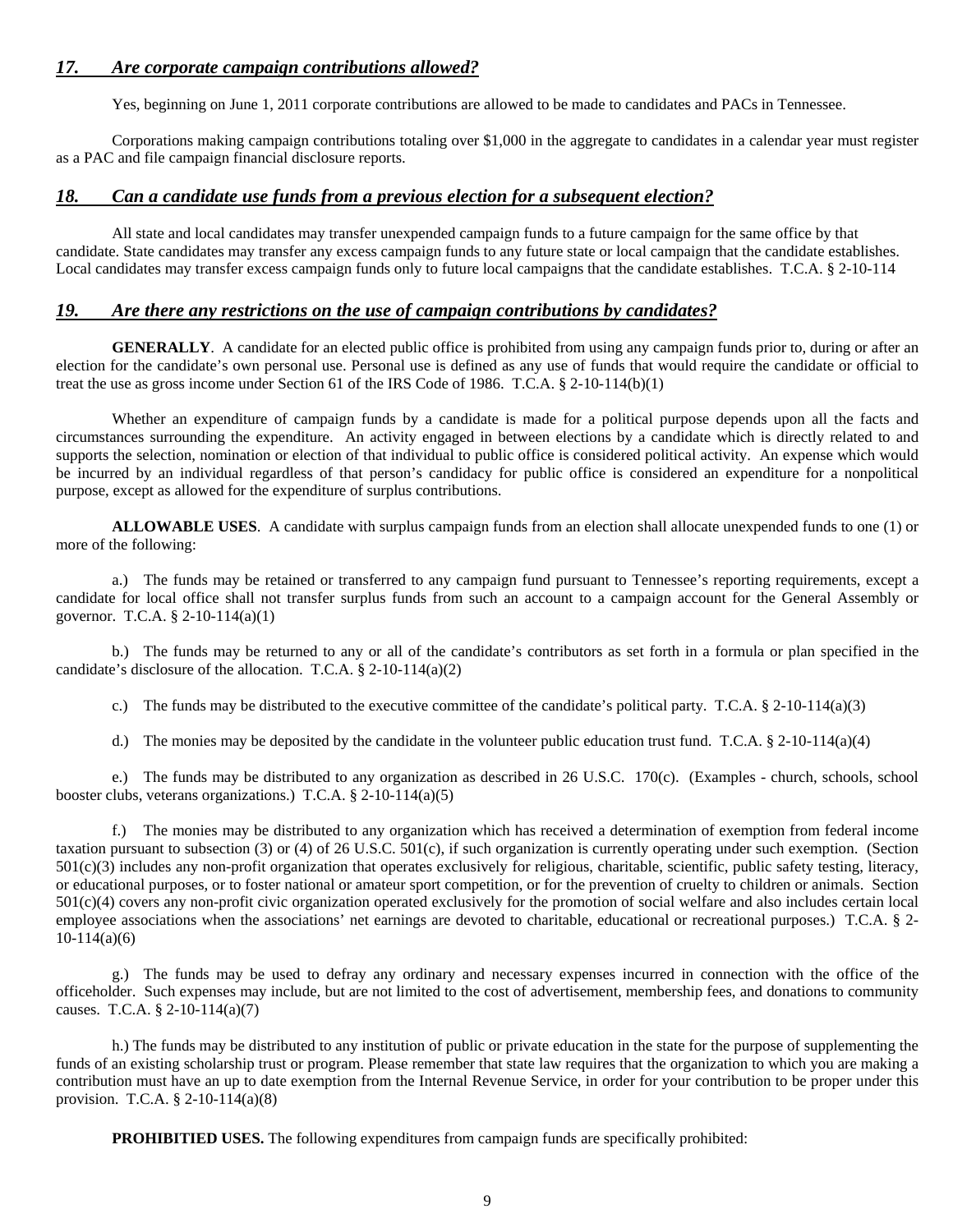a. Any residential or household items, supplies or expenditures, including mortgage, rent or utility payments for any part of any personal residence of a candidate or officeholder or a member of the candidate's or officeholder's family. T.C.A. § 2-10-114(b)(2)(A)

b. Mortgage, rent, or utility payments for any part of any nonresidential property that is owned by a candidate or officeholder or a member of a candidate's or officeholder's family and used for campaign purposes, to the extent the payments exceed the fair market value of the property usage. T.C.A. § 2-10-114(b)(2)(B)

c. Funeral, cremation, or burial expenses related to deaths within a candidate's or officeholder's family. T.C.A. § 2-10- 114(b)(2)(C)

d. Clothing, other than items of de minimis value that are used in the campaign. T.C.A.  $\S$  2-10-114(b)(2)(D)

e. Tuition payments within a candidate's or officeholder's family other than those associated with training campaign staff or associated with an officeholder's duties. T.C.A.  $\S$  2-10-114(b)(2)(E)

f. Dues, fees, or gratuities at a county club, health club, or recreational facility, unless they are part of a specific fundraising event that takes place on the organization's premises. T.C.A.  $\S$  2-10-114(b)(2)(F)

g. Salary payments to a member of a candidate's family, unless the family member provides bona fide services to the campaign, any salary payment in excess of the fair market value of the services provided is a prohibited use. T.C.A.  $\S$  2-10-114(b)(2)(G)

h. Admission to a sporting event, concert, theater, activity, charitable event or other form of entertainment, unless the event is an expense associated with a legitimate campaign or officeholder activity where the tickets to such event are provided to students attending schools, guests or constituents of the candidate or officeholder, or persons involved in the candidate's or officeholder's campaign. T.C.A.  $$ 2-10-114(b)(2)(H)$ 

i. Payments for grooming or enhancing one's personal appearance unrelated to campaign activities. T.C.A. § 2-10-114(b)(2)(I)

j. Payment of any fines, fees, penalties assessed pursuant to Title 2 Chapter 10 (Campaign Finance Statute) or Chapter 3 Title 6 (Lobbying Statute). T.C.A. § 2-10-114(b)(2)(J)

# <span id="page-10-0"></span>*20. When must a report be filed if the due date falls on a weekend or holiday?*

Whenever a due date for a campaign financial disclosure statements falls on a weekend day or holiday, such report is due to be filed with the Registry of Election Finance or the county election commission, whichever is required, on the next business day. Rule 0530-1-1-.05(5)

"Filed" means the date that the Registry or county election commission actually receives the candidate or committee's disclosure statement or the date of the postmark, if the statement is mailed by certified or registered mail.T.C.A. § 2-10-102(7)

#### <span id="page-10-1"></span>*21. How does a candidate close out a campaign account?*

A campaign account may be closed out at any time when the candidate or political campaign committee has filed a campaign financial disclosure statement that shows no unexpended balance, continuing debts or obligations or expenditure deficit.

No additional reports are required after a campaign account is properly closed. T.C.A. § 2-10-107(b)

## <span id="page-10-2"></span>*22. What recordkeeping procedures are required by candidates?*

A candidate is required to retain copies of all checks, bank statements and vendor receipts for two years after the date of the election the records refer. Additionally, when feasible, a candidate should make copies of campaign contribution checks. T.C.A. § 2-10- 212(c)

A candidate must adopt a recordkeeping system that will allow the candidate file accurate campaign financial disclosure statements disclosing all required information. Please see questions 5 and 6 for the information that is required to be disclosed. Rule 0530-1-1-.02

Campaign bank account reconciliations must be performed by a candidate to ensure that the bank account balances with the financial disclosure reports filed by the candidate. Rule 0530-1-1-.02(8)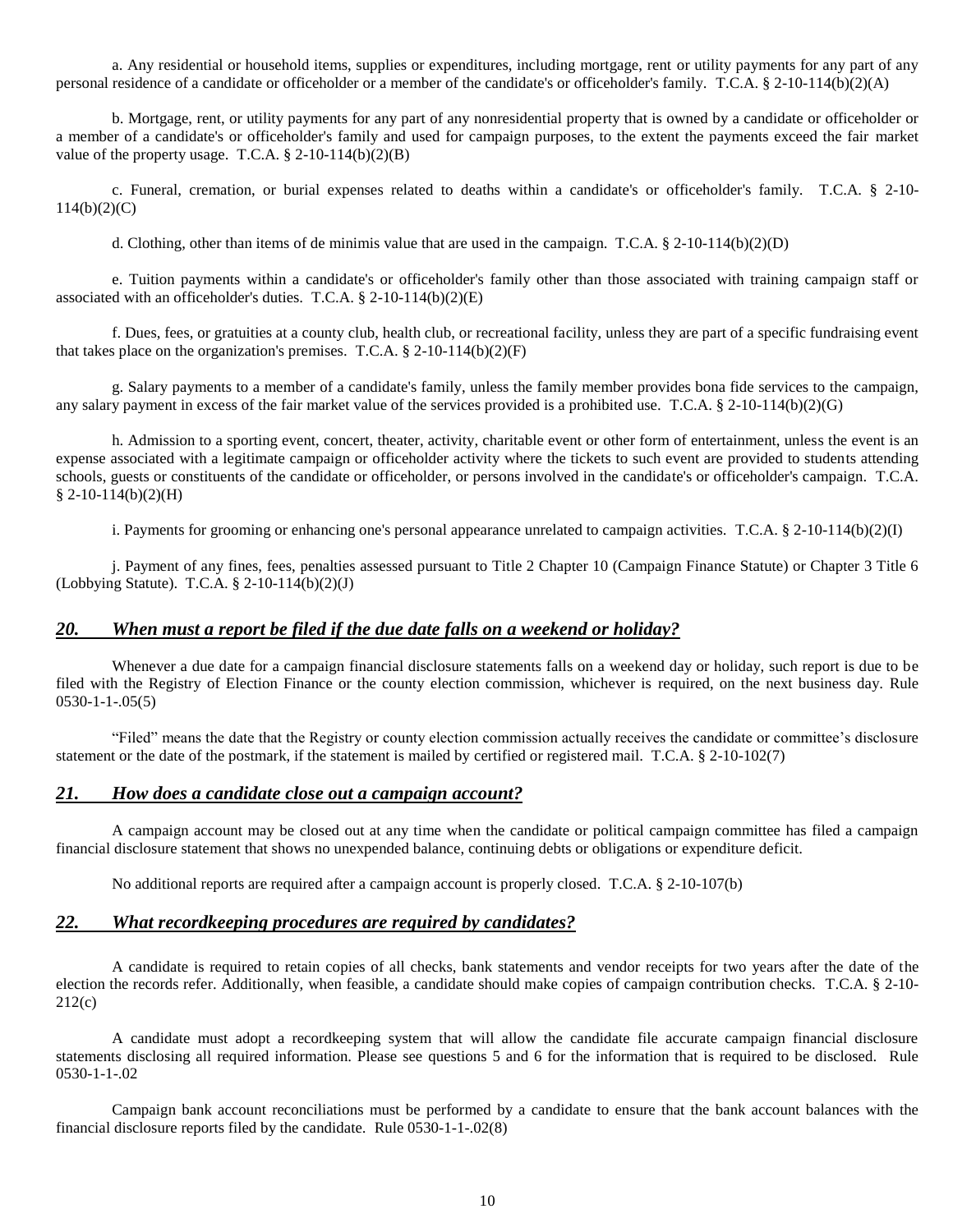The Registry will conduct random audits on state candidates. The Registry will audit 2% of legislative candidates, one supreme court candidate, one court of appeals candidate and one court of criminal appeals candidate, and any gubernatorial candidate receiving 10% of the vote in the general election. Candidates will be selected in a random draw. The random draw for legislative candidates will be by district. Audits will not take place until after the election year is completed. T.C.A. § 2-10-212

In addition, any state candidate that files a report which lists over 30% of their contributions as unitemized and the unitemized contributions exceed \$5,000 will be subject to a audit of their contributions. T.C.A. § 2-10-212

# <span id="page-11-0"></span>*23. How long must campaign records be maintained?*

All financial records used by a candidate to prepare a campaign financial disclosure statement must be retained for at least two (2) years after the date of election to which the records refer. T.C.A. § 2-10-105(f)

If investigative procedures or an administrative hearing have been initiated against a candidate, financial records relating to a campaign account must be maintained by the candidate until the investigation or administrative hearing has been completed. Rule 0530-  $1 - 1 - .02(7)$ 

The Registry of Election Finance and each county election commission shall maintain all reports filed with their respective offices for five (5) years. These records will be available for public inspection and copying. T.C.A.  $\S$  2-10-206(a)(8)

# <span id="page-11-1"></span>*24. How does an individual inspect or obtain a copy of a candidate's campaign financial disclosure statement?*

**2004 Elections Forward.** Campaign financial disclosure reports are available online. Go to<https://apps.tn.gov/tncamp> and click on the "Search Database" tab to find PAC and Candidate reports.

**Prior to 2004 Elections.** In order to inspect or obtain copies of campaign financial disclosure statements filed by state candidates and PACs, you may come to the Registry's office or request copies by email or telephone. Copies of local candidates may be obtained at the local county election commission. The Registry's charge for copying is  $25¢$  a page if our staff makes the copies and  $10¢$  if you make the copies in our office. You will need to check with the local county election commission in order to determine their fees.

# <span id="page-11-2"></span>*25. What happens if a candidate does not file the required reports on time or violates other provisions of the law?*

The Registry of Election Finance has the authority to impose civil penalties against a candidate for failing to file a statement on time and ignoring subsequent warnings about the required report. The Registry also has the authority to impose civil penalties for other violations. T.C.A. § 2-10-207(6) and T.C.A. § 2-10-207(7)

**CLASS ONE (1) OFFENSES**. The Registry may impose class one (1) civil penalties of twenty-five dollars (\$25) a day up to a maximum of seven hundred fifty dollars (\$750) for the late filing of any campaign financial disclosure report required to be filed either with the Registry or the county election commission. The law sets specific procedures that must be followed whenever the Registry or a county election commission discovers that a required report has not been filed. T.C.A.  $\S$  2-10-110(a)(1)

The Registry staff or the county election commission, whichever office should have received a required campaign financial disclosure statement, must notify the candidate or committee by personal service or by return receipt requested mail that the report has not been received and that civil penalties of twenty-five dollars (\$25) a day will begin to accrue five (5) days after receipt of the notice until the report is filed or for thirty (30) days, whichever occurs first. T.C.A.  $\S$  2-10-110(a)(1)(A) and T.C.A.  $\S$  2-10-110(a)(1)(B)

A candidate that files the required report within that five-day grace period will not be subject to civil penalties.

**CLASS TWO (2) OFFENSES**. The Registry also has the authority to impose civil penalties of up to ten thousand dollars (\$10,000) or fifteen percent (15%) of the amount in controversy, whichever is greater for a class two (2) offense involving both state and local elections. A class two offense is the failure to file a report within thirty-five (35) days of service of notice of a delinquent report or any other violation of the Campaign Financial Disclosure Act. T.C.A. § 2-10-110(a)(2)

The law requires the Registry staff to send an assessment letter to the candidate before any class two (2) civil penalties are imposed by the Registry, advising the candidate or committee of the factual basis of the violation, the maximum penalty and the date that a response must be filed. T.C.A.  $\S$  2-10-110(a)(2)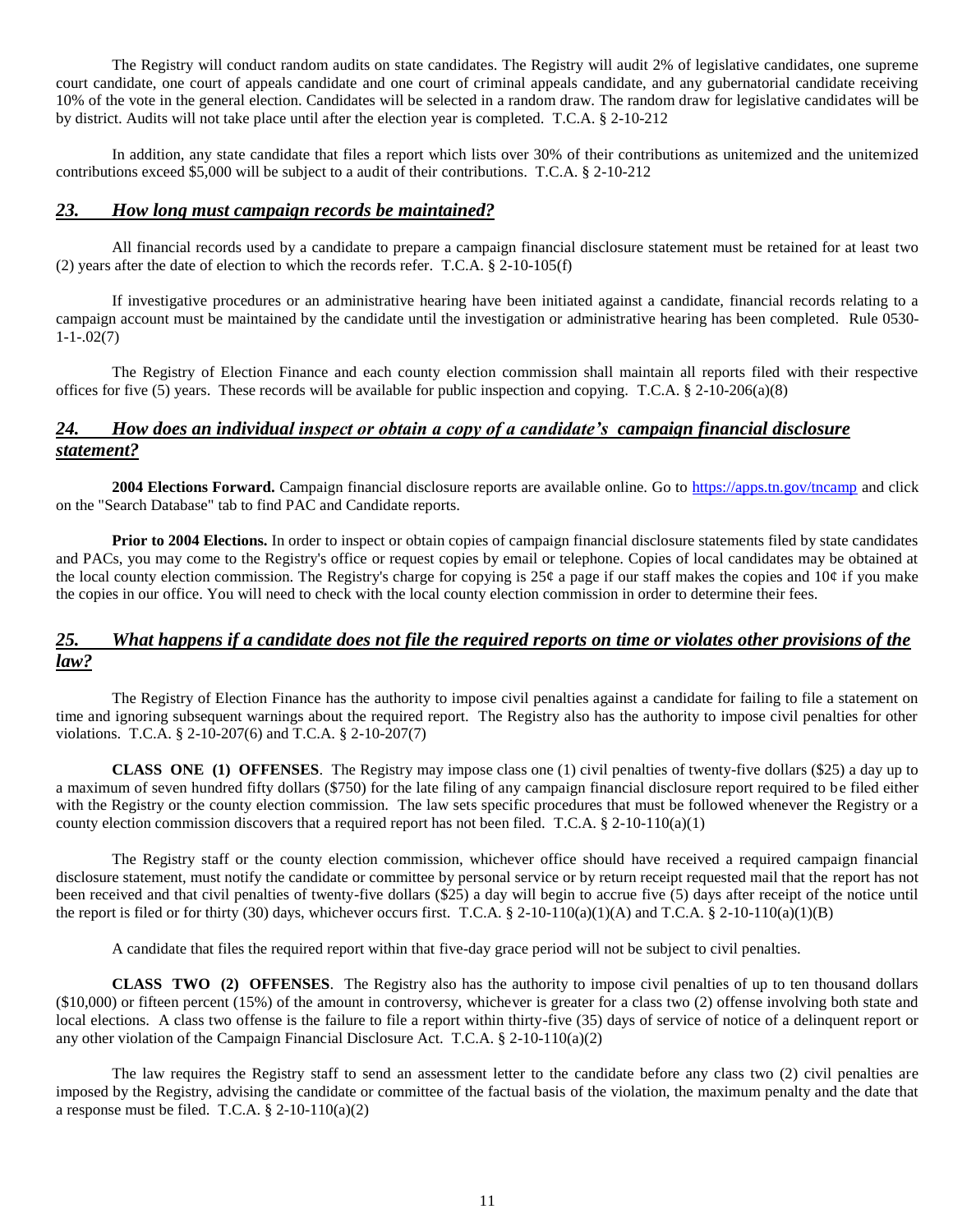**VIOLATIONS OF THE CAMPAIGN CONTRIBUTIONS ACT OF 1995**. The Registry is empowered to impose a maximum civil penalty of not more than ten thousand dollars (\$10,000) or one hundred fifteen percent (115%) of the amount of all contributions made or accepted in excess of the limitations of the Act, whichever is greater. T.C.A. § 2-10-308(a)

A campaign contribution made or accepted in excess of the limitations of this Act shall not be a violation if the candidate refunds or returns the contribution to the person making the contribution within sixty (60) days of its receipt. T.C.A. § 2-10-307(b)

**CONTESTED PENALTIES**. To appeal any penalty imposed by the Registry, a candidate or committee must file a petition with the Registry within thirty (30) days after the date that the order is issued. An assessment order issued by the Registry becomes final and cannot be appealed thirty (30) days after it has been issued. T.C.A. § 2-10-308(c), T.C.A. § 2-10-308(d), Rule 0530-1-1-.12(3) and Rule 0530-1-1-.12(4)

# <span id="page-12-0"></span>*26. If a candidate fails to file a disclosure statement, may that individual qualify as a candidate in future state or local elections?*

A candidate in a state or local election who fails to file a required disclosure statement is ineligible to qualify as a candidate in any future state or local elections until the report is properly filed with the Registry and/or the local county election commission. T.C.A. § 2-10-110(d)

# <span id="page-12-1"></span>*27. What happens if a candidate fails to pay an assessed civil penalty after an assessment order becomes final?*

If a candidate does not pay assessed civil penalties within thirty (30) days of an assessment order becoming final or by the qualifying deadline for election, whichever is earlier, the candidate shall be ineligible to qualify as a candidate in any upcoming elections until the assessed penalties and related costs are paid. T.C.A.  $\S$  2-10-110(c)(2)

# <span id="page-12-2"></span>*28. How does the Registry of Election Finance begin an investigation?*

**ON ITS OWN INITIATIVE.** The Registry of Election Finance may, on its own initiative, conduct an investigation whenever it believes that a violation of the Campaign Financial Disclosure Act may have occurred. If the Registry investigates the records of any selected candidate, it may also investigate the records of all other candidates running for the same office in the same district or other appropriate geographic area. The Registry has the authority to hold hearings, subpoena witnesses, administer oaths, and compel the production of books, correspondence, papers and other records. T.C.A.  $\S$  2-10-206(a)(7) and T.C.A.  $\S$  2-10-213(a)(2)

**UPON SWORN COMPLAINTS**. An investigation also may be based on a sworn complaint. A registered voter of Tennessee may file a sworn complaint alleging that a statement filed regarding an election for which that voter was registered to vote does not conform to the law, that a statement filed is not accurate or that a person has failed to file a statement required by law. Sworn complaints regarding candidates or single-candidate political campaign committees for state public office should be filed with the Registry. Sworn complaints regarding elections for local public office should be filed with the district attorney general in the judicial district in which the voter resides. T.C.A. § 2-10-108

# <span id="page-12-3"></span>*29. What guidelines will the Registry of Election Finance provide to candidates and political campaign committees regarding the Campaign Financial Disclosure Law?*

The Registry of Election Finance may issue written advisory opinions when questions arise about the Campaign Financial Disclosure Act and its requirements. Anyone wishing to receive guidance on his or her own campaign finance activities should contact the Registry prior to undertaking the questioned activity. The Registry will issue written advisory opinions to individuals based on written requests describing specific facts and circumstances. The Registry will issue opinions only as to prospective activities. A candidate may rely upon an advisory opinion without threat of sanction with respect to the particular issues addressed if the candidate conforms his or her conduct to the requirements of the advisory opinion. T.C.A. § 2-10-207(3)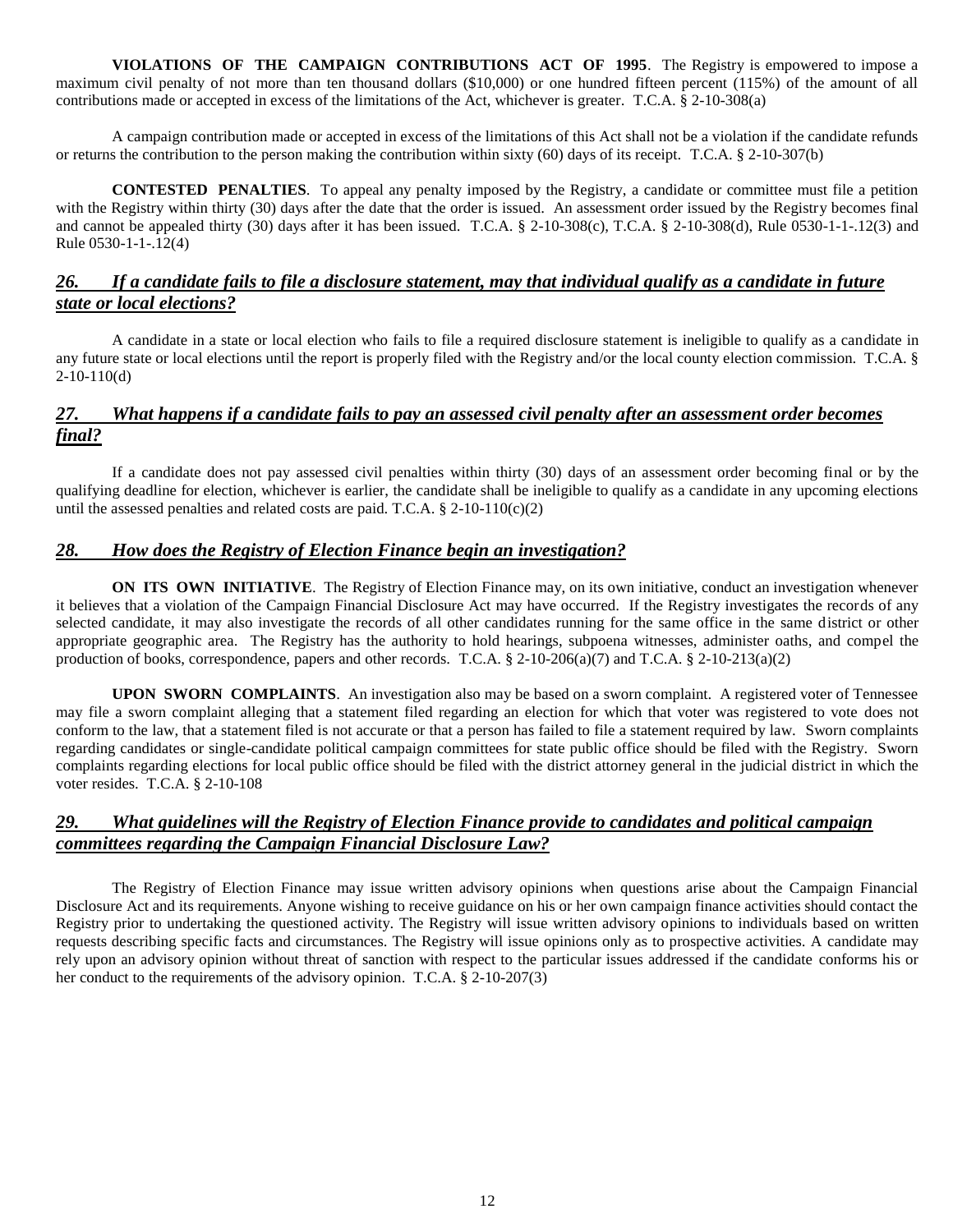# **CAMPAIGN FINANCE STATUTES**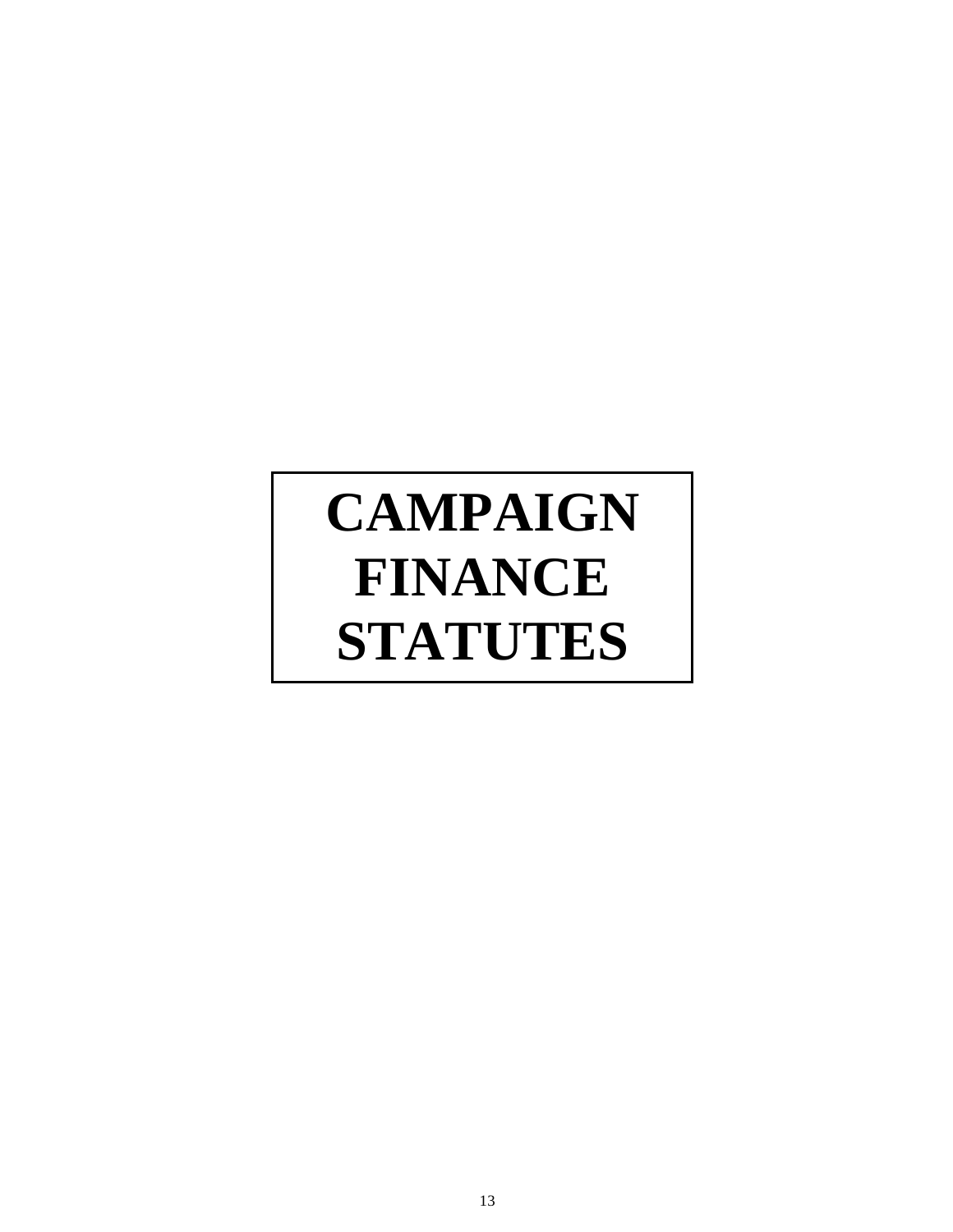# **TENNESSEE CAMPAIGN FINANCIAL DISCLOSURE LAWS**

#### <span id="page-14-0"></span>**PART 1 – FINANCIAL DISCLOSURE**

| $2-10-101$ .     | Short title – Application – Administration. - Adoption of more stringent requirements.                                                                                               |
|------------------|--------------------------------------------------------------------------------------------------------------------------------------------------------------------------------------|
| $2-10-102$ .     | <b>Chapter Definitions.</b>                                                                                                                                                          |
| $2-10-103$ .     | Duties of county election commissions.                                                                                                                                               |
| $2-10-104.$      | Affirmation of statements before witness.                                                                                                                                            |
| $2-10-105$ .     | Filing of contributions, loan and expenditure statements – Deadlines – Certifications of treasurers and other officers-<br>Retention of records - Additional reporting requirements. |
| $2-10-106$ .     | Supplemental semiannual statements of contributions and expenditures - Funds maintained in segregated campaign<br>accounts.                                                          |
| $2 - 10 - 107$ . | Content of statements – Closing out accounts - Reporting of in kind contributions.                                                                                                   |
| $2-10-108$ .     | Sworn complaint on statements of candidates - Penalty for false complaint.                                                                                                           |
| $2-10-109$ .     | Duties of attorney general and reporter.                                                                                                                                             |
| $2-10-110$ .     | Penalties.                                                                                                                                                                           |
| $2-10-111.$      | Notification of local election by county election commission-Report of compliance with statement filings – Reporting                                                                 |
|                  | of late filings.                                                                                                                                                                     |
| $2 - 10 - 112.$  | Application of outstanding balance of campaign account cannot exceed campaign contribution limits.                                                                                   |
| $2-10-113.$      | [Repealed]                                                                                                                                                                           |
| $2-10-114.$      | Campaign funds – Allocation of unexpended contributions – Use of funds – Specifically prohibited use of funds –                                                                      |
|                  | Allocation of funds on death of incumbent or candidate.                                                                                                                              |
| $2-10-116$ .     | Honorarium defined - Acceptance of honorarium by public official.                                                                                                                    |
| $2 - 10 - 117$ . | Contributions from political action committees within ten days of election.                                                                                                          |
| $2-10-118.$      | Filing by responsible party with prior assessment record.                                                                                                                            |
| $2-10-119.$      | Transfer of funds or assets from federal to state election campaign committee prohibited.                                                                                            |
| $2 - 10 - 120.$  | Authority of county election commission.                                                                                                                                             |
| $2-10-121.$      | Registration fee for political campaign committees.                                                                                                                                  |
| $2-10-131.$      | [Repealed.]                                                                                                                                                                          |
| $2-10-132.$      | Independent expenditures.                                                                                                                                                            |
|                  | <b>PART 2 - REGISTRY OF ELECTION FINANCE</b>                                                                                                                                         |
|                  |                                                                                                                                                                                      |

| $2 - 10 - 201$ . | Short title.                                                                              |
|------------------|-------------------------------------------------------------------------------------------|
| $2 - 10 - 202$ . | Legislative Intent.                                                                       |
| $2 - 10 - 203$ . | Registry of election finance – Creation – Appointments – Qualifications – Administration. |
| $2-10-204.$      | [Repealed.]                                                                               |
| $2-10-205$ .     | Jurisdiction to administer and enforce certain statutes.                                  |
| $2 - 10 - 206$ . | Registry of election finance - Duties.                                                    |
| $2 - 10 - 207$ . | Registry of election finance – Powers.                                                    |
| $2 - 10 - 208.$  | Applicability of part.                                                                    |
| $2-10-209$ .     | Enforcement – Chancery court petitions and orders.                                        |
| $2 - 10 - 210$ . | Authority to establish or levy penalty or sanction.                                       |
| $2 - 10 - 211.$  | Electronic filing system.                                                                 |
| $2 - 10 - 212$ . | Audits and investigations of reports and statements.                                      |
| $2 - 10 - 213.$  | Power and authority of registry in conducting audits and hearings – Subpoenas – Contempt. |
|                  |                                                                                           |

2-10-214. Required training program for members of registry.

# **PART 3 – CAMPAIGN CONTRIBUTIONS LIMITS**

- 2-10-301. Short title Jurisdiction.
- 2-10-302. Contribution limits.
- 2-10-303. Indirect contributions Political action committees.
- 2-10-304. Loans.
- 2-10-305. Retention or transfer of funds.
- 2-10-306. Aggregate limits Exemptions.
- 2-10-307. Violations Return of unlawful contributions.
- 2-10-308. Penalties.
- 2-10-309. Construction with federal law.
- 2-10-310. Fund raising during general assembly session.
- 2-10-311. Limitations on cash contributions.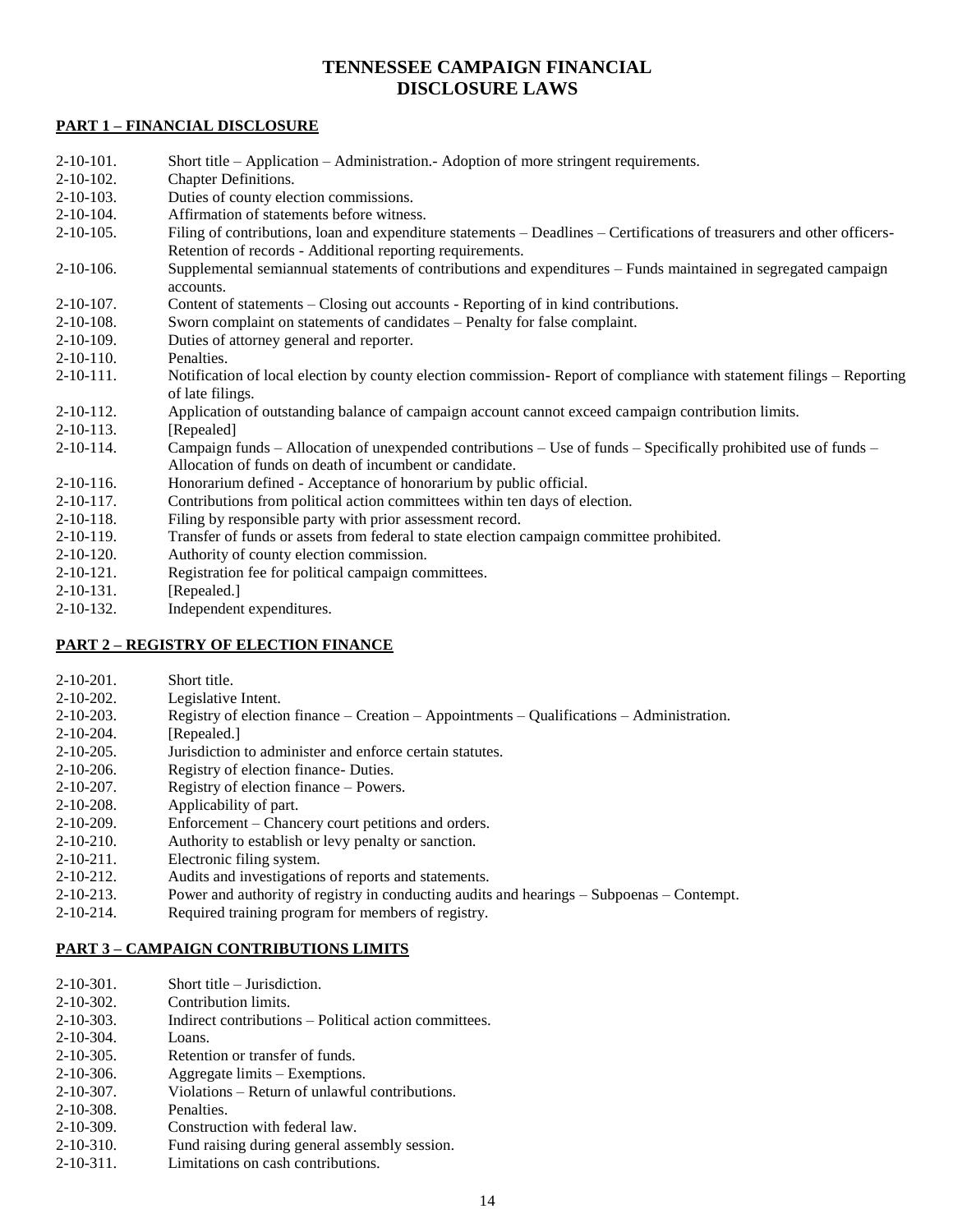#### 2-10-312. [Repealed.]

#### **PART 4 – GUBERNATORIAL INAUGURATION FINANCE DISCLOSURE**

| $2-10-401$ . | Short title.                                      |
|--------------|---------------------------------------------------|
| $2-10-402$ . | Definitions.                                      |
| $2-10-403$ . | Expense fund.                                     |
| $2-10-404$ . | Contribution limits – Transfer of campaign funds. |
| $2-10-405$ . | Financial disclosure statement.                   |
| $2-10-406.$  | Unused funds.                                     |

## **PART 1 FINANCIAL DISCLOSURE**

#### **2-10-101. Short title - Application - Administration - Adoption of more stringent requirements.**

(a) This part shall be known and may be cited as the "Campaign Financial Disclosure Act of 1980."

(b) The provisions of this part do not apply to any candidate for public office for which the service is part time and for which the compensation is less than one thousand dollars (\$1,000) per month; provided, that this exemption shall not be applicable to any such candidate for a public office as a chief administrative officer or to any such candidate whose expenditures exceed one thousand dollars (\$1,000).

(c) Any charter provisions of municipalities regarding campaign financial disclosures of candidates for public office apply to candidates for public office, except to the extent that such provisions are in conflict with the provisions of this part.

(d) The registry of election finance shall have the jurisdiction to administer and enforce the provisions of this part concerning campaign financial disclosure.

(e) Nothing in this part shall be construed as prohibiting the largest municipality located within any county having a population of not less than three hundred thirty-five thousand (335,000) nor more than three hundred thirty-six thousand (336,000), according to the 1990 federal census or any subsequent federal census, from enacting, by ordinance or charter amendment, more stringent financial disclosures of candidates for municipal local public office than those requirements imposed by the provisions of this part. A municipality adopting more stringent requirements pursuant to this chapter shall compensate the county for any additional expenses incurred by the county election commission as a result of adopting more stringent requirements.

#### **2-10-102. Chapter definitions.**

As used in this chapter, unless the context otherwise requires:

(1) "Affiliated political campaign committees" means political campaign committees established, financed, maintained, or controlled by any corporation, labor organization, or any other person, including any parent, subsidiary, branch, division, department, or local unit of such corporation, labor organization, or any other person, or by any group of such persons;

(A) All committees established, financed, maintained or controlled by a single corporation and/or its subsidiaries shall be affiliated political campaign committees;

(B) All committees established, financed, maintained or controlled by a single national or international union and/or its local unions or other subordinate organizations shall be affiliated political campaign committees;

(C) All committees established, financed, maintained or controlled by an organization of national or international unions and/or all its state and the local central bodies shall be affiliated political campaign committees, but such committees shall not be affiliated with the political campaign committees established, financed, maintained or controlled by any union that is a member of the organization;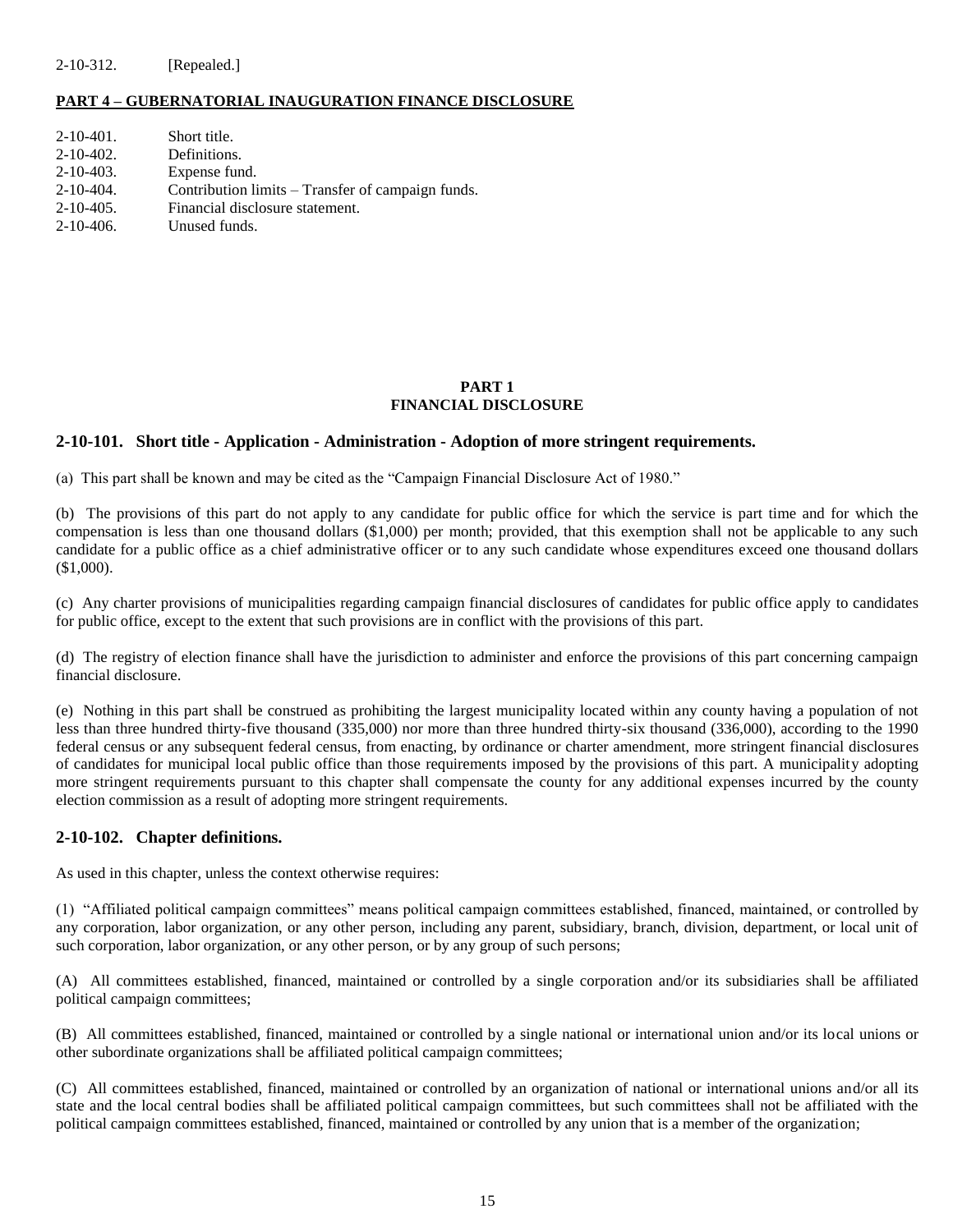(D) All committees established, financed, maintained or controlled by a membership organization, other than political party committees, including trade or professional associations and/or related state and local entities of that organization or group shall be affiliated political campaign committees;

(E) All committees established, financed, maintained or controlled by the same person or group of persons shall be affiliated political campaign committees;

(F) Owners, officers, employees, members or other individuals associated with any corporation, labor organization, membership organization, or any other person or group of persons that has established, financed, maintained or controlled a political campaign committee shall not be considered affiliated with such political campaign committee;

(2) "Attorney general and reporter" means the attorney general and reporter of Tennessee;

(3) "Candidate" means an individual who has made a formal announcement of candidacy or who is qualified under the law of this state to seek nomination for election or elections to public office, or has received contributions or made expenditures except for incidental expenditures to determine if one shall be a candidate, or has given consent for a campaign committee to receive contributions or make expenditures with a view to bringing about the individual's nomination for election or election to state public office;

(4) "Contribution" means any advance, conveyance, deposit, distribution, transfer of funds, loan, loan guaranty, personal funds of a candidate, payment, gift, or subscription of money or like thing of value, and any contract, agreement, promise or other obligation, whether or not legally enforceable, made for the purpose of influencing a measure or nomination for election or the election of any person for public office or for the purpose of defraying any expenses of an officeholder incurred in connection with the performance of the officeholder's duties, responsibilities, or constituent services. "Contribution" shall not be construed to include the following:

(A) Services, including expenses provided without compensation by a candidate or individuals volunteering a portion or all of their time, on behalf of a candidate or campaign committee;

(B) Any news story, commentary or editorial distributed through the facilities of any broadcasting station, newspaper, magazine or other periodical publication, unless such facilities are owned wholly or in part, or controlled by any political party, political committee or candidate;

(C) Nonpartisan activity designed to encourage individuals to register to vote or to vote;

(D) Any written, oral or electronically transmitted communication by any membership organization or corporation to its members or stockholders, if such membership organization or corporation is not organized primarily for the purpose of influencing the nomination for election, or election, of any person to public office;

(E) The use of real or personal property and the cost of invitations, food and beverages not exceeding one hundred dollars (\$100), voluntarily provided on an individual's residential premises for candidate related activities; or

(F) For a county executive committee that has annual receipts and expenditures of less than ten thousand dollars (\$10,000), receipts and expenditures, including a reasonable amount for rent, by a state or county executive committee or primary board when performing the duties imposed upon them by law; provided, that such receipts and expenditures are segregated from and maintained in a fund separate and apart from any funds used by the party as a political campaign committee, it being the legislative intent that if no separate fund is maintained, all receipts and expenditures of the committee or board shall be subject to the disclosure provisions of this part;

(5) "Election" means any general, special or primary election or run-off election, held to approve or disapprove a measure or nominate or elect a candidate for public office;

(6) (A) "Expenditure" means a purchase, payment, distribution, loan, advance, deposit or gift of money or anything of value made for the purpose of influencing a measure or the nomination for election or election of any person to public office;

(B) "Expenditure" also includes the use of campaign funds by an officeholder for the furtherance of the office of the officeholder;

(7) "File" or "filed" means the date actually deposited with or received by the appropriate office or the date of the postmark if postmarked and sent by registered or certified mail of the United States postal service;

(8) "Measure" means any proposal submitted to the people of the entire state, or any political subdivision of the state, for their approval or rejection at an election, including any proposed law, act or part of an act of the general assembly, or revision of or amendment to the constitution;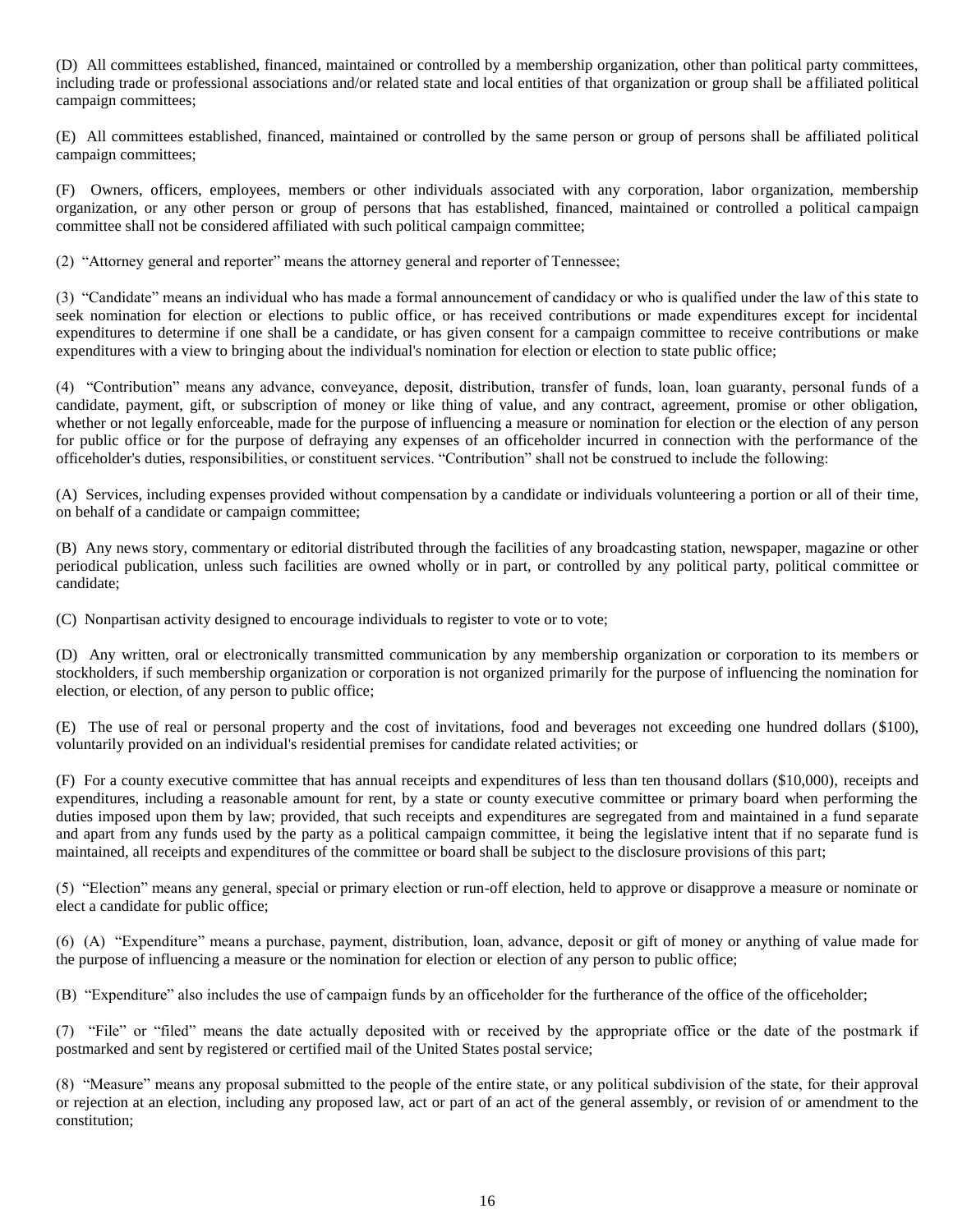(9) "Multicandidate political campaign committee" means a political campaign committee to support or oppose two (2) or more candidates for public office or two (2) or more measures;

(10) (A) "Person" means an individual, partnership, committee, association, corporation, labor organization or any other organization or group of persons;

(B) Any limited liability company or limited liability partnership created under title 48 shall be considered a person for the purpose of this subdivision (10) and subdivision (1);

(11) "Personal funds" means:

(A) Any assets which the candidate had legal right of access to or control over at the time the candidate became a candidate and with respect to which the candidate had either:

(i) Legal and rightful title; or

(ii) An equitable interest;

(B) Salary and other earned income from bona fide employment;

(C) Dividends and proceeds from the sale of the candidate's stocks or other investments;

(D) Bequests to the candidate; income from trusts established before candidacy;

(E) Income from trusts established by bequest after candidacy of which the candidate is the beneficiary;

(F) Gifts of a personal nature which had been customarily received prior to candidacy; and

(G) That portion of assets jointly owned with the candidate's spouse which is the candidate's share under the instruments of conveyance or ownership. If no specific share is indicated by such instrument, the value of one-half of the property used shall be considered as personal funds;

(12) "Political campaign committee" means:

(A) A combination of two (2) or more individuals, including any political party governing body, whether state or local, making expenditures, to support or oppose any candidate for public office or measure, but does not include a voter registration program;

(B) Any corporation or any other organization making expenditures, except as provided in subdivision (4), to support or oppose a measure; or

(C) Any committee, club, corporation, association or other group of persons which receives contributions or makes expenditures to support or oppose any candidate for public office or measure during a calendar quarter in an aggregate amount exceeding two hundred fifty dollars (\$250);

(13) "Public office" means any state public office or local public office filled by the voters;

(A) "Local public office" means any state, county, municipal, school or other district or precinct office or position, including judges and chancellors, that is filled by the voters, with the exception that "local public office" does not include any state public office as defined in subdivision (13)(B); and

(B) "State public office" means the offices of governor, member of the general assembly, delegate to a Tennessee constitutional convention, district attorney general, district public defender, judge of the court of criminal appeals, judge of the court of appeals and supreme court judge; and

(14) "Secretary of state" means the secretary of state or the secretary of state's designee;

#### **2-10-103. Duties of county election commissions**.

(a) It is the duty of each county election commission to:

(1) Accept and file any information filed pursuant to the requirements of this part and information voluntarily supplied that exceeds the requirements of this part;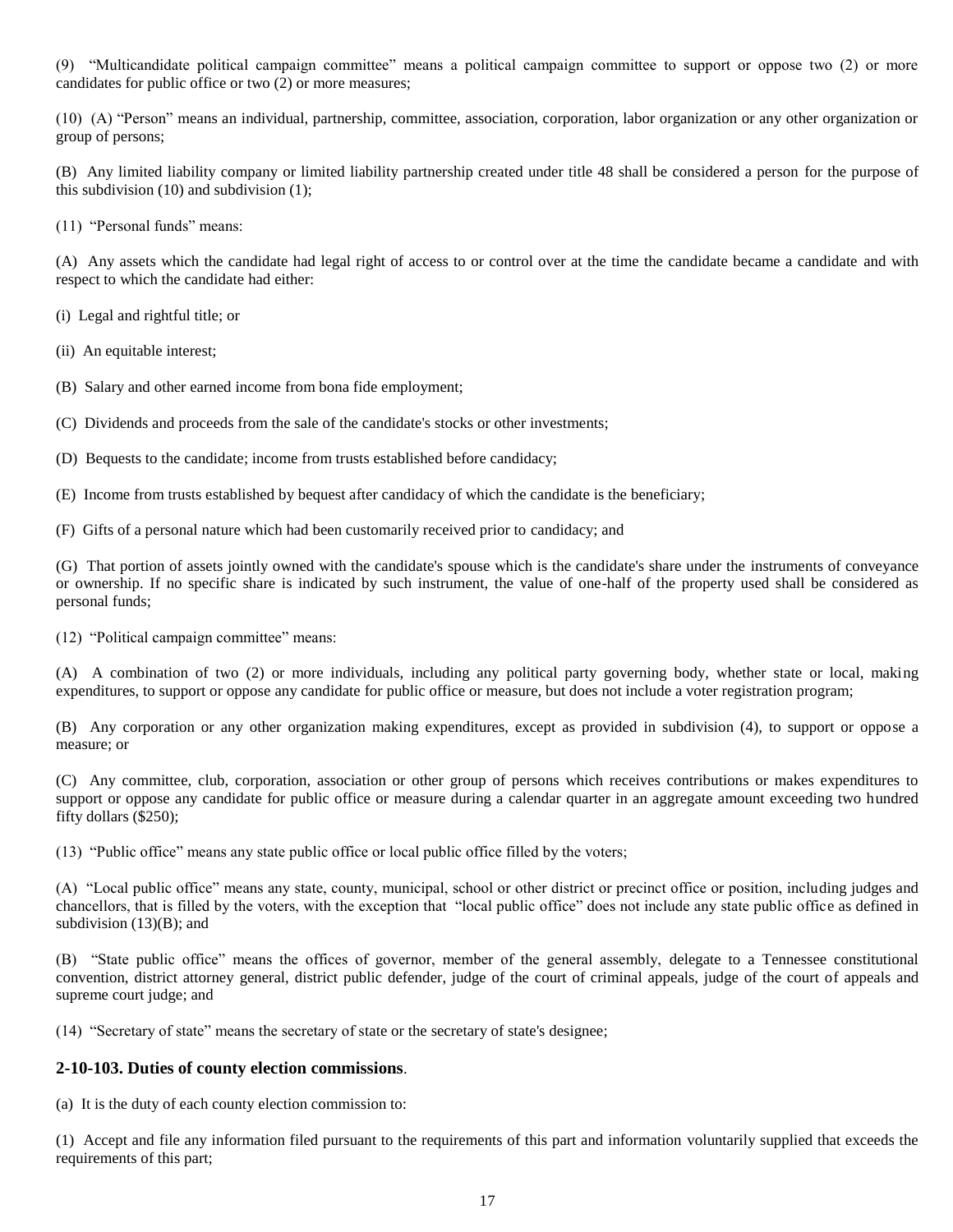(2) Make statements and other information filed with it available for public inspection and copying during regular office hours at reasonable expense;

(3) Preserve such statements and other information for a period of five (5) years from date of receipt; and

(4) Notify all candidates for local public office in a local election of the requirements for filing any statement required by this part seven (7) days before any deadline provided for herein.

(b) It is the duty of the state election commission to furnish the name and address of any candidate for statewide public office and the language of any measure submitted to the people of the entire state to the secretary of state and the registry of election finance.

# **2-10-104. Affirmation of statements before witness**.

All statements required by this part shall be signed by the person filing such statement in the presence of one (1) witness who shall sign such statements as a witness. The treasurer shall not be authorized to sign as a witness. Such person shall sign the statements prior to the filing of the statements. Statements required by this part do not have to be sworn to or affirmed by a notary.

# **2-10-105. Filing of contribution, loan and expenditure statements - Deadlines - Certification of treasurers and other officers - Retention of records - Additional reporting requirements.**

(a) Each candidate for state public office and political campaign committee in a state election shall file with the registry of election finance a statement of all contributions received and all expenditures made by or on behalf of such candidate or such committee. The statement of each candidate for state public office shall include the date of the receipt of each contribution, and the statement of a political campaign committee in a state election shall include the date of each expenditure that is a contribution to a candidate in any election.

(b) Each candidate for local public office and political campaign committee for a local election shall file with each county election commission of the county where the election is held a statement of all contributions received and all expenditures made by or on behalf of such candidate or such committee. The statement of each candidate for local public office shall include the date of the receipt of each contribution, and the statement of a political campaign committee for a local election shall include the date of each expenditure that is a contribution to a candidate in any election.

(c) (1) The statements required by subsections (a) and (b) of each candidate, each single candidate political campaign committee, single measure political campaign or multicandidate political campaign committee shall be filed quarterly during an election year, within ten (10) days following the conclusion of the quarterly reports ending March 31, June 30, September 30 and January 15. Such candidate and political campaign committees shall also be required to file a pre-primary statement and pre-general election statement. The pre-primary statement shall cover the period from the last day included in the July quarterly statement through the tenth day before the primary election. Such pre-primary statement is due seven (7) days before the primary election. The pre-general election statement shall cover the period from the last day included in the October quarterly statement through the tenth day before the general election. Such pre-general election statement is due seven (7) days before the general election.

(2) Statements for any runoff election, from the last day included in any prior report through the tenth day before any such election shall be filed not later than seven (7) days before the election.

(3) Any candidate or political campaign committee filing a statement pursuant to subsection (e) before January 1 of the year in which the candidate or committee expects to be involved in an election shall file reports with the registry of election finance or the county election commission, whichever is required by subsections (a) and (b), by January 31 and July 15 immediately succeeding the filing, and semiannually thereafter until the year of the election. If January 31 or July 15 falls on a Saturday, a Sunday, or a legal holiday, the provisions of § 1-3-102 shall apply. The ending date of the January 31 reporting period is January 15. The ending date of the July 15 reporting period is June 30. A semiannual report is not required to be made if the reporting date is within sixty (60) days of a report otherwise required by this part.

(4) Each statement required by subsections (a) and (b) shall include transactions occurring since the preceding statement.

(d) Each multicandidate political campaign committee shall file reports according to subsection (c)(1). Each report shall include transactions occurring since the preceding report. Such reports shall be made available on the Internet as soon as practicable once such multicandidate political campaign committee has filed such information and the registry has reviewed such statements for accuracy and timeliness. If a multicandidate political campaign committee has not timely filed a quarterly report, then the registry shall post on the Internet that the multicandidate political campaign committee is delinquent.

(e) (1) Each candidate and each political campaign committee shall certify the name and address of the candidate's or committee's political treasurer to the registry of election finance or the county election commission, where appropriate, before the candidate or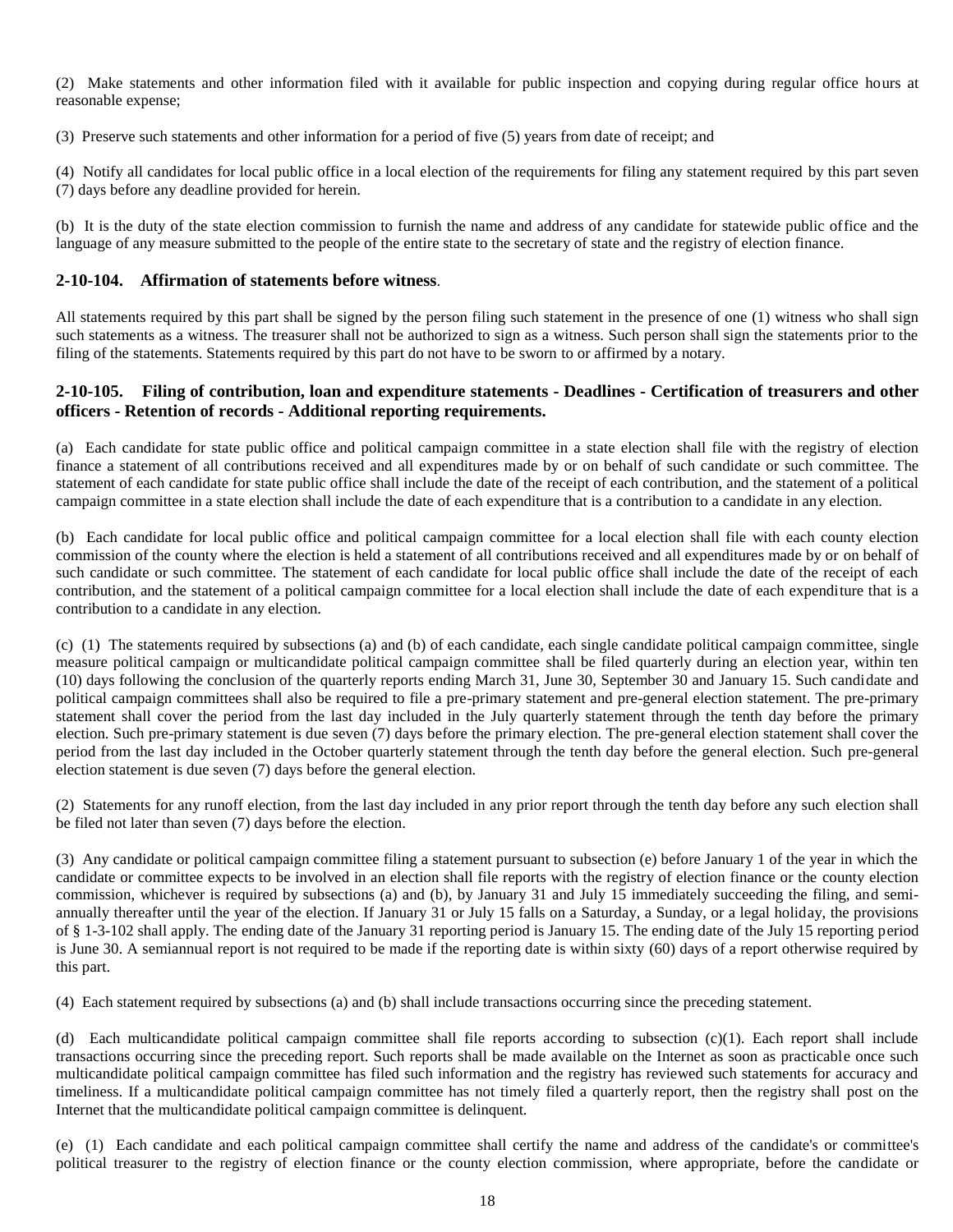committee may receive a contribution or make an expenditure in a state or local election. A statement certifying a candidate's treasurer must contain the office the candidate is seeking and the year of the election. A state public officeholder shall also certify the name and address of such officeholder's political treasurer to the registry of election finance before the officeholder or the officeholder's political committee may accept a contribution to defray the expenses incurred in connection with the performance of the officeholder's duties or responsibilities, and a local officeholder shall so certify the name and address of such officeholder's treasurer to the appropriate county election commission. A candidate may serve as that candidate's own political treasurer. A candidate or political campaign committee shall notify the registry of election finance or county election commission of any changes in the office of its political treasurer. Any such statements filed pursuant to this part shall be cosigned by the candidate, if such candidate appoints a political treasurer other than the candidate.

(2) In addition to the requirements in subdivision (e)(1), a multicandidate political campaign committee shall also certify the name and address of all officers of such committee to the registry of election finance. A multicandidate political campaign committee is required to have at least one (1) officer, not including the treasurer of such committee.

(f) All records used by the candidate or political campaign committee to complete a statement required by this part shall be retained by the candidate or political campaign committee for at least two (2) years after the date of the election to which the records refer or the date of the statement, whichever is later. After the two-year period, the candidate or political campaign committee is authorized to destroy such records, absent any pending investigation by the registry of election finance or any other law enforcement agency, or absent any administrative or court proceeding. Once an investigation is closed by the registry of election finance, records may be destroyed upon a petition for approval to the registry of election finance.

(g) Separate reporting shall be required for both primary elections and general elections. Cumulative reporting for both primary and general elections for the same office in the same year is expressly prohibited. An appointment of a political treasurer pursuant to subsection (e) may be cumulative, and one (1) such appointment shall be sufficient for both a primary and general election for the same office in the same year. A successful primary candidate shall not be required to certify a political treasurer for the general election, if the candidate had previously certified such political treasurer prior to the primary election.

(h) (1) During the period beginning at twelve o'clock (12:00) midnight of the tenth day prior to a primary, general, runoff or special election or a referendum and extending through twelve o'clock (12:00) midnight of such election or referendum day, each candidate or political campaign committee shall, by telegram, facsimile machine, hand delivery or overnight mail delivery, file a report with the registry of election finance or the county election commission, whichever is required by subsections (a) and (b), of:

(A) The full name and address of each person from whom the candidate or committee has received and accepted a contribution, loan or transfer of funds during such period and the date of the receipt of each contribution in excess of the following amounts: a committee participating in the election of a candidate for any state public office, five thousand dollars (\$5,000); or, a committee participating in the election of a candidate for any local public office, two thousand five hundred dollars (\$2,500). If the committee is participating in the election of candidates for offices with different reporting amounts, the amount shall be the lowest for any candidate in whose election the committee is participating or in which any committee is participating to which it makes or from which it receives a transfer of funds; and

(B) Such report shall include the amount and date of each such contribution or loan reported, and a brief description and valuation of each in-kind contribution. If a loan is reported, the report shall contain the name and address of the lender, of the recipient of the proceeds of the loan, and of any person who makes any type of security agreement binding such person or such person's property, directly or indirectly, for the repayment of all or any part of the loan.

(2) Each report required by subdivision (h)(1) shall be filed by the end of the next business day following the day on which the contribution to be reported is received.

(3) The registry shall develop appropriate forms for the report required by subdivision (h)(1) and make such forms available to the candidates and the county election commissions.

(i) Any state or local political party or caucus of such political party established by members of either house of the general assembly that controls or operates one (1) or more political campaign committees shall report all receipts and disbursements by the party in the same manner and at the same time that it reports contributions and expenditures by the party's political campaign committee.

(j) Reports filed under this section shall not be cumulative, except as provided in subsection (g) regarding appointment of a political treasurer. Each report shall reflect the total for its own reporting period.

(k) "Date of the receipt", as used in this section, means the date when the contribution was received by the candidate, candidate's committee, or treasurer.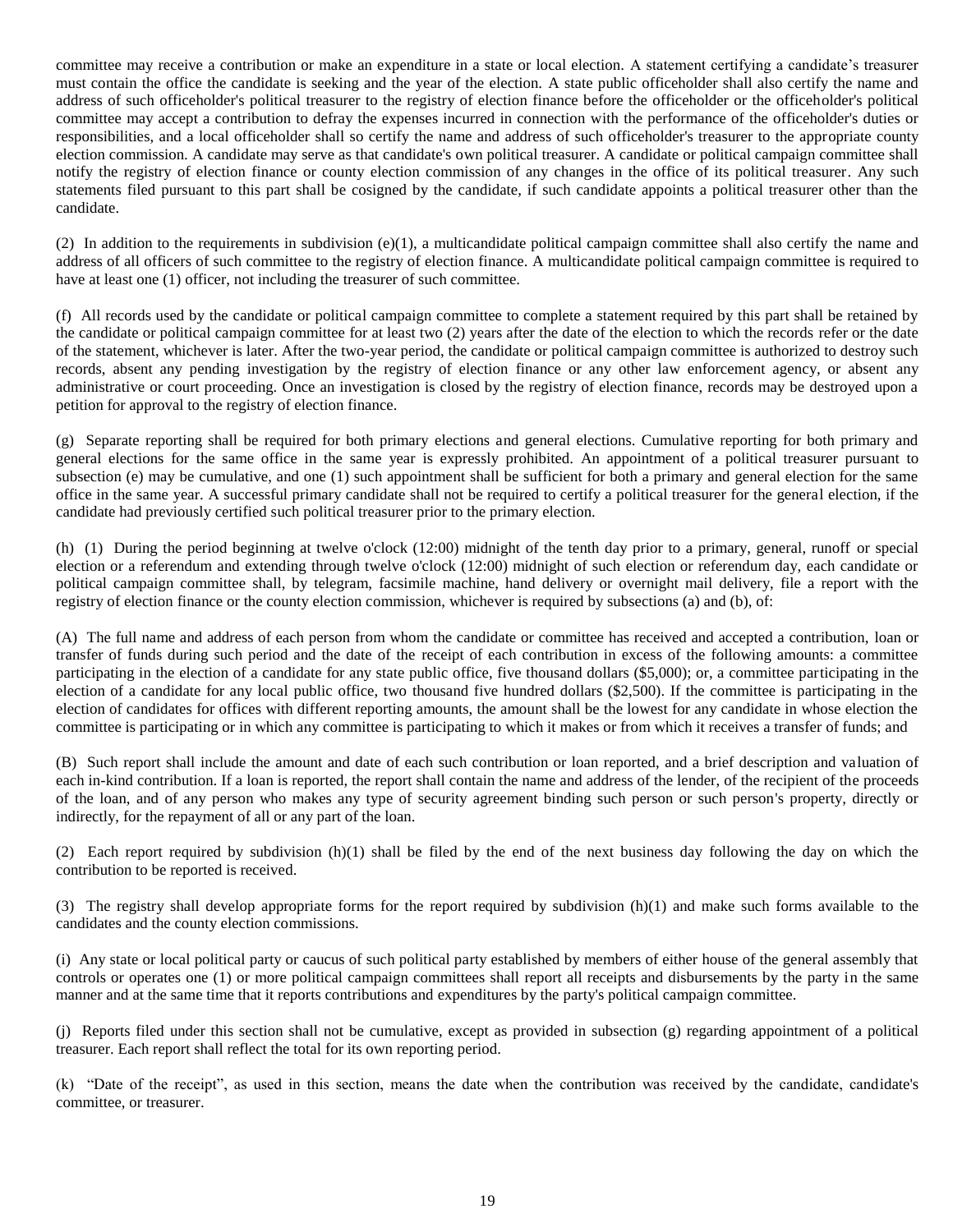# **2-10-106. Supplemental semiannual statements of contributions and expenditures - Funds maintained in segregated campaign accounts.**

(a) If the final statement of a candidate shows an unexpended balance of contributions, continuing debts and obligations, or an expenditure deficit, the campaign treasurer shall file with the registry of election finance or the county election commission, whichever is required by § 2-10-105(a) and (b), a supplemental semiannual statement of contributions and expenditures. Beginning after filing the first quarterly report due after an election, subsequent supplemental statements shall be filed on a semiannual basis by candidates until the account shows no unexpended balance, continuing debts and obligations, expenditures, or deficit. A candidate may close out a campaign account by transferring any remaining funds to any campaign fund, subject to the requirements of this part and commence semiannual filing as provided by this part.

(b) Funds maintained in a separate segregated campaign account are not deemed to be the personal property of any candidate or other individual. Such funds are not subject to garnishment or any type of execution to satisfy the debts or obligations of any individual which are not campaign debts.

# **2-10-107. Content of statements - Closing out accounts - Reporting of in-kind contributions.**

(a) A statement filed under § 2-10-105 or § 2-10-106 shall consist of either:

(1) A statement that neither the contributions received nor the expenditures made during the period for which the statement is submitted exceeded one thousand dollars (\$1,000). Any statement filed pursuant to § 2-10-106 shall indicate whether an unexpended balance of contributions, continuing debts and obligations or an expenditure deficit exists; or

(2) (A) (i) A statement setting forth, under contributions, a list of all the contributions received, including the full name, complete address, occupation, and employer of each person who contributed a total amount of more than one hundred dollars (\$100) during the period for which the statement is submitted, and the amount contributed by that person;

(ii) When a candidate or the treasurer of a political campaign committee shows that best efforts have been used to obtain, maintain and submit the complete address, occupation, and employer required for contributors, the statement shall be considered in compliance with this subdivision (a)(2)(A). "Best efforts" includes notifying the contributor by first class mail that further information concerning such contributor is required under state law, or by including on a written solicitation for contributions a clear request for the contributor's name, address, occupation and employer and by accurately stating that such information is required under state law for all persons contributing more than one hundred dollars (\$100). Further definitions and guidelines, if any, for what is also considered "best efforts" shall be set by rule promulgated pursuant to § 4-55-103(1);

(iii) The statement of each candidate shall include the date of the receipt of each contribution and the statement of a political campaign committee shall include the date of each expenditure that is a contribution to a candidate. "Date of the receipt", as used in this subdivision  $(a)(2)(A)(iii)$ , means the date when the contribution was received by the candidate, candidate's committee, or treasurer. The statement shall list as a single item the total amount of contributions of one hundred dollars (\$100) or less; and

(B) A statement setting forth, under expenditures, a list of all expenditures made, including the full name and address of each person to whom a total amount of more than one hundred dollars (\$100) was paid during the period for which the statement is submitted, the total amount paid to that person, and the purpose of the payment which shall clearly identify that it is an allowable expenditure under § 2-10- 114. The words "reimbursement", "credit card purchase", "other" and "campaign expense" shall not be considered acceptable descriptions for "purpose". Any purchase made with a credit card shall also be disclosed as a payment to the vendor providing the item or service. Credit card payments to separate vendors shall be disclosed as separate expenditures. The statement shall list the total amount of expenditures of one hundred dollars (\$100) or less each, by category, without showing the exact amount of or vouching for each such expenditure.

(b) When any candidate or political campaign committee desires to close out a campaign account, it may file a statement to such effect at any time; provided, that the statement shall on its face show no unexpended balance, continuing debts or obligations or deficit.

(c) (1) When filing a statement under  $\S$  2-10-105 or  $\S$  2-10-106, a contribution, as defined in  $\S$  2-10-102, for which no monetary consideration is paid or promised, referred to as an in-kind contribution in this part, shall be listed separately in the disclosure statement and excluded from the lists of contributions and expenditures. The in-kind contribution list shall include:

(A) In-kind contributions of a value of one hundred dollars (\$100) or less may be listed as a single item; and

(B) (i) In-kind contributions of a value of more than one hundred dollars (\$100) during the period for which the statement is submitted, and for each such contribution, the category of the contribution, the name, address, occupation and employer of each person who contributed it.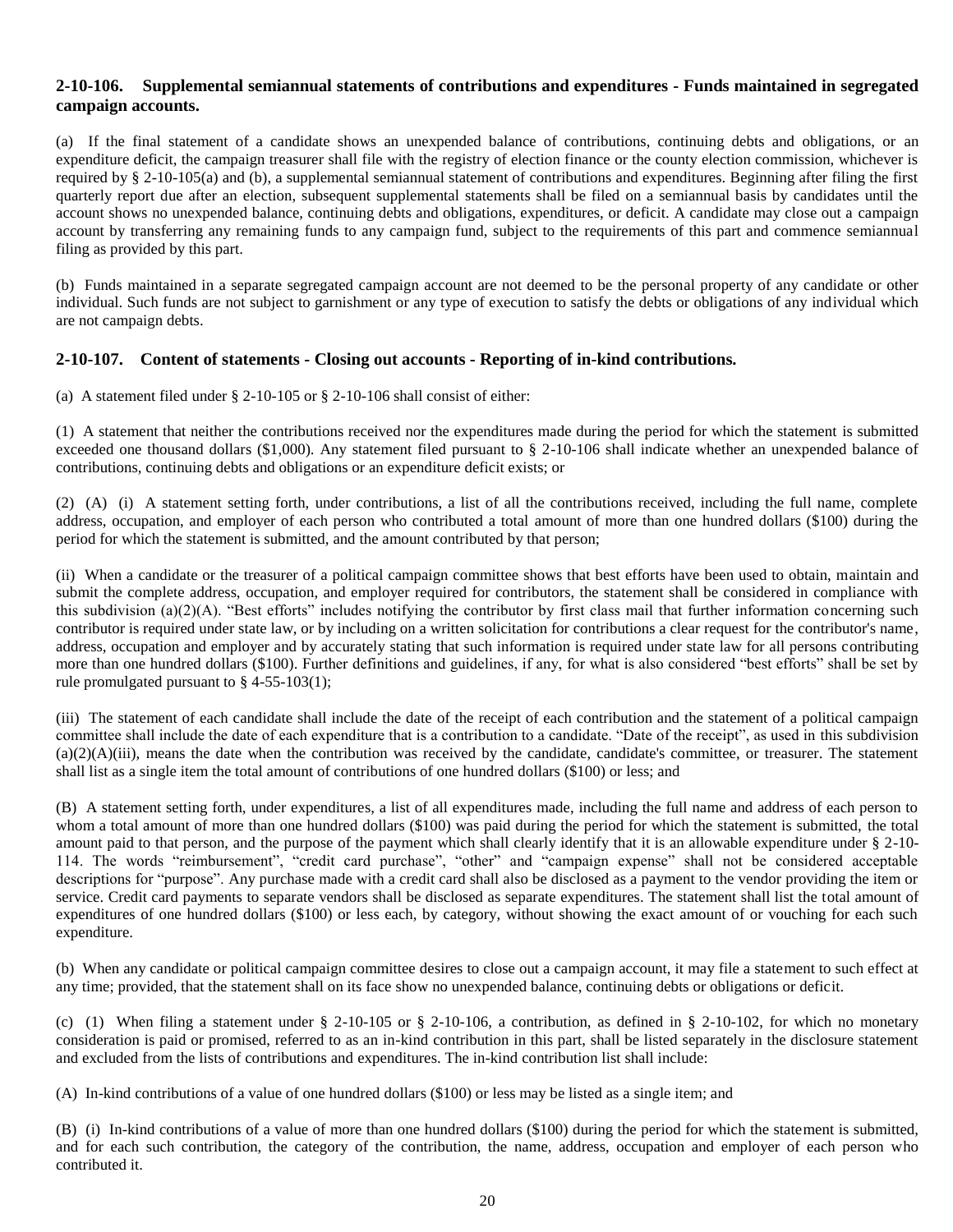(ii) When a candidate or the treasurer of a political campaign committee shows that best efforts have been used to obtain, maintain and submit the complete address, occupation, and employer required for contributors, the statement shall be considered in compliance with this subdivision  $(c)(1)(B)$ . "Best efforts" includes notifying the contributor by first class mail that further information concerning such contributor is required under state law, or by including on a written solicitation for contributions a clear request for the contributor's name, address, occupation and employer and by accurately stating such information is required under state law for all persons contributing more than one hundred dollars (\$100). The registry of election finance shall, by rule, define and set guidelines for what is considered "best efforts."

(iii) The statement of each candidate shall include the date of the receipt of each in-kind contribution and the statement of a political campaign committee shall include the date of each expenditure that is an in-kind contribution to a candidate.

(2) Within ninety (90) days of February 15, 2006, by rule promulgated in accordance with the Uniform Administrative Procedures Act, compiled in title 4, chapter 5, the registry of election finance shall enumerate a nonexclusive listing of examples of the various categories of contributions that constitute "in-kind contributions" requiring disclosure. Upon promulgating such rule, the registry shall provide a copy of such rule to each member of the general assembly and each qualified candidate for state office. Any changes or revisions to the rules shall be promulgated pursuant to § 4-55-103(1).

(d) An in-kind contribution is deemed to be made and shall be reportable in the period when such contribution is made or performed and not when the cost is billed or paid. The actual cost of the in-kind contribution, if known, shall be reported in the period such contribution is made or performed. If the actual cost of the in-kind contribution is not known, an estimate of the cost shall be reported in the period such contribution is made or performed, and the report shall indicate that the amount reported is estimated. If the actual cost, as indicated on the bill, is different from the amount reported, such amount shall be amended or adjusted on a later report covering the period in which payment is made.

(e) A statement filed under § 2-10-105 or § 2-10-106 shall also list any unexpended balance, any deficit and any continuing financial obligations of the candidate, campaign or committee.

(f) Payments to a person as reimbursement for expenditures made by the person on behalf of the candidate or committee shall be disclosed as payments to the vendor who provided the item or service to the candidate or committee, not the person who is reimbursed.

# **2-10-108. Sworn complaint on statements of candidates - Penalty for false complaint.**

(a) A registered voter of Tennessee may file a sworn complaint alleging that a statement filed regarding an election for which that voter was qualified to vote does not conform to law or to the truth or that a person has failed to file a statement required by law.

(b) All sworn complaints on a statement of a candidate for state public office or a political campaign committee for such candidate must be filed in the office of the registry of election finance.

(c) All sworn complaints on a statement of a candidate for local public office or a political campaign committee for such candidate must be filed in the office of the district attorney general who represents the judicial district in which the voter resides.

(d) Any person who knowingly and willfully files a sworn complaint which is false or for the purpose of harassment is subject to the civil penalties enacted into law by Acts 1989, ch. 585, and is liable for reasonable attorneys' fees incurred by the candidate who was the subject of such complaint.

#### **2-10-109. Duties of attorney general and reporter.**

(a) It is the duty of the attorney general and reporter to:

(1) Advise county election commissions, primary boards and administrator of elections of their duties and responsibilities required by this part;

(2) Provide opinions upon the requirements of this part to the members of the general assembly, district attorneys general, the state and county election commissions, and such other officials who are charged with the administration of this law; and

- (3) Represent the registry of election finance in any action or lawsuit in any court of this state.
- (b) It is the duty of each district attorney general to:
- (1) Investigate any sworn complaint filed in accordance with § 2-10-108(c); and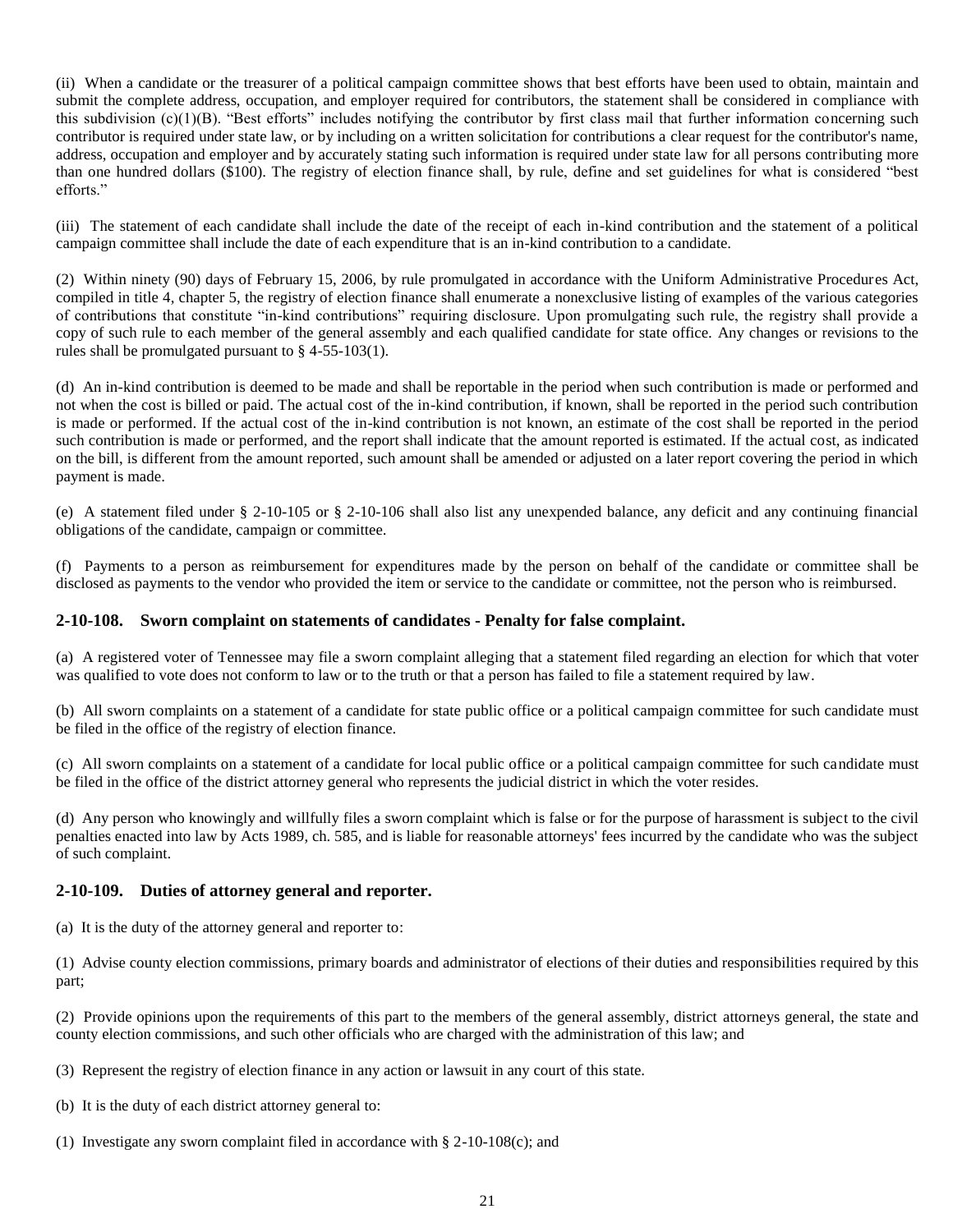(2) Seek injunctions from the chancery courts of this state to enforce the provisions of this part against any campaign committee or candidate about whom a sworn complaint has been filed, if such action is justified.

# **2-10-110. Penalties.**

(a) The registry of election finance may impose a civil penalty for a violation of this part as provided in this section.

(1) "Class 1 offense" means the late filing of any report or statement required by this part. A Class 1 offense shall be punishable by a civil penalty of not more than twenty-five dollars (\$25.00) per day up to a maximum of seven hundred fifty dollars (\$750).

(A) For local public offices, the county administrator of elections shall have personally served upon, or send by return receipt requested mail, an assessment letter to any candidate or committee upon the administrator's discovery that a due report has not been filed. The administrator shall forward a copy of such notice to the registry of election finance. For state public offices, the registry of election finance shall have personally served upon, or send by return receipt requested mail, an assessment letter to any candidate or committee upon the registry or its appropriate staff discovering that a due report has not been filed. A civil penalty of twenty-five dollars (\$25.00) per day shall begin to accrue five (5) days after personal service or receipt of the letter and shall continue to accrue until the report is filed or for thirty (30) days, whichever occurs first; provided, that no civil penalty shall be imposed by the registry of election finance if a candidate fails to list a contribution on a filed report but corrects the omission to the registry's satisfaction within ten (10) business days from the date on which the candidate is served process by, or receives notice from, the registry. This ten-day period shall not serve to stay the running of any time period or reduce any penalty established by this section. A candidate shall only be allowed to correct up to two (2) omissions in one (1) calendar year and the total of the omissions shall not exceed two thousand dollars (\$2,000). Any omission corrected by the candidate prior to the registry's discovery of the omission shall not count against the limitation on correction of omissions.

(B) For any Class 1 offense, the registry of election finance, through its appropriate staff, shall send an assessment letter to a candidate or committee in a form sufficient to advise the candidate or committee of the factual basis of the violation, the maximum penalty and the date a response to the letter must be filed. If a disclosure report is returned to a candidate or committee for correction, a copy of the original shall be retained on file until the corrected report is returned to the registry of election finance. If the original filing was in compliance with the intent of the law and minor errors are corrected within the date set for a response, no penalty shall be assessed.

(C) To request a waiver, reduction, or to in any way contest a Class 1 penalty imposed by the registry of election finance, a candidate for a state or local public office shall file a petition with the registry of election finance. Such petition may be considered as a contested case proceeding under the Uniform Administrative Procedures Act, compiled in title 4, chapter 5.

(2) "Class 2 offense" means failing to file a report required by this part within thirty-five (35) days after service of process or receipt of notice by registered or certified mail of an assessment or any other violation of the requirements of this part. A Class 2 offense is punishable by a maximum civil penalty of not more than ten thousand dollars (\$10,000) or fifteen percent (15%) of the amount in controversy, if fifteen percent (15%) of the amount in controversy is greater than ten thousand dollars (\$10,000).

(A) For state and local public offices, the registry of election finance may impose a civil penalty for any Class 2 offense; provided, that no penalty shall be imposed by the registry of election finance if a candidate fails to list a contribution on a filed report but corrects the omission to the registry's satisfaction within ten (10) business days from the date on which the candidate is served process by, or receives notice from, the registry. This ten-day period shall not serve to stay the running of any time period established by this section. A candidate shall only be allowed to correct up to two (2) omissions in one (1) calendar year and the total of the omissions shall not exceed two thousand dollars (\$2,000). Any omission corrected by the candidate prior to the registry's discovery of the omission shall not count against the limitation on correction of omissions.

(B) To request a waiver, reduction, or to in any way contest a Class 2 penalty imposed by the registry of election finance, a candidate for a state or local public office shall file a petition with the registry of election finance. Such petition may be considered as a contested case proceeding under the Uniform Administrative Procedures Act, compiled in title 4, chapter 5.

(C) "Amount in controversy" means, as appropriate to the case, the greater of the total expenditures or total contributions, either of which or both of which are shown on a late report subsequently filed, or the amount of an expenditure or contribution that was not reported or was incorrectly reported.

(b) Penalties imposed under this part shall be deposited into the state general fund.

(c) (1) The registry of election finance shall maintain a register of all civil penalties imposed under this part and remaining unpaid.

(2) If a civil penalty lawfully assessed and any lawfully assessed cost attendant to the penalty are not paid within thirty (30) days after the assessment becomes final, or by the qualifying deadline for election, whichever is earlier, the candidate owing such civil penalty shall be ineligible to qualify for election to any state or local public office until such penalty and costs are paid.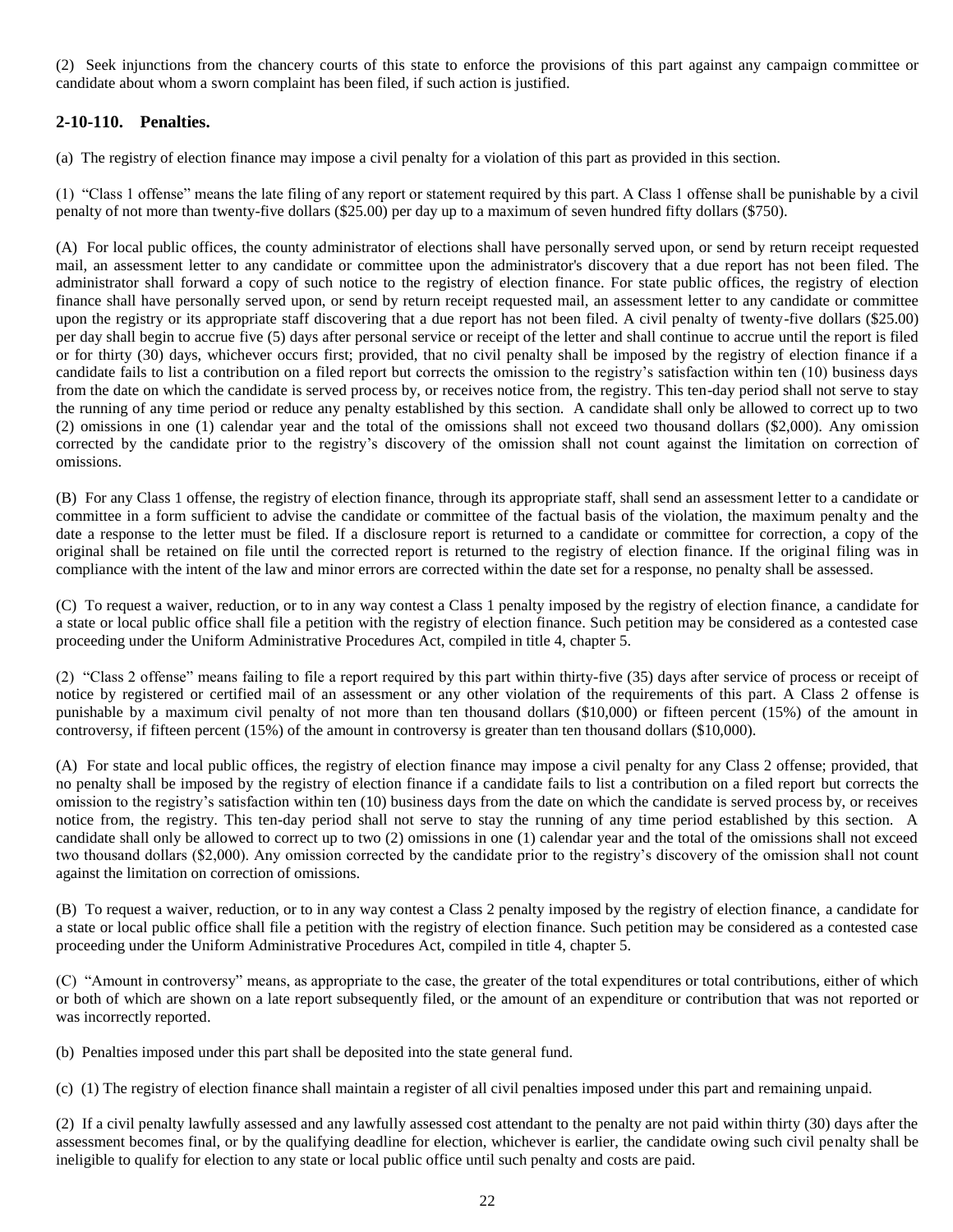(3) If a civil penalty authorized by this section is imposed, it shall be considered as a personal judgment against the candidate.

(d) A candidate for state or local public office who fails to file any statement or report required by this part shall be ineligible to qualify for election to any state or local public office until such statement or report is filed with either the registry or the appropriate county election commission, or both.

(e) It is the intent of the general assembly that the sanctions provided in this section shall be the civil penalties enacted into law by Acts 1989, ch. 585.

(f) (1) For any civil penalty levied by the registry against a multicandidate political campaign committee under this section or § 2-10-308, the treasurer of the committee is personally liable for the penalty.

(2) If a civil penalty lawfully assessed and any lawfully assessed cost attendant to the penalty are not paid within thirty (30) days after the assessment becomes final, the multicandidate political campaign committee owing the civil penalty shall be prohibited from receiving contributions; making expenditures to support or oppose candidates; or making expenditures to other multicandidate political campaign committees; and the treasurer and officers of such delinquent multicandidate political campaign committee shall be prohibited from creating another multicandidate political campaign committee or serving as a treasurer or an officer for another multicandidate political campaign committee until such penalty and all costs attendant to the penalty are paid in full.

# **2-10-111. Notification of local election by county election commission - Report of compliance with statement filings - Reporting of late filings.**

(a) Each county election commission shall notify the state election commission and the registry of election finance of each local election held in that county at the same time that public notice is posted for the election.

(b) Each time that a statement for a candidate for local public office or political campaign committee for a local election is due to be filed with the county election commission under § 2-10-105, the county election commission shall file with the registry of election finance a report certifying that all candidates have filed the report timely or a list of all candidates who have failed to report timely. For each local candidate who is reported to the registry of election finance as filing late, the county election commission shall be required to file, on a form prescribed by the registry, information pertaining to the late filing. The registry shall determine by rule what information from the county election commission shall be necessary. Any changes or revisions to the rules shall be promulgated pursuant to § 4-55-103(1).

# **2-10-112. Application of outstanding balance of campaign account cannot exceed campaign contribution limits.**

Notwithstanding any other provision of law to the contrary, any candidate who has a previous campaign account with an outstanding balance and who chooses to apply contributions to that previous campaign account, shall not exceed the campaign contribution limits in title 2, chapter 10, part 3, for the election cycle during which the candidate accepts the contribution, regardless of whether such candidate applies the amount to the previous campaign account or to the current campaign account. Under no circumstances shall the candidate exceed the contribution limits for the election cycle to which the previous campaign account with an outstanding balance applies.

# **2-10-113. [Repealed.]**

# **2-10-114. Campaign funds - Allocation of unexpended contributions - Use of funds - Specifically prohibited uses of funds - Allocation of funds on death of incumbent or candidate.**

(a) Any candidate for public office in this state shall allocate an unexpended balance of contributions after the election to one (1) or a combination of the following:

(1) The funds may be retained or transferred to any campaign fund pursuant to Tennessee reporting requirements;

(2) The funds may be returned to any or all of the candidate's contributors, in accordance with a formula or plan specified in the candidate's disclosure of the allocation;

- (3) The funds may be distributed to the executive committee of the candidate's political party;
- (4) The funds may be deposited in the volunteer public education trust fund established under title 49, chapter 3, part 4;
- (5) The funds may be distributed to any organization described in 26 U.S.C.  $\S$  170(c);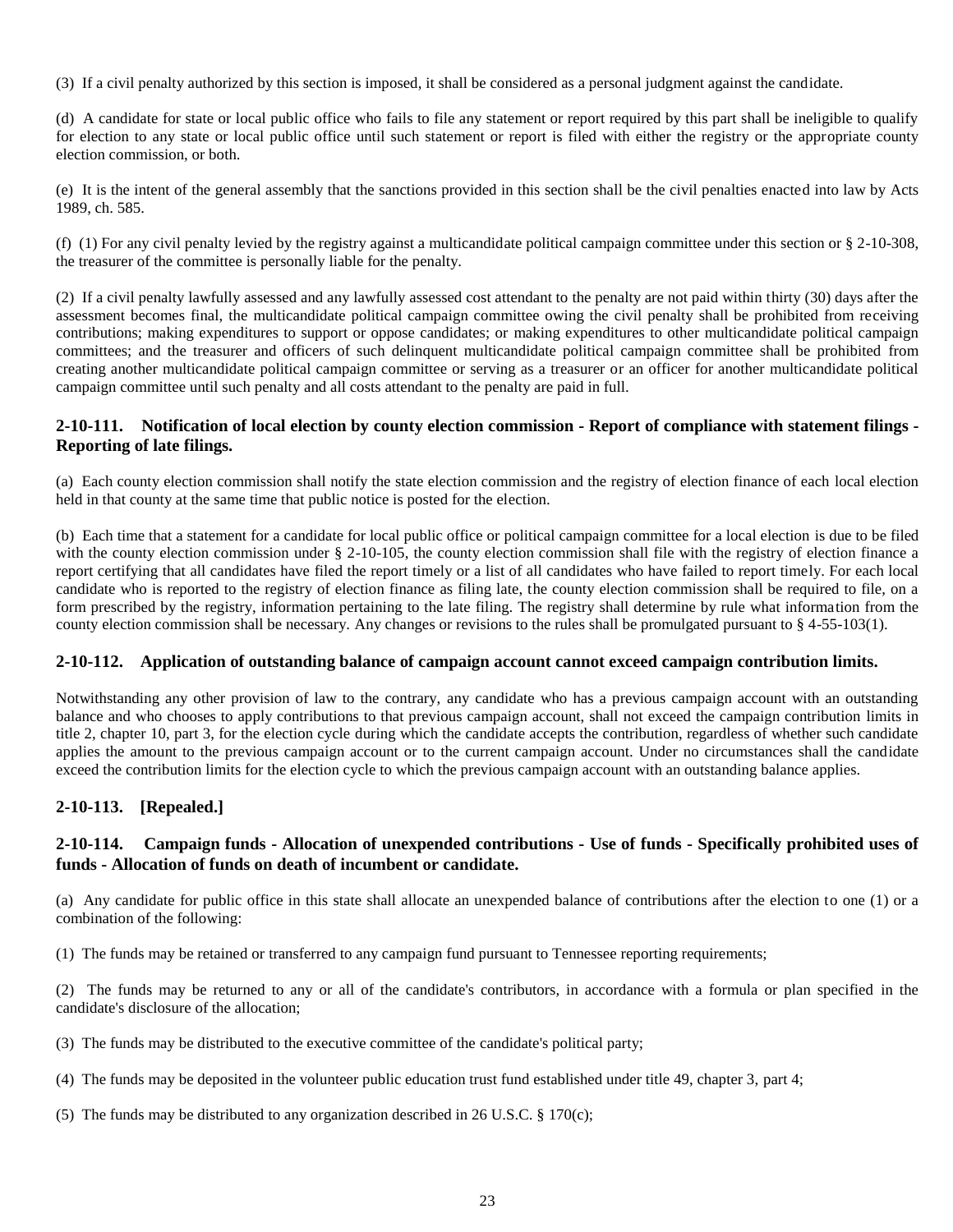(6) The funds may be distributed to an organization that has received a determination of exemption from the United States internal revenue service pursuant to 26 U.S.C. § 501(c)(3) or (4), if such organization is currently operating under such exemption;

(7) The funds may be used to defray any ordinary and necessary expenses incurred in connection with the office of the officeholder. Such expenses may include, but are not limited to, the cost of advertisements, membership fees, and donations to community causes; and

(8) The funds may be distributed to any institution of public or private education in the state, for the purpose of supplementing the funds of an existing scholarship trust or program.

(b) (1) Except as provided in subsection (a), no candidate for public office shall use any campaign funds for any other purpose other than a contribution or expenditure as defined by this part. The disbursement of campaign funds for a candidate's own personal use is not permitted. For the purpose of this section, "personal use" means any use by which the candidate for public office or elected public official would be required to treat the amount of the expenditure as gross income under 26 U.S.C. § 61, or any subsequent corresponding Internal Revenue Code section.

(2) Expenditures that are specifically prohibited under this section include, but are not limited to:

(A) Any residential or household items, supplies or expenditures, including mortgage, rent or utility payments for any part of any personal residence of a candidate or officeholder or a member of the candidate's or officeholder's family;

(B) Mortgage, rent, or utility payments for any part of any nonresidential property that is owned by a candidate or officeholder or a member of a candidate's or officeholder's family and used for campaign purposes, to the extent the payments exceed the fair market value of the property usage;

(C) Funeral, cremation, or burial expenses related to deaths within a candidate's or officeholder's family;

(D) Clothing, other than items of de minimis value that are used in the campaign;

(E) Tuition payments within a candidate's or officeholder's family other than those associated with training campaign staff or associated with an officeholder's duties;

(F) Dues, fees, or gratuities at a country club, health club, or recreational facility, unless they are part of a specific fundraising event that takes place on the organization's premises;

(G) Salary payments to a member of a candidate's family, unless the family member is providing bona fide services to the campaign. If a family member provides bona fide services to the campaign, any salary payment in excess of the fair market value of the services provided is a prohibited use;

(H) Admission to a sporting event, concert, theater, activity, charitable event or other form of entertainment, unless the event is an expense associated with a legitimate campaign or officeholder activity, where the tickets to such event are provided to students attending schools, guests or constituents of the candidate or officeholder, or persons involved in the candidate's or officeholder's campaign;

(I) Payments for grooming or enhancing one's personal appearance unrelated to campaign activities; or

(J) Payment of any fines, fees, or penalties assessed pursuant to this chapter or title 3, chapter 6.

(3) A violation of this subsection (b) is a Class 2 offense as defined in  $\S$  2-10-110(a)(2).

(c) In addition to the manner in which unexpended balances in the campaign account of a candidate may be allocated under the provisions of subsection (a), if an incumbent dies while in office and has an unexpended balance in a campaign account, and if such incumbent's surviving spouse or child is appointed to fill the unexpired term of the deceased incumbent or is elected to the office previously held by the deceased, then the balance remaining in the campaign account of such deceased incumbent shall be transferred to the campaign account of the surviving spouse or child of the deceased incumbent for use by such surviving spouse or child as a candidate for election to public office in accordance with the provisions of this part.

(d) (1) In the event a candidate for public office dies with an unexpended balance of contributions in such candidate's campaign account and the provisions of subsection (c) are not applicable, then the following individuals, in the descending order, are authorized to allocate such unexpended balance to those persons, political parties, or charitable organizations listed in subdivisions (a)(2)-(6) and (a)(8):

(A) The deceased candidate, if the candidate provided for allocation of an unexpended balance through the candidate's will;

(B) The deceased candidate's treasurer, unless the candidate was the treasurer;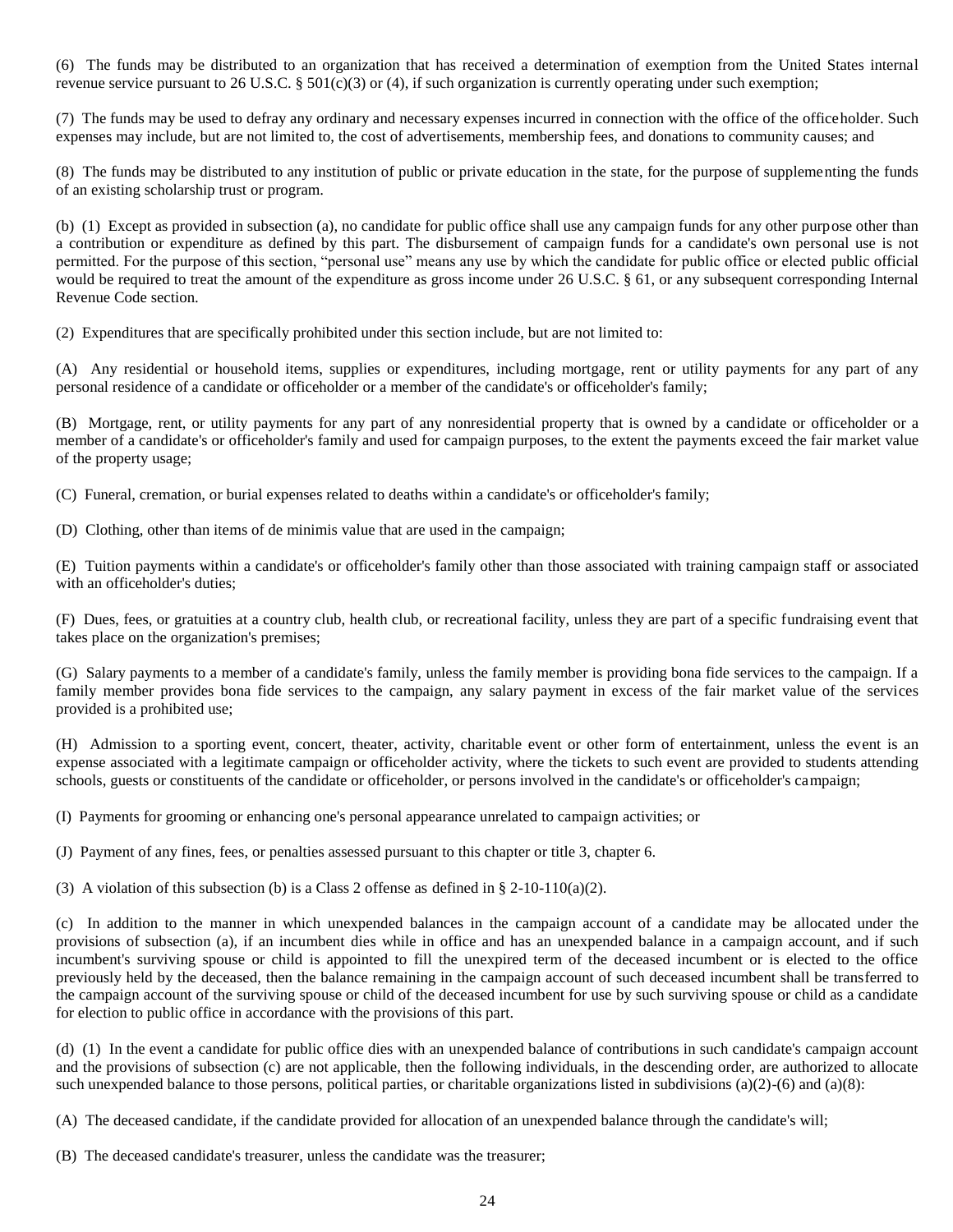(C) The surviving spouse of the deceased candidate, if the candidate was the treasurer; and

(D) The next of kin of the deceased candidate, if the provisions of subdivisions (d)  $(1)(B)$  and (C) do not apply.

(2) If a decision is not made by any such individual, or individuals where subdivision  $(d)(1)(D)$  applies, within one (1) year of the date of death of the deceased candidate, then the unexpended balance shall be distributed by the registry of election finance to the volunteer public education trust fund established under title 49, chapter 3, part 4.

(e) Notwithstanding the provisions of subsection (a), if a member of the general assembly raises funds for a local public office during the time the general assembly is in session in accordance with § 2-10-310(a), then any unexpended balance of contributions in the campaign account established by that member of the general assembly for the member's candidacy for local public office shall not be used for or distributed to a campaign fund:

- (1) For the benefit of any election for any candidate for the general assembly;
- (2) For the benefit of any statewide election, or any state, national or other political party;
- (3) For the benefit of any state, national or other political party caucus; or

(4) For the benefit of any state, national or other political party caucus member.

# **2-10-116. Honorarium defined - Acceptance of honorarium by public official.**

(a) The acceptance of an honorarium by a public official in such person's capacity as a public official is prohibited. "Honorarium" means a payment of money or any thing of value for an appearance, speech or article, but does not include actual and necessary travel expenses, meals and lodging associated with such appearance, speech or article.

(b) Acceptance of an honorarium for an appearance, speech or article by a public official in such person's capacity as a private business person, professional or tradesperson is not prohibited.

- (c) As used in this section, "public official" means:
- (1) Each person holding any state public office filled by the voters;
- (2) Each person holding any local public office filled by the voters;
- (3) Each member of the governor's cabinet; and
- (4) Each cabinet level staff person employed within the governor's office.

# **2-10-117. Contributions from political action committees within ten days of election.**

No multicandidate political campaign committee other than a committee controlled by a political party on the national, state, or local level or by a caucus of such political party established by members of either house of the general assembly shall make a contribution to any candidate after the tenth day before an election until the day of the election.

# **2-10-118. Filing by responsible party with prior assessment record.**

(a) It is unlawful for a responsible party of a multicandidate political campaign committee who has a prior assessment record to intentionally fail to file a required report under this chapter, for which the party is responsible for filing, within thirty-five (35) days after service of process or receipt of notice from the registry by registered or certified mail. For the purposes of this section, "responsible party" is the treasurer of the committee appointed pursuant to § 2-10-105(e), or if no treasurer has been appointed, any person who organizes or directs the fundraising activities of a multicandidate political campaign committee. A responsible party shall be considered to have a prior assessment record for purposes of this section if during the person's service as a responsible party to one (1) or more multicandidate political campaign committees, the committee or committees violate on two (2) or more occasions § 2-10-110 or § 2-10-308 and such violations result in the committee or committees being assessed a penalty by the registry.

(b) A violation of this section is a Class E felony.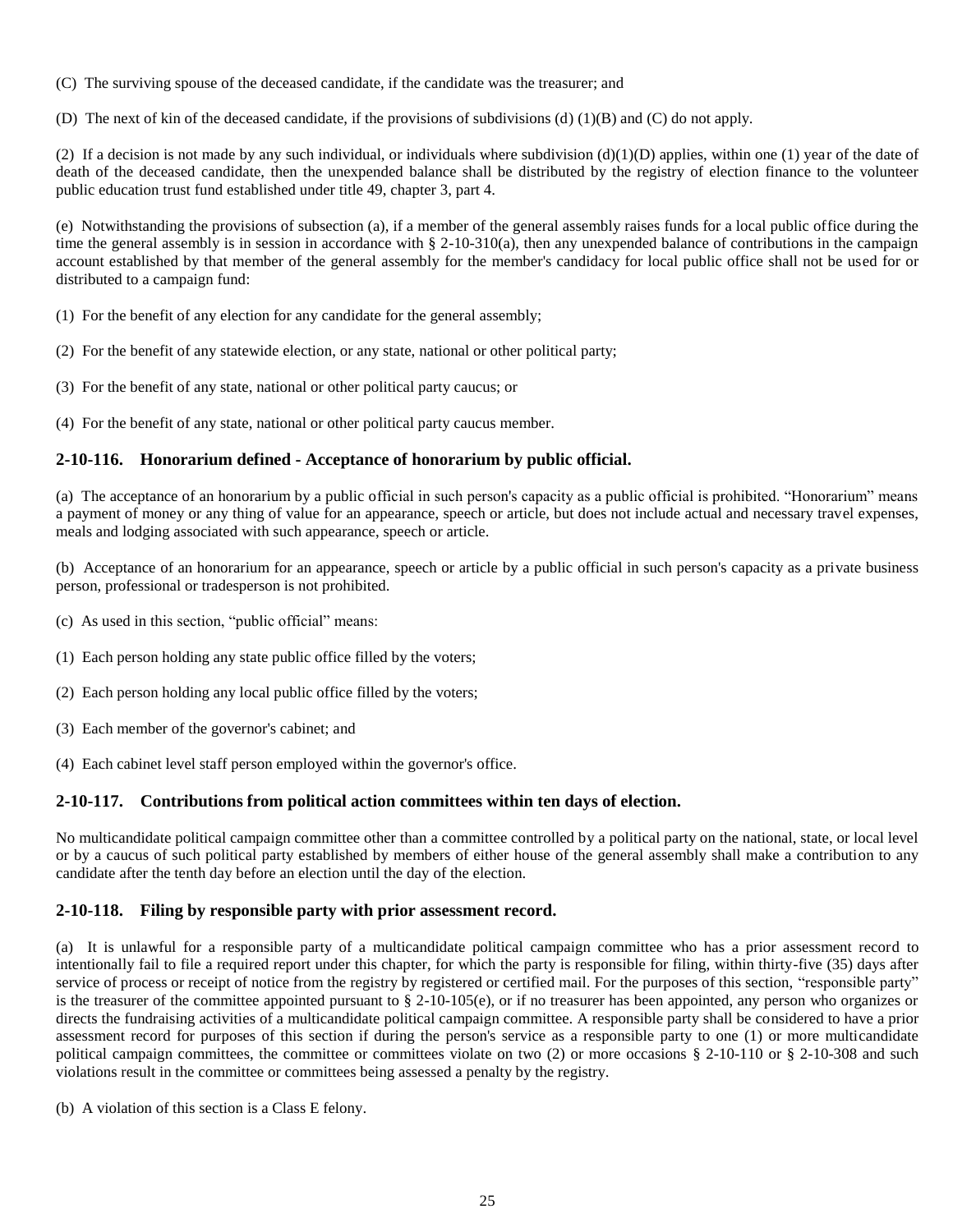# **2-10-119. Transfer of funds or assets from federal to state election campaign committee prohibited**.

Transfers of funds or assets from a candidate's campaign committee or account for a federal election to a political campaign committee of or for such candidate for public office in this state is prohibited.

# **2-10-120. Authority of county election commission.**

The county election commission has the authority to forward information regarding violation of disclosure laws by candidates for local public office to the district attorney general for investigation without the necessity of a sworn complaint from a registered voter as provided by § 2-10-108.

# **2-10-121. Registration fee for political campaign committees.**

No later than January 31 of each year, each multicandidate political campaign committee registered with the registry of election finance shall pay a registration fee to be determined by rule promulgated pursuant to  $\S$  4-55-103(1). For any multicandidate political campaign committee registering a new committee during any year, the committee shall pay the appropriate registration fee at the time that it certifies its political treasurer. All fees collected under this section shall be retained and used for expenses related to maintaining an electronic filing system. This section shall not apply to any statewide political party as defined in § 2-1-104 or subsidiaries of the political party.

# **2-10-131. [Repealed.]**

# **2-10-132. Independent expenditures.**

Notwithstanding any other provision of law to the contrary, a corporation that uses corporate funds, moneys or credits for communications expressly advocating the election or defeat of a clearly identified candidate which funds, moneys or credits are not used with the cooperation or with the prior consent of, or in consultation with, or at the request of, or suggestion of, a candidate or any agent or authorized committee of the candidate shall be considered a political campaign committee for purposes of reporting such expenditures. The corporation shall be required to file reports required by  $\S$  2-10-105(c)(1) and an appointment of treasurer form.

#### **PART 2 REGISTRY OF ELECTION FINANCE**

# **2-10-201. Short title.**

This part shall be known and may be cited as the "Registry of Election Finance Act of 1989."

# **2-10-202. Legislative intent.**

It is the intent of the general assembly to provide adequate financial disclosure by public officials, candidates for public office, and lobbyists. Furthermore, it is the intent of the general assembly to establish a registry of election finance to ensure enforcement of these statutes.

# **2-10-203. Registry of election finance - Creation - Appointments - Qualifications - Administration.**

(a) There is hereby created as an independent entity of state government a Tennessee registry of election finance. The registry shall be composed of six (6) members appointed as provided herein. Appointments shall be made to reflect the broadest possible representation of Tennessee citizens. Of the six (6) members appointed, at least one (1) shall be a female and one (1) shall be black. However, a black female shall not satisfy the requirement of one (1) female and one (1) black. Each member shall have been a legal resident of this state for five (5) years immediately preceding selection. Members shall be at least thirty (30) years of age, registered voters in Tennessee, not announced candidates for public office, not members of a political party's state executive committee, shall not have been convicted of an election offense, and shall be persons of high ethical standards who have an active interest in promoting fair elections. Gubernatorial appointees shall be subject to confirmation by joint resolution of the general assembly. Such appointees shall have full power to serve until any vote of nonconfirmation.

(b) (1) For administrative purposes, the registry shall be attached to the department of state for all administrative matters relating to receipts, disbursements, expense accounts, budget, audit, and other related items. The autonomy of the registry and its authority are not affected by subsection (b) and the secretary of state shall have no administrative or supervisory control over the registry.

(2) No person performing staff duties for the registry of election finance, including the executive director, or any member of such person's immediate family as defined in § 3-6-301, shall, during the period of such employment: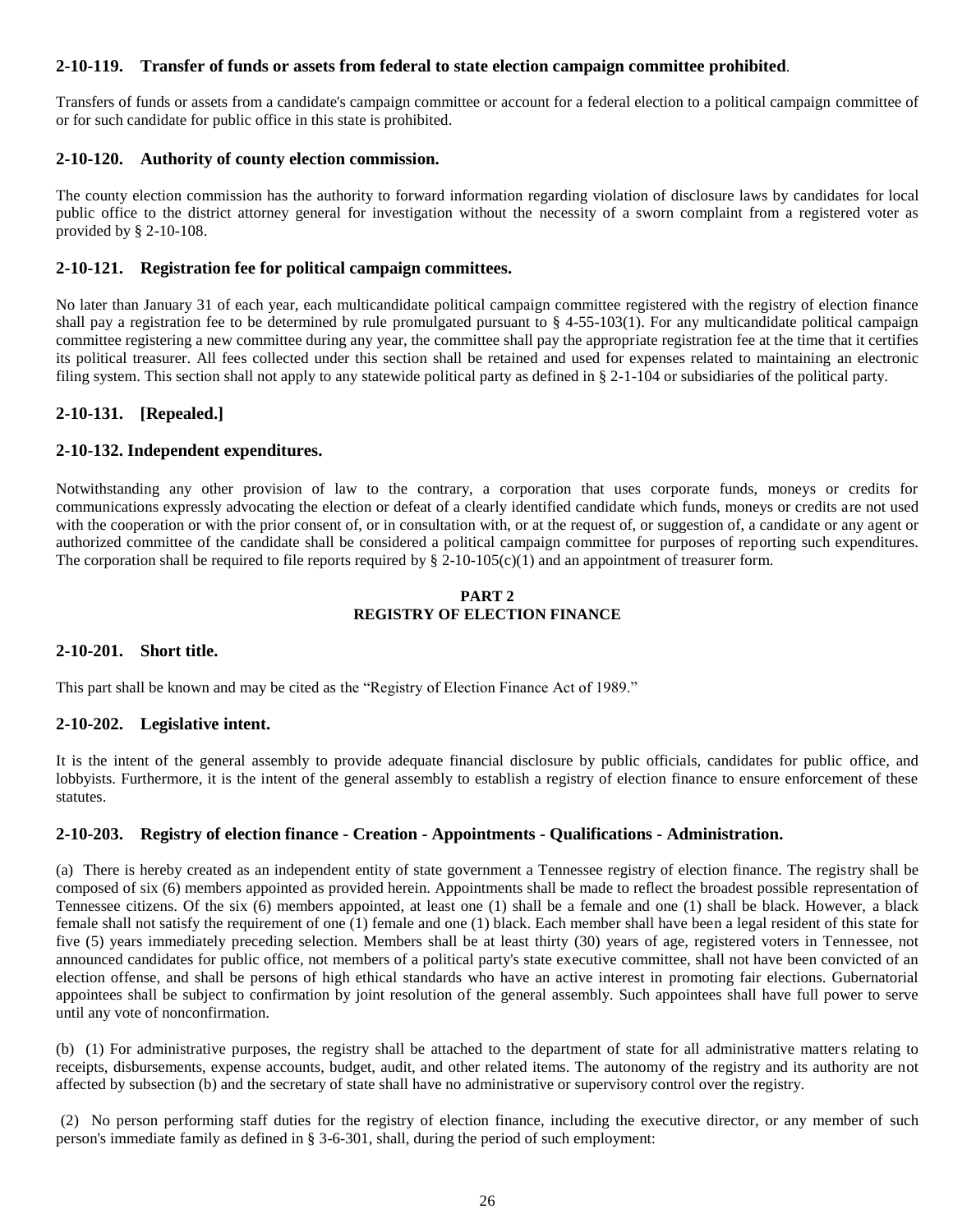(A) Be allowed to hold or qualify for elective office to any state or local public office as defined in § 2-10-102;

(B) Be an officer of any political party or political committee;

(C) Permit such person's name to be used or make contributions in support of or in opposition to any candidate or proposition;

(D) Participate in any way in any election campaign;

(E) Lobby or employ a lobbyist; provided, that this provision on lobbying shall not prohibit the executive director from the performance of the executive director's duties; or

(F) Be employed by any elected officeholder, either in an official capacity or as an individual, or be employed by any business in which an elected officeholder has any direct input concerning employment decisions.

(c) Members of the registry shall be selected for staggered five-year terms as follows:

(1) The governor shall appoint two (2) members. One (1) member shall be appointed from a list of three (3) nominees submitted by the state executive committee of the majority party. One (1) member shall be appointed from a list of three (3) nominees submitted by the state executive committee of the minority party. The governor's solicitations and the replies shall be public records. The governor shall give due consideration to such nominations. The governor may request a second list of nominees; provided, however, no nominees from the original list of nominees may appear on the second list of nominees.

(2) The senate shall appoint two (2) members, with one (1) member to be chosen by the members of the senate democratic caucus and one (1) member to be chosen by the members of the senate republican caucus; and

(3) The house of representatives shall appoint two (2) members, with one (1) member to be chosen by the members of the house of representatives democratic caucus and one (1) member to be chosen by the members of the house of representatives republican caucus.

(d) Vacancies shall be filled in the same manner as the vacating member's office was originally filled.

(e) The registry shall elect a chair from among its appointed membership. The chair shall serve in that capacity for one (1) year and shall be eligible for reelection. The chair shall preside at all meetings and shall have all the powers and privileges of the other members.

(f) The registry shall fix the place and time of its regular meetings by order duly recorded in its minutes. No action shall be taken without a quorum present. Special meetings shall be called by the chair on the chair's initiative or on the written request of four (4) members. Members shall receive seven (7) days' written notice of a special meeting, and the notice shall specify the purpose, time and place of the meeting, and no other matters may be considered, without a specific waiver by all the members.

(g) The members of the registry shall receive no compensation; provided, that each member of the registry shall be eligible for reimbursement for expenses and mileage in accordance with the regulations promulgated by the commissioner of finance and administration and approved by the attorney general and reporter.

(h) No member of the registry or such member's immediate family, as defined in  $\S$  3-6-301, shall, during registry membership:

- (1) Be allowed to hold or qualify for elective office to any state or local public office, as defined in § 2-10-102;
- (2) Be an employee of the state or any political subdivision of the state;
- (3) Be an officer of any political party or political committee;

(4) Permit such person's name to be used or make campaign contributions in support of or in opposition to any candidate or proposition, except that a member's immediate family may make campaign contributions in support of or in opposition to any candidate or proposition;

- (5) Participate in any way in any election campaign;
- (6) Lobby or employ a lobbyist; or

(7) Be employed by any elected officeholder, either in an official capacity or as an individual, or be employed by any business in which an elected officeholder has any direct input concerning employment decisions.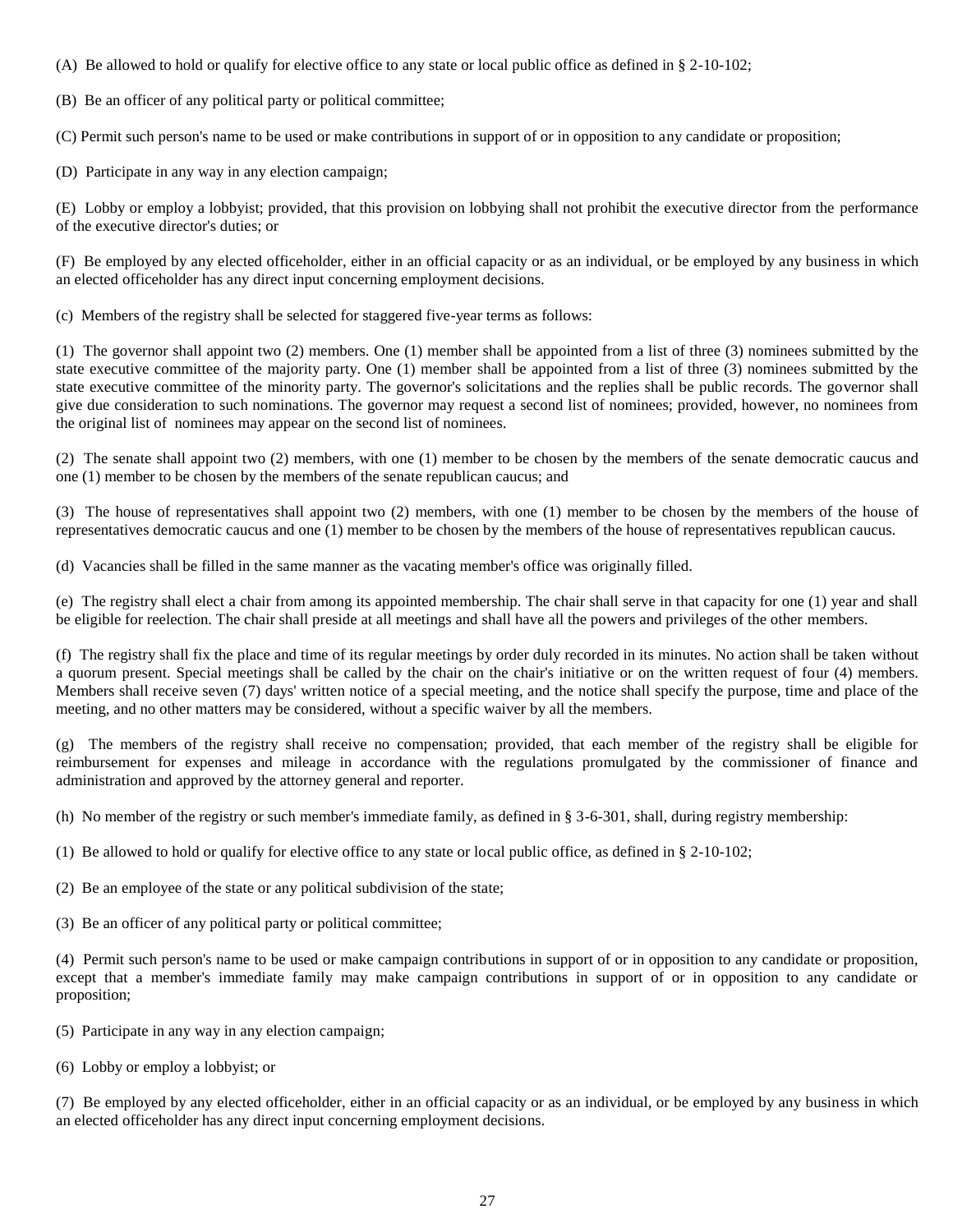(i) An incumbent member of the registry may seek votes for confirmation of the member's appointment to the registry; provided, that the member shall comply with the provisions of subsection (h).

(j) The provisions of subsection (h) shall be applicable for one (1) year subsequent to the removal, vacancy or termination of the term of office of a member of the registry.

(k) (1) Every member of the registry of election finance shall, before they proceed to business, take an oath or affirmation to support the constitution of this state and of the United States and the laws of this state and also the following oath: I do solemnly swear (or affirm) that as a member of this registry of election finance, I will, in all matters, vote without favor, affection, partiality, or prejudice; and that I will not propose or assent to any action, measure, or resolution which shall appear to me to be contrary to law.

(2) Unless otherwise provided by law, any member of the registry who violates the oath of office for that position or participates in any of the activities prohibited by this chapter commits a Class A misdemeanor. If a sworn allegation is made that a member has violated the oath of office for the member's position or has participated in any of the activities prohibited by this chapter, then upon a unanimous vote of the remaining members, the member against whom the sworn allegation is made may be suspended from the registry for such purposes and for such times as the remaining members shall unanimously determine, but no suspension shall extend beyond final disposition of the sworn allegation. The accused member shall not participate in the suspension vote. If a member of the registry is found guilty of or pleads guilty or nolo contendere to a violation of the oath of office for the member's position or participates in any of the activities prohibited by this chapter, then that member shall be deemed to be removed from office.

# **2-10-204. [Repealed.]**

# **2-10-205. Jurisdiction to administer and enforce certain statutes.**

The registry has the jurisdiction to administer and enforce the provisions of the following:

(1) The Campaign Financial Disclosure Act, compiled in part 1 of this chapter; and

(2) The Campaign Contribution Limits Act, compiled in part 3 of this chapter.

# **2-10-206. Registry of election finance - Duties.**

(a) The duties of the registry include the following:

(1) Develop prescribed forms for statements that are required to be filed under the laws pursuant to § 2-10-205, with the objective of making the disclosure statements as simple and understandable as possible for both the person filing the disclosure statement and the average citizen of the state of Tennessee;

(2) Develop a filing, coding and cross-indexing system;

(3) Make each report filed available for public inspection and copying during regular office hours at the expense of any person requesting copies of the same;

(4) Review all filed statements to ensure compliance with the respective disclosure laws. Statements filed with the registry for more than two (2) years shall be deemed to be sufficient, absent a showing of fraud or the existence of an ongoing investigation related to the statement;

(5) Prepare and publish a manual for all candidates and committees, describing the requirements of the law, including uniform methods of bookkeeping and reporting and requirements as to reporting dates and the length of time that candidates and committees are required to keep any records pursuant to the provisions of this part;

(6) Provide an annual report to the governor and the general assembly concerning the administration and enforcement of the disclosure law by January 15 of each year that includes recommendations by the registry or a statement that the registry makes no recommendations;

(7) Investigate any alleged violation upon sworn complaint or upon its own motion. If the registry investigates the records of any selected candidate, it may also investigate the records of all other candidates running for the same office in the same district or other appropriate geographic area;

(8) Preserve all reports or statements for five (5) years from the date of filing, absent any pending investigation by the registry of election finance or any other law enforcement agency, or absent any administrative or court proceeding;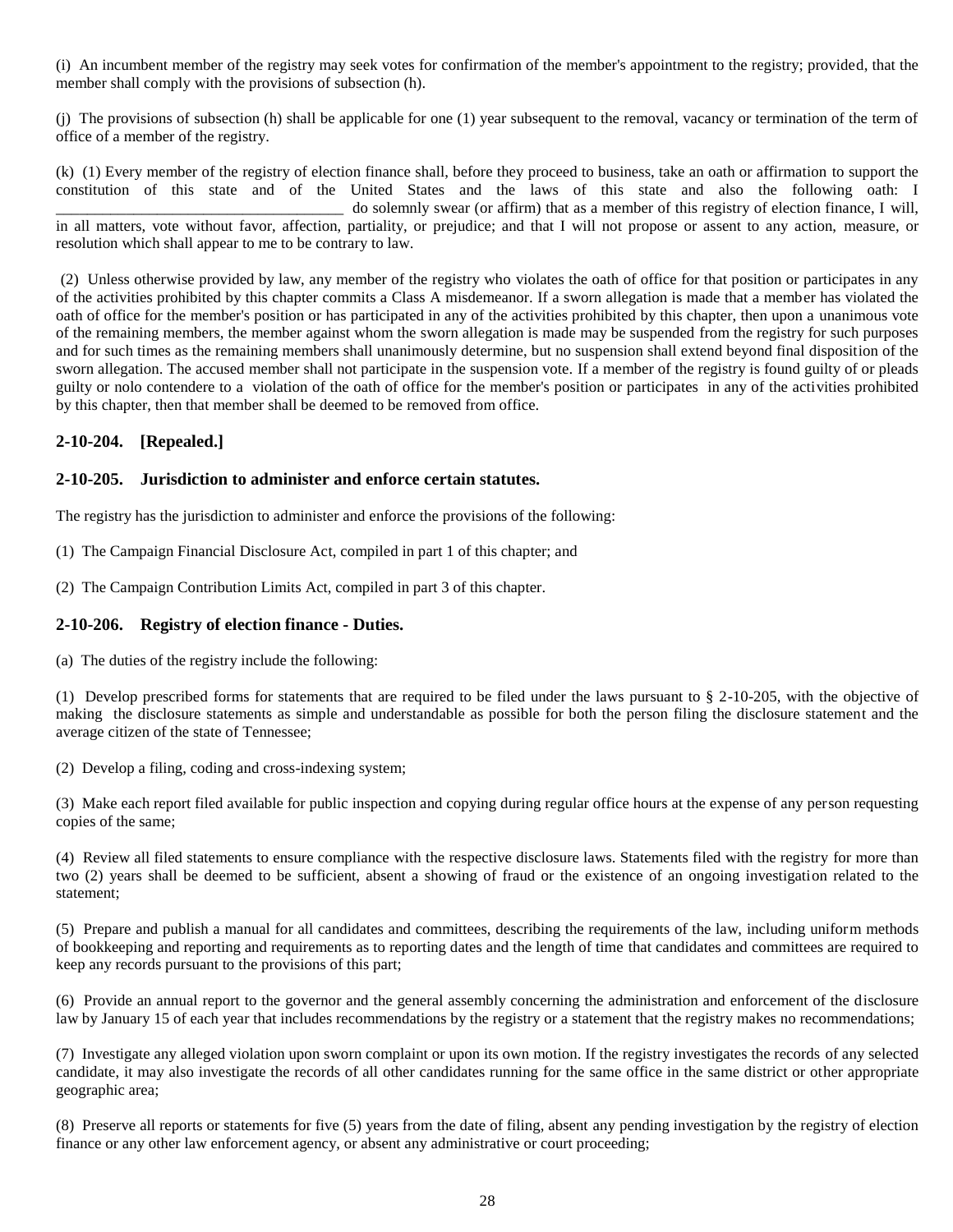(9) Notify all candidates for state public office in a state election of the requirements for filing any required disclosure statement fourteen (14) days before any fixed deadline provided for such filing; and

(10) Conduct audits.

(b) The registry shall notify each member of the general assembly by sending notice to the member's home address and the member's legislative office address in Nashville.

# **2-10-207. Registry of election finance - Powers.**

The registry of election finance has the following powers:

(1) [Deleted by 2009 amendment.]

(2) Hold hearings, conduct audits, subpoena witnesses, administer oaths, and compel production of books, correspondence, papers and other records;

(3) Issue written advisory opinions concerning compliance with this chapter, which may be relied upon without threat of sanction with respect to the issue addressed by the opinion, if the candidate or committee conforms the candidate's or committee's conduct to the requirements of the advisory opinion. Such advisory opinions shall be posted on the web site of the registry of election finance;

(4) In determining whether an actual violation has occurred, conduct a contested case hearing;

(5) Issue an appropriate order following a determination;

(6) Assess a late filing fee of twenty-five dollars (\$25.00) per day up to a maximum total penalty of seven hundred fifty dollars (\$750);

(7) Assess a civil penalty for any violation of the disclosure laws as provided by this part. Civil penalties may be assessed for any violation of the Campaign Financial Disclosure Act, compiled in part 1 of this chapter, and the Campaign Contribution Limits Act, compiled in part 3 of this chapter; provided, that the registry shall only have the power to assess a civil penalty after notice and opportunity for hearing; and

(8) Where the results of its investigation indicate a criminal act may have occurred, the registry shall refer the matter to the appropriate district attorney general for criminal prosecution.

# **2-10-208. Applicability of part.**

(a) All political accounts or funds subject to Tennessee law on January 1, 1990, shall become subject to the provisions of this part.

(b) For the purposes of enforcement, this part shall be prospective only, and the registry shall limit its investigations to acts or omissions which occur after January 1, 1990.

# **2-10-209. Enforcement - Chancery court petitions and orders.**

The registry has the authority to petition the chancery court through the attorney general and reporter for enforcement of any order it has issued. The court's order of enforcement has the same force and effect as a civil judgment.

# **2-10-210. Authority to establish or levy penalty or sanction.**

The registry of election finance shall not establish or levy any penalty or sanction for any action alleged to be a violation of the rules and regulations of the registry unless such action is also a violation of a statutory requirement.

# **2-10-211. Electronic filing system.**

(a) The registry of election finance, notwithstanding any other provision of the law to the contrary, shall do all of the following:

(1) Develop, with the advice, assistance and approval of the office of information resources, an Internet-based electronic filing process for use by all candidates for state public office and all political campaign committees that are required to file statements and reports with the registry of election finance;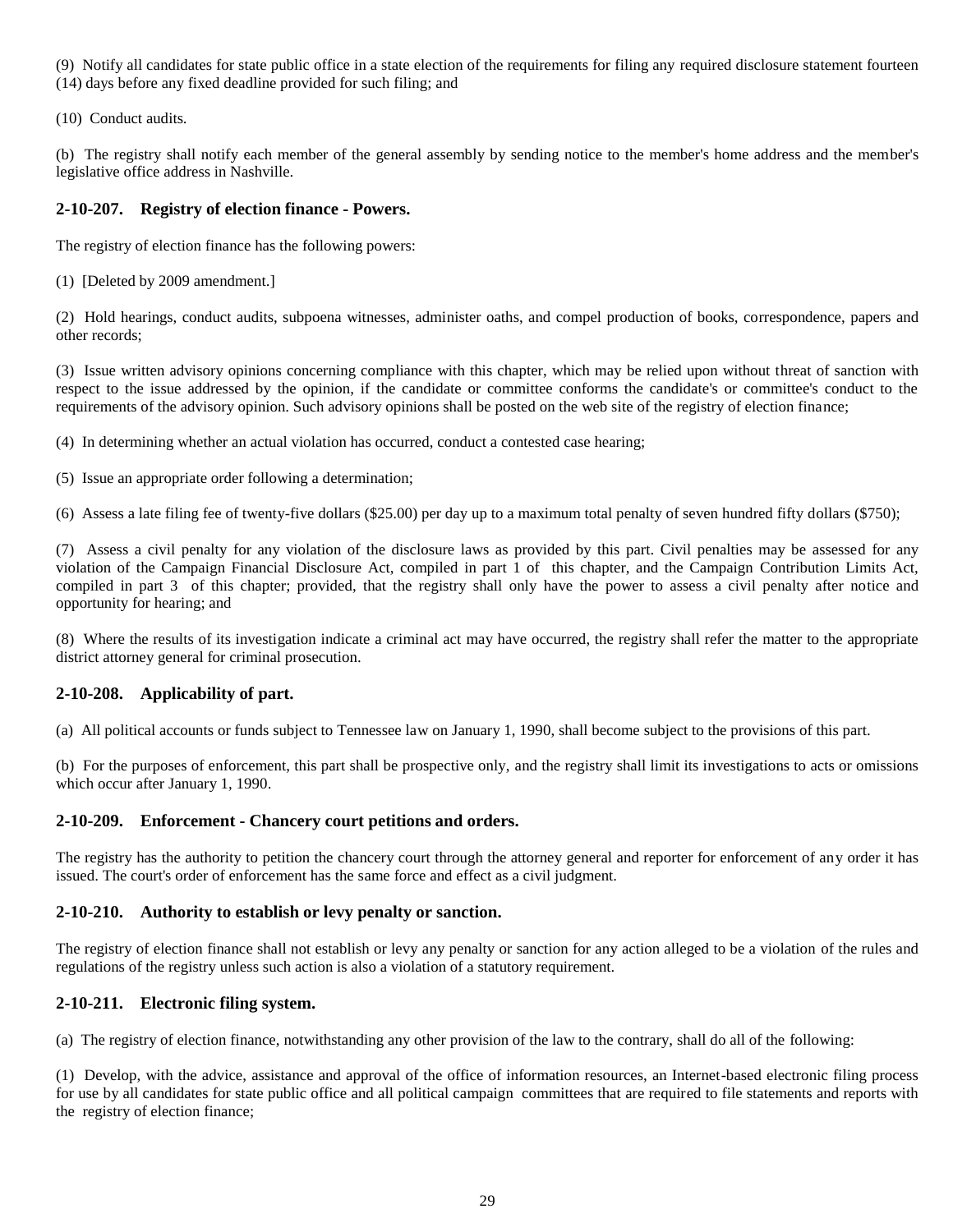(2) Develop, with the advice, assistance and approval of the office of information resources, a system that provides each candidate and campaign committee with secure access to the electronic filing system. The system shall provide safeguards against efforts to tamper or change the data in any way;

(3) Provide training to candidates and campaign committees on the use of the electronic filing system;

(4) Develop, with the advice, assistance and approval of the office of information resources, a system that will forward a copy of any candidate's report that is filed electronically with the registry of election finance to the appropriate local county election commission; and

(5) Provide public access to a list of campaign contributions made to candidates and a list of expenditures made by those candidates by posting the lists on the Internet. In addition, the registry shall provide assistance to anyone seeking to access this information on the Internet. Beginning with the 2006 regular August election, campaign contribution lists shall be made available on the Internet after a candidate has filed the information and the registry has reviewed the statements for accuracy and timeliness. If a candidate has not timely filed campaign contribution lists, then the registry shall post on the Internet that the candidate's statement is delinquent.

(b) The registry of election finance, once the development of the electronic filing system is completed and tested, shall provide public notice that the system is operational and available for filers to commence use.

(c) The registry of election finance shall, with the advice, assistance and approval of the office of information resources, implement the electronic filing system for use in the 2006 regular August election and all subsequent state elections. Candidates for state public offices and campaign committees may commence electronic filing for any state election beginning in the year 2006 and after notice has been given pursuant to subsection (b), and may continue to file electronically all reports for any subsequent state elections. Beginning in July 2006, candidates for state public offices and campaign committees, who have contributions or expenditures in excess of one thousand dollars (\$1,000) per reporting period, shall file electronically all reports for any subsequent state elections. Failure to timely file reports electronically may be penalized as provided in § 2-10-110.

(d) All information entered by any candidate or campaign committee into the electronic filing system shall remain confidential until the information is filed with the registry of election finance.

# **2-10-212. Audits and investigations of reports and statements.**

(a) The registry of election finance shall conduct audits and field investigations of reports and statements filed with the registry as follows:

(1) Each gubernatorial candidate and that candidate's committees that receive at least ten percent (10%) of the vote at the general election shall be audited;

(2) Each candidate for the general assembly and such candidate's committees shall be subject to an audit by the registry on a random selection of districts in an election. Districts shall be randomly drawn until a total of approximately two percent (2%) of all candidates for the general assembly have been selected; and

(3) Each candidate for supreme court, court of appeals and criminal court of appeals shall be subject to an audit by the registry on a random selection. One (1) candidate from each of the supreme court, court of appeals and criminal court of appeals shall be randomly selected by the registry to be audited each election cycle.

(b) (1) (A) The registry shall select by lot the districts to be audited on a random basis regarding candidates for the general assembly. For judicial offices, the registry shall select by lot the names of candidates to be audited on a random basis.

(B) The selection shall be after the last date for filing the first report or statement following the general election for which the candidate ran or for which the committee donated money. The attorney general and reporter, or the attorney general's designee, shall attend the random selection to preserve the integrity of the proceeding.

(2) No audit or investigation of any candidate or candidate's committee in connection with a report or statement required by this chapter shall begin until after the last date for filing the first report or statement following the general election for the office for which the candidate ran. When the campaign statements or reports of a candidate are audited and investigated, the audit and investigation shall cover all campaign statements and reports filed for the primary and general elections and any previous campaign statement or report filed since the last election for that office, but shall exclude any statements or reports that have previously been audited.

(3) Audits of members of the general assembly shall only take place during June through December during odd-numbered years.

(c) In order to comply with an audit, candidates and campaigns shall retain copies of all checks, bank statements and vendor receipts for two (2) years after the date of the election to which the records refer.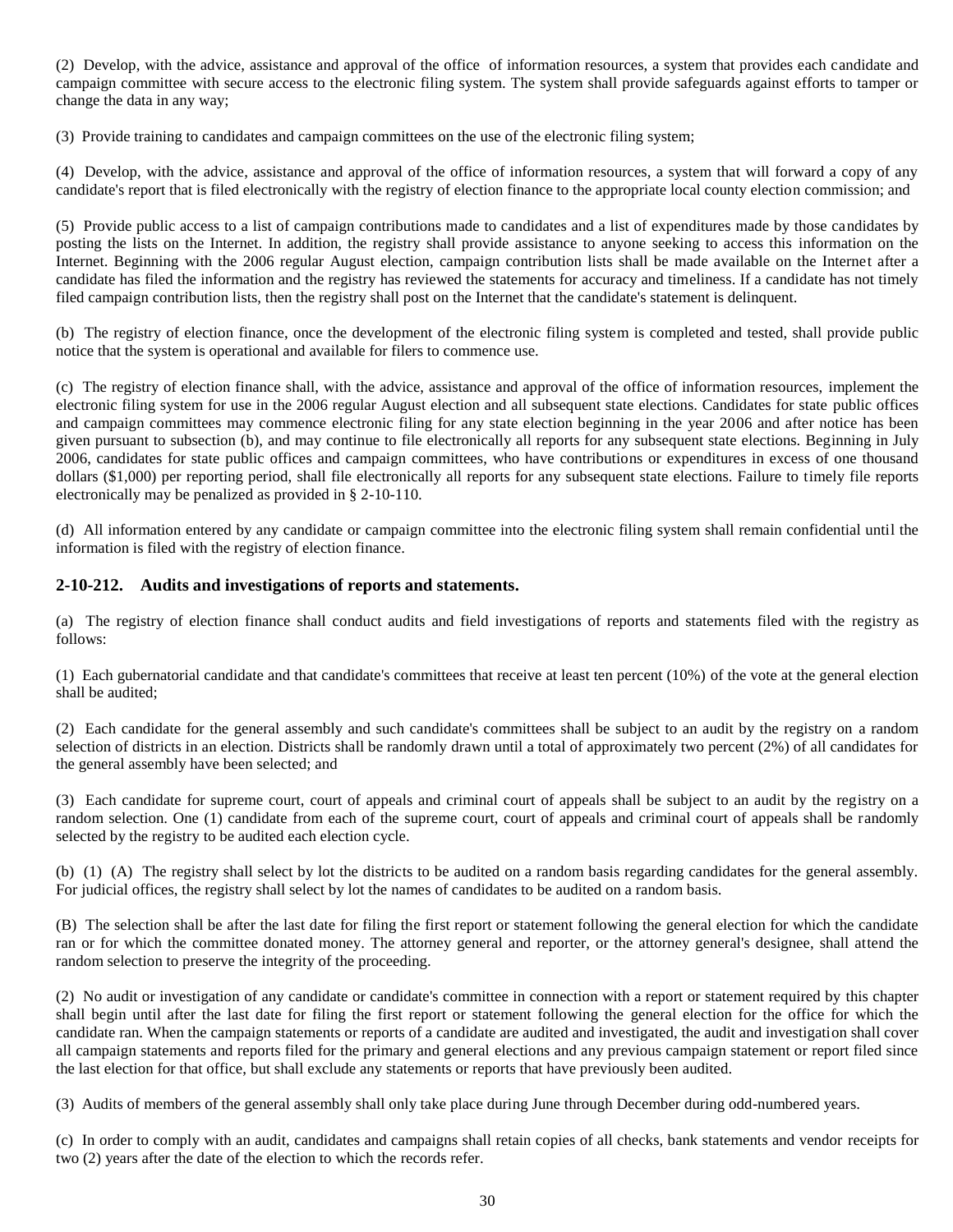(d) (1) The registry shall adopt auditing guidelines and standards with guidance from the comptroller of the treasury, which shall govern audits and field investigations conducted under this section. The guidelines and standards shall be formulated to accomplish the following purposes:

(A) The audits should encourage compliance and detect violations of this chapter;

(B) The audits should be conducted with maximum efficiency in a cost-effective manner; and

(C) The audits should be as unobtrusive as possible, consistent with the purposes provided in this subdivision  $(d)(1)$ .

(2) In adopting its guidelines and standards, the registry shall consider relevant guidelines and standards of the American Institute of Certified Public Accountants to the extent such guidelines and standards are applicable and consistent with the purposes set forth in this section.

(e) The detailed information received pursuant to this section for an audit shall be considered working papers of the registry of election finance and is, therefore, confidential and not an open record pursuant to title 10, chapter 7.

(f) After the completion and approval of an audit by the registry, the registry shall post any finding that could result in an assessment of significant penalties on the registry's web site, except that audits of candidates defeated in the primary election shall not be made public until after the general election.

(g) Failure to comply with an audit investigation under this section is a Class 2 offense as defined in § 2-10-110.

(h) Notwithstanding the provisions of this section, any candidate running for the office of governor more than one (1) year prior to the general election may elect to do self-audits. Such audits shall be given to the registry and the registry may give the candidate a letter of compliance stating the audit is complete and acceptable.

(i) Notwithstanding the provisions of this section, if any candidate files a contribution statement with more than thirty percent (30%) of the candidate's contributions reported as unitemized contributions and such contributions total more than five thousand dollars (\$5,000), then the candidate's contributions shall automatically be audited by the registry.

# **2-10-213. Power and authority of registry in conducting audits and hearings - Subpoenas - Contempt.**

(a) (1) For the purpose of conducting any hearing or audit as provided in this chapter, the registry has the power to administer oaths, to call any party to testify under oath at the hearings, to require the attendance of witnesses, the production of books, records, and papers, and to take the depositions of witnesses.

(2) For purposes of subdivision (a)(1), the registry is authorized to issue a subpoena for any witness or a subpoena duces tecum to compel the production of any books, records or papers. These subpoenas may be served by registered mail, return receipt requested, to the addressee's business mailing address, or by personnel of the registry, or shall be directed for service to the sheriff of the county where the witness resides or is found, or where the person in custody of any books, records, or papers resides or is found.

(b) In case of a refusal to obey a subpoena issued to any person under subsection (a), any circuit or chancery court of this state within the jurisdiction in which the person refusing to obey the subpoena is found or resides may issue to the person, upon application by the registry, an order requiring the person to appear before the court to show cause why the person should not be held in contempt for refusal to obey the subpoena. Failure to obey a subpoena may be punished by the court as a contempt of court.

# **2-10-214. Required training program for members of registry.**

(a) A person who is appointed to the registry of election finance may not vote, deliberate, or be counted as a member in attendance at a meeting of the registry until the person completes a training program provided by the office of the attorney general and reporter that complies with this section. This section shall not apply to members who are reappointed to the registry.

- (b) The training program shall provide the person with information regarding:
- (1) The legislation that created the registry;
- (2) The role and function of the registry;
- (3) The rules of the registry, with an emphasis on the rules that relate to disciplinary and investigatory authority;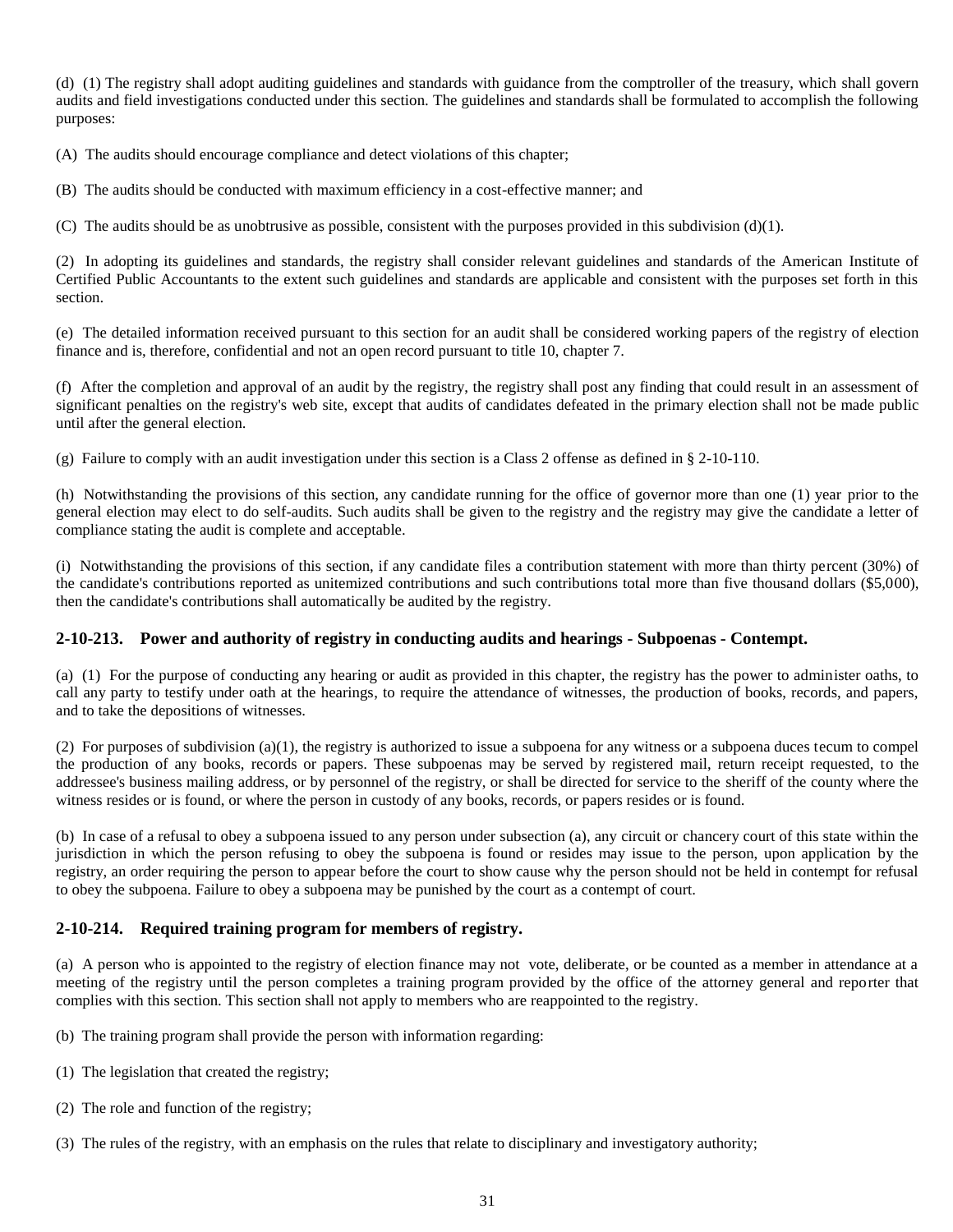- (4) The current budget for the registry;
- (5) The results of the most recent formal audit of the registry;
- (6) The requirements of the campaign finance laws administrated and enforced by the registry; and
- (7) Any applicable policies adopted by the registry.
- (c) A person appointed to the registry is entitled to reimbursement for expenses incurred in attending the training program.
- (d) This section shall apply prospectively to members appointed to the registry after February 15, 2006.

## **PART 3 CAMPAIGN CONTRUBTIONS LIMITS**

## **2-10-301. Short title - Jurisdiction.**

- (a) This part shall be known and may be cited as the "Campaign Contribution Limits Act of 1995."
- (b) The registry of election finance has jurisdiction to administer and enforce the provisions of this part.

# **2-10-302. Contribution limits**.

(a) No person shall make contributions to any candidate with respect to any election which, in the aggregate, exceed:

(1) For an office elected by statewide election, two thousand five hundred dollars (\$2,500); or

(2) For any other state or local public office, one thousand dollars (\$1,000).

(b) No multicandidate political campaign committee shall make contributions to any candidate with respect to any election which, in the aggregate, exceed:

(1) For an office elected by statewide election or the senate, seven thousand five hundred dollars (\$7,500); and

(2) For any other state or local public office, five thousand dollars (\$5,000).

(c) With respect to contributions from multicandidate political campaign committees for each election:

(1) No candidate for an office elected by statewide election shall accept in the aggregate more than fifty percent (50%) of the candidate's total contributions from multicandidate political campaign committees; and

(2) No candidate for any other state or local public office shall accept in the aggregate more than seventy-five thousand dollars (\$75,000) from multicandidate political campaign committees.

In determining the aggregate limits established by this subsection (c), contributions made to a candidate by a committee controlled by a political party on the national, state, or local level or by a caucus of such political party established by members of either house of the general assembly are not included.

(d) (1) Each contribution limit established in subsection (a), (b) or (c) shall be adjusted to reflect the percentage of change in the average consumer price index (all items-city average) as published by the United States department of labor, bureau of labor statistics, for the period of January 1, 1996, through December 31, 2010. Each such adjustment shall be rounded to the nearest multiple of one hundred dollars (\$100). The registry of election finance shall publish each such adjusted amount on its web site.

(2) On January 1, 2013, and every two (2) years thereafter, each contribution limit established in subsection (a), (b) or (c), as adjusted pursuant to subdivision (d) (1), shall be further adjusted to reflect the percentage of change in the average consumer price index (all itemscity average), as published by the United States department of labor, bureau of labor statistics, for the two-year period immediately preceding. Each such adjustment under this subdivision (d) (2) shall be rounded to the nearest multiple of one hundred dollars (\$100). The registry of election finance shall publish each such adjusted amount on its web site.

# **2-10-303. Indirect contributions - Political action committees.**

For purposes of the limitations contained in this part: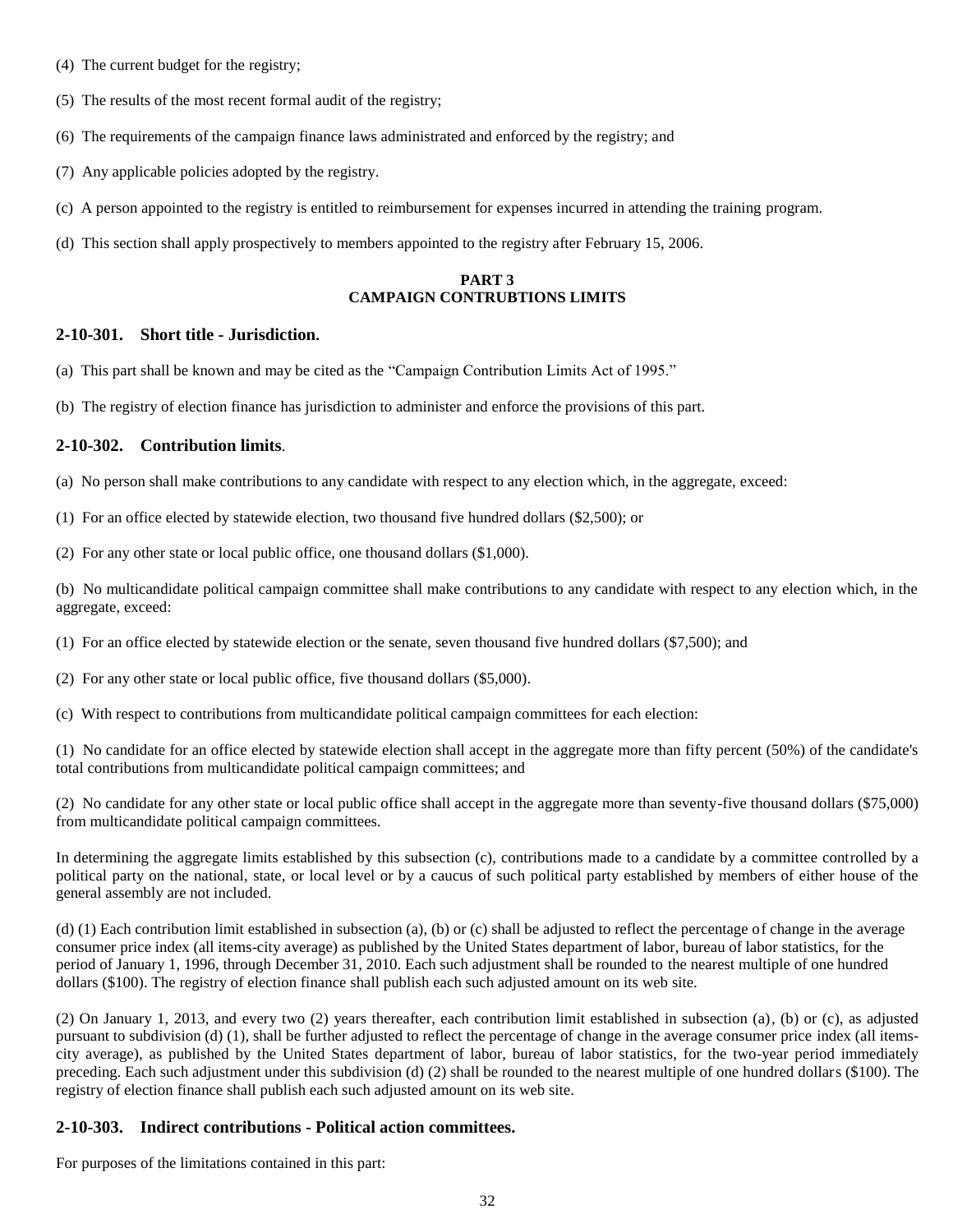(1) Contributions made to any political campaign committee authorized by a candidate to accept contributions on the candidate's behalf shall be considered to be contributions made to such candidate;

(2) Contributions made by a political campaign committee authorized by a candidate to make expenditures on the candidate's behalf shall be considered contributions made by such candidate;

(3) All contributions made by a person, either directly or indirectly, on behalf of a particular candidate, including contributions which are in any way earmarked or otherwise directed through an intermediary or conduit to such candidate, shall be treated as contributions from such person to such candidate. The intermediary or conduit shall report the original source and the intended recipient of such contribution to the registry of election finance and to the intended recipient;

(4) All contributions made by affiliated political campaign committees shall be considered to have been made by a single committee; and

(5) Expenditures made by any person in cooperation, consultation, or concert with, or at the request or suggestion of, a candidate, the candidate's political campaign committees, or their agents, shall be considered to be a contribution to such candidate. For purposes of this subdivision (5), the financing by any person of the dissemination, distribution, or republication, in whole or in part, of any broadcast or any written, graphic, or other form of campaign materials prepared by the candidate, the candidate's political campaign committees, or their authorized agents shall be considered to be an expenditure.

# **2-10-304. Loans.**

(a) The limitations contained in this part do not apply to any loan of money by a financial institution as defined in § 45-10-102(3) that:

(1) Is made in accordance with applicable law and in the ordinary course of business;

(2) Is made on a basis reasonably designed to assure repayment, evidenced by a written instrument, and subject to a payment due date or amortization schedule; and

(3) Bears the usual and customary interest rate of the lending institution.

(b) An endorsement or guaranty of a loan made pursuant to subsection (a) shall be considered a contribution in the amount of the endorsement or guaranty and shall be subject to the limitations contained in this part. Where the written instrument does not specify the portion of the loan for which the endorser or guarantor is liable, each endorser or guarantor shall be considered to have made a contribution in that proportion of the unpaid balance that each endorser or guarantor bears to the total number of endorsers or guarantors.

# **2-10-305. Retention or transfer of funds.**

The limits contained in this part do not apply to:

(1) The retention of funds by a candidate pursuant to  $\S$  2-10-114(a)(1);

(2) The transfer of funds by a candidate pursuant to  $\S 2$ -10-114(a)(1) to a campaign fund of the same candidate for election to a different state or local public office; or

(3) The transfer of funds by a candidate for election to a federal office to a campaign fund of the same candidate for election to a state or local public office.

# **2-10-306. Aggregate limits - Exemptions.**

(a) All contributions made by political campaign committees controlled by a political party on the national, state, or local level or by a caucus of such political party established by members of either house of the general assembly shall be considered to have been made by a single committee. Such contributions shall not, in the aggregate, exceed:

(1) Two hundred fifty thousand dollars (\$250,000) per election to any candidate in a statewide election;

- (2) Forty thousand dollars (\$40,000) per election to any candidate for the senate; and
- (3) Twenty thousand dollars (\$20,000) per election to any candidate for any other state or local public office.
- (b) For purposes of this section, "contributions" does not include: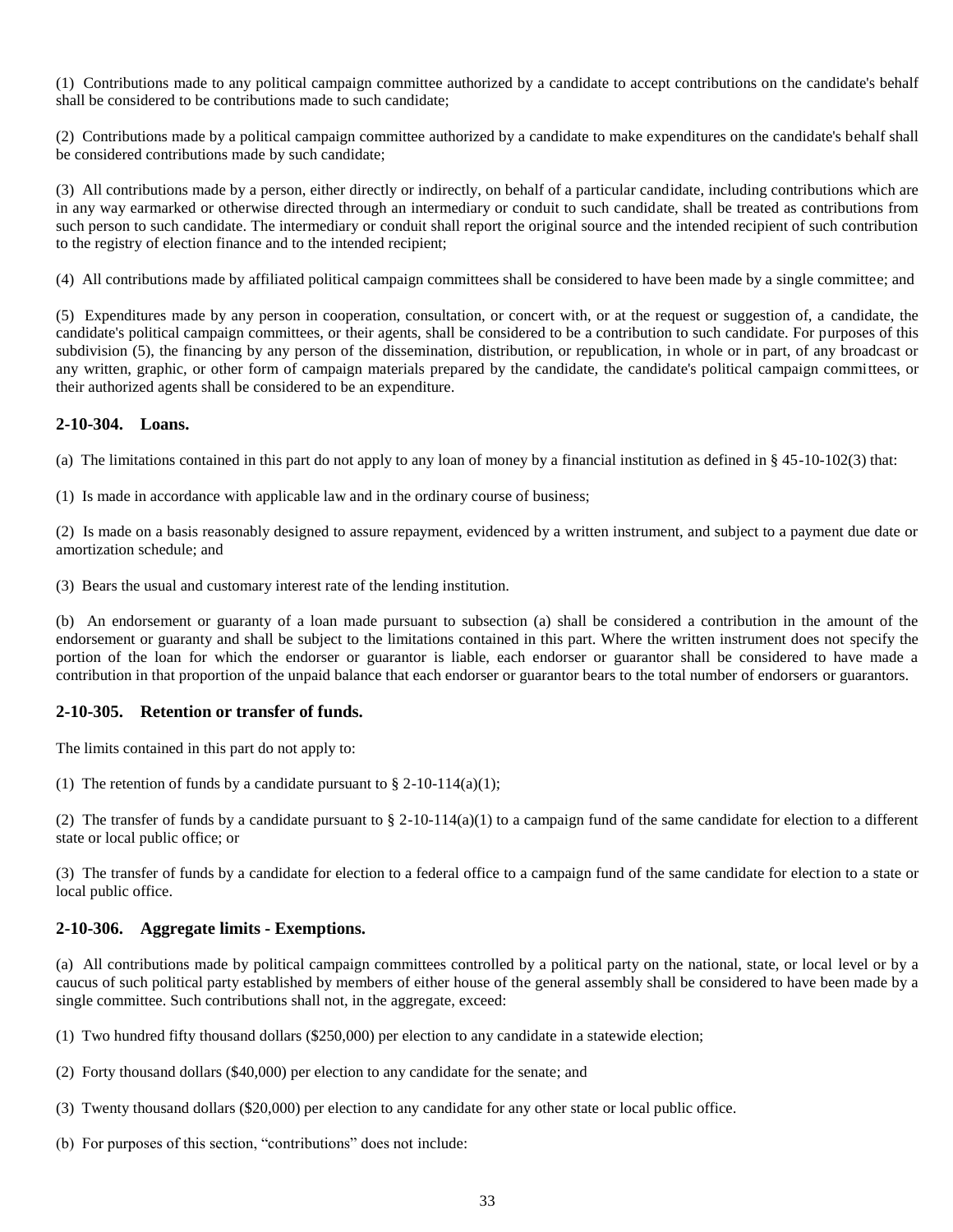(1) Payment of the costs of preparation, display or mailing or other distribution with respect to printed slate cards, sample ballots, or other printed listings of three (3) or more candidates who are opposed for election. This exemption does not apply to costs incurred with respect to the preparation and display of listings made on broadcasting stations or in newspapers, magazines and similar types of general public political advertising such as billboards;

(2) Payment of the costs of voter registration and get-out-the-vote activities conducted by party committees, unless the payments are made on behalf of a clearly identified candidate and the payment can be directly attributed to that candidate;

(3) Expenditures for rent, personnel, overhead, general administrative, fundraising, and other day-to-day costs of party committees, unless the expenditures are made on behalf of a clearly identified candidate and the expenditure can be directly attributed to that candidate; or

(4) Expenditures for education campaign seminars and for training of campaign workers, unless the expenditures are made on behalf of a clearly identified candidate and the expenditure can be directly attributed to that candidate.

(c) (1) Each contribution limit established in subsection (a) shall be adjusted to reflect the percentage of change in the average consumer price index (all items-city average), as published by the United States department of labor, bureau of labor statistics, for the period of January 1, 1996, through December 31, 2010. Each such adjustment shall be rounded to the nearest multiple of one hundred dollars (\$100). The registry of election finance shall publish each such adjusted amount on its web site.

(2) On January 1, 2013, and every two (2) years thereafter, each contribution limit established in subsection (a), as adjusted pursuant to subdivision (c) (1), shall be further adjusted to reflect the percentage of change in the average consumer price index (all items-city average), as published by the United States department of labor, bureau of labor statistics, for the two-year period immediately preceding. Each such adjustment under this subdivision (C) (1) shall be rounded to the nearest multiple of one hundred dollars (\$100). The registry of election finance shall publish each such adjusted amount on its web site.

# **2-10-307. Violations - Return of unlawful contributions.**

(a) No candidate or political campaign committee shall accept any contribution or make any expenditure in violation of the provisions of this part. No officer or employee of a political campaign committee shall accept a contribution made for the benefit or use of a candidate, or make any expenditure on behalf of a candidate, in violation of any limitation imposed on contributions and expenditures under this section.

(b) In keeping with the federal law, a contribution made or accepted in excess of the limitations established by this part shall not be a violation of this part if the candidate or the political campaign committee returns or refunds the contribution to the person who made the contribution within sixty (60) days of the candidate's or committee's receipt of the contribution.

# **2-10-308. Penalties.**

(a) The registry of election finance may impose a maximum civil penalty for a violation of this part of not more than ten thousand dollars (\$10,000) or one hundred fifteen percent (115%) of the amount of all contributions made or accepted in excess of the limitations established by this part, whichever is greater.

(b) Penalties imposed under this part shall be deposited into the state general fund.

(c) To request a waiver or reduction or in any way to contest a penalty imposed by the staff of the registry, a person shall file a petition with the registry. Such petition shall be considered as a contested case proceeding under the Uniform Administrative Procedures Act, compiled in title 4, chapter 5.

(d) If a civil penalty lawfully assessed against a candidate is not paid within thirty (30) days after the assessment becomes final, the candidate shall be ineligible to qualify for election to any state or local public office until such penalty is paid.

# **2-10-309. Construction with federal law.**

In determining issues arising in regard to this part, the registry may rely on the precedents established under the federal law.

# **2-10-310. Fund raising during general assembly session.**

(a) (1) Except as provided in subdivisions (a)(2) and (a)(3), from the convening of the general assembly in organizational session through the earlier of the last day of regular session or June 1 in odd years, and from the convening of the general assembly in regular session to the earlier of May 15 or the conclusion of the annual session in even years, and from the convening of the general assembly in any extraordinary session through the conclusion of such extraordinary session, no member of the general assembly or a member's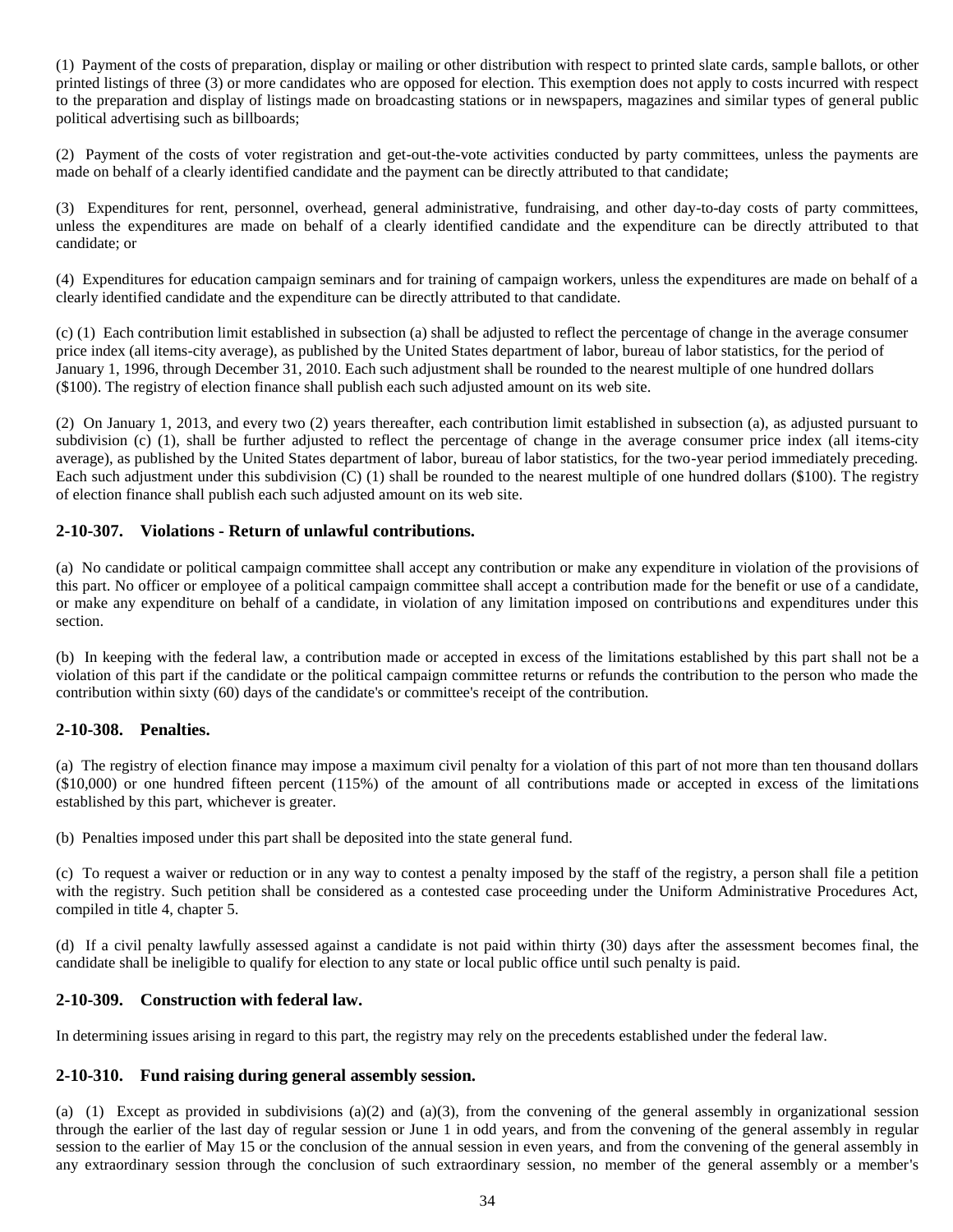campaign committee or the governor or the governor's campaign committee shall conduct a fundraiser or solicit or accept contributions for the benefit of the caucus, any caucus member or member or candidate of the general assembly or governor.

(2) During such period, a member of the general assembly who is a candidate for a local public office shall be permitted to conduct fundraising events and solicit or accept contributions for such campaign for local public office only under the following conditions:

(A) Such fundraising events may be held only in the county in which such member is a candidate for local public office;

(B) Solicitations and acceptance of contributions for such purposes may only be made from individuals residing in such county;

(C) Such fundraising events shall not be held, nor contributions be solicited nor accepted, on state property;

(D) The member shall not be permitted to solicit or accept, directly or indirectly, any actual or in-kind contribution during such period from a lobbyist or employer of a lobbyist; and

(E) No other member of the general assembly or the campaign committee of such other member shall be permitted to solicit or accept contributions during such period for the member campaigning for local public office.

It shall be unlawful for any lobbyist or employer of a lobbyist to make any contribution to such member's campaign committee during such period for any purpose.

(3) All contributions raised as a result of fundraising or a fundraising event authorized and held in accordance with subdivision (a)(2) shall be reported on a form prescribed and provided by the registry of election finance for such purposes. Such form shall be filed with and attached to the applicable campaign finance disclosure report. The following disclosures shall be made on such form:

(A) The amount of contributions collected as a result of such fundraising event;

- (B) The date and place such fundraising event was held;
- (C) The dates on which such contributions were accepted; and

(D) All other information required by law to be reported on a campaign financial disclosure report.

(b) From the convening of the general assembly in organizational session through the earlier of the last day of regular session or June 1 in odd years, and from the convening of the general assembly in regular session to the earlier of May 15 or the conclusion of the annual session in even years, and from the convening of the general assembly in any extraordinary session through the conclusion of such extraordinary session, a political campaign committee controlled by a political party on the national, state, or local level, or controlled by a caucus of such political party established by members of either house of the general assembly, or established or controlled by any member of the general assembly, that makes contributions to a candidate for the general assembly or governor for election or to defray the expenses of such person's office shall not conduct a fundraiser, solicit or accept contributions for the benefit of the caucus, any caucus member or candidate for the general assembly or governor.

(c) Excess funds for election to a local public office are not eligible for transfer under § 2-10-114 to a campaign account for election to the general assembly or governor.

#### **2-10-311. Limitations on cash contributions**.

(a) No person shall make cash contributions to any candidate with respect to any election that, in the aggregate, exceed fifty dollars (\$50.00).

(b) No person shall make cash contributions to any political campaign committee or multicandidate political campaign committee with respect to any election that, in the aggregate, exceed fifty dollars (\$50.00).

(c) No political campaign committee or multicandidate political campaign committee shall make cash contributions to any candidate with respect to any election.

(d) No political campaign committee or multicandidate political campaign committee shall make cash contributions to any other political campaign committee or multicandidate political campaign committee with respect to any election.

#### **2-10-312. [Repealed.]**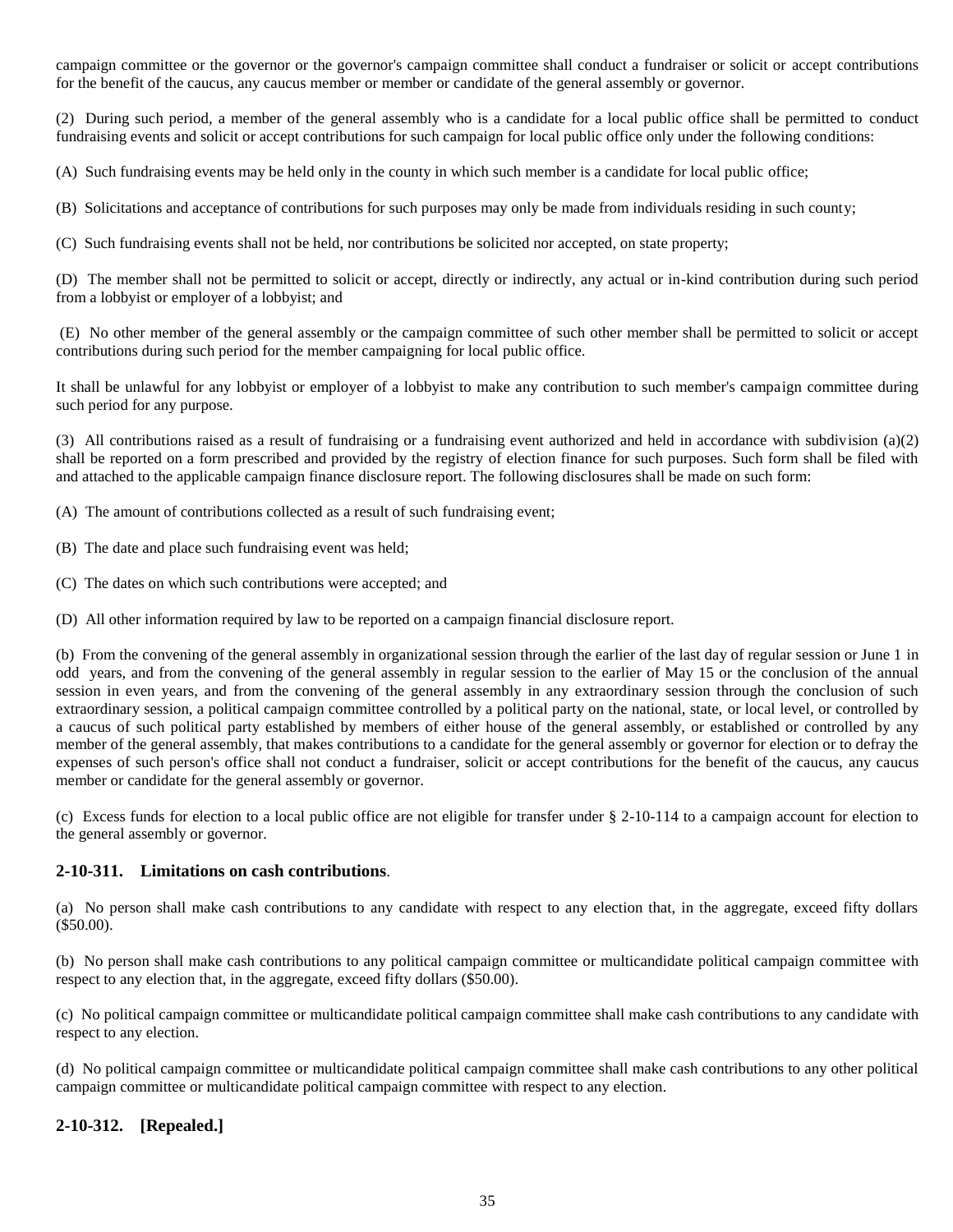#### **PART 4 GUBERNATORIAL INAUGURATION FINANCE DISCLOSURE**

# **2-10-401. Short title.**

This part shall be known and may be cited as the "Gubernatorial Inauguration Finance Disclosure Act."

# **2-10-402. Part definitions.**

As used in this part, unless the context otherwise requires:

(1) "Contribution" means any advance, conveyance, deposit, distribution, transfer of funds, loan, loan guaranty, payment, gift, or subscription, of money or like thing of value, and any contract, agreement, promise or other obligation, whether or not legally enforceable, made for the purpose of defraying any expenses of a governor or governor-elect's inauguration or the celebration of a governor or governor-elect's inauguration;

(2) "Multicandidate political campaign committee" means a political campaign committee to support or oppose two (2) or more candidates for public office or two (2) or more measures; and

(3) "Person" means an individual, limited liability company, partnership, limited liability partnership, committee, association, labor organization or any other organization or group of persons, but does not mean a corporation or the executive officers or other representatives of a corporation.

# **2-10-403. Expense fund.**

Not later than thirty (30) days after being elected to the office of governor, the governor-elect shall establish a gubernatorial inauguration expense fund that shall be used to finance any event held for the purpose of celebrating the governor's inauguration. Such fund is subject to the contribution limits and reporting requirements provided in this part. The provisions of parts 1 and 3 of this chapter shall not apply to contributions made pursuant to this part.

# **2-10-404. Contribution limits - Transfer of campaign funds.**

(a) No person shall make contributions for the gubernatorial inauguration that, in the aggregate, exceed two thousand five hundred dollars (\$2,500).

(b) No multicandidate political campaign committee shall make contributions for the gubernatorial inauguration that, in the aggregate, exceed seven thousand five hundred dollars (\$7,500).

(c) No corporation or executive officers or other representatives of any corporation doing business within this state shall make contributions for the gubernatorial inauguration that, in the aggregate, exceed seven thousand five hundred dollars (\$7,500).

(d) The governor-elect may transfer funds from the governor-elect's campaign fund to the inauguration fund.

# **2-10-405. Financial disclosure statement.**

(a) The governor-elect shall file with the registry of election finance a statement of all contributions received and all expenditures made by or on behalf of the gubernatorial inauguration fund.

(b) A statement filed under this section shall consist of either:

(1) A statement that neither the contributions received nor the expenditures made during the period for which the statement is submitted exceeded one thousand dollars (\$1,000); or

(2) A statement setting forth:

(A) Under contributions, a list of all the contributions received, as follows:

(i) The statement shall list the full name and complete address of each person, multicandidate political campaign committee, or corporation contributing a total amount of more than five hundred dollars (\$500) during the period for which the statement is submitted, and the amount contributed by that person, multicandidate political campaign committee, or corporation. The statement shall include the date of the receipt of each contribution; and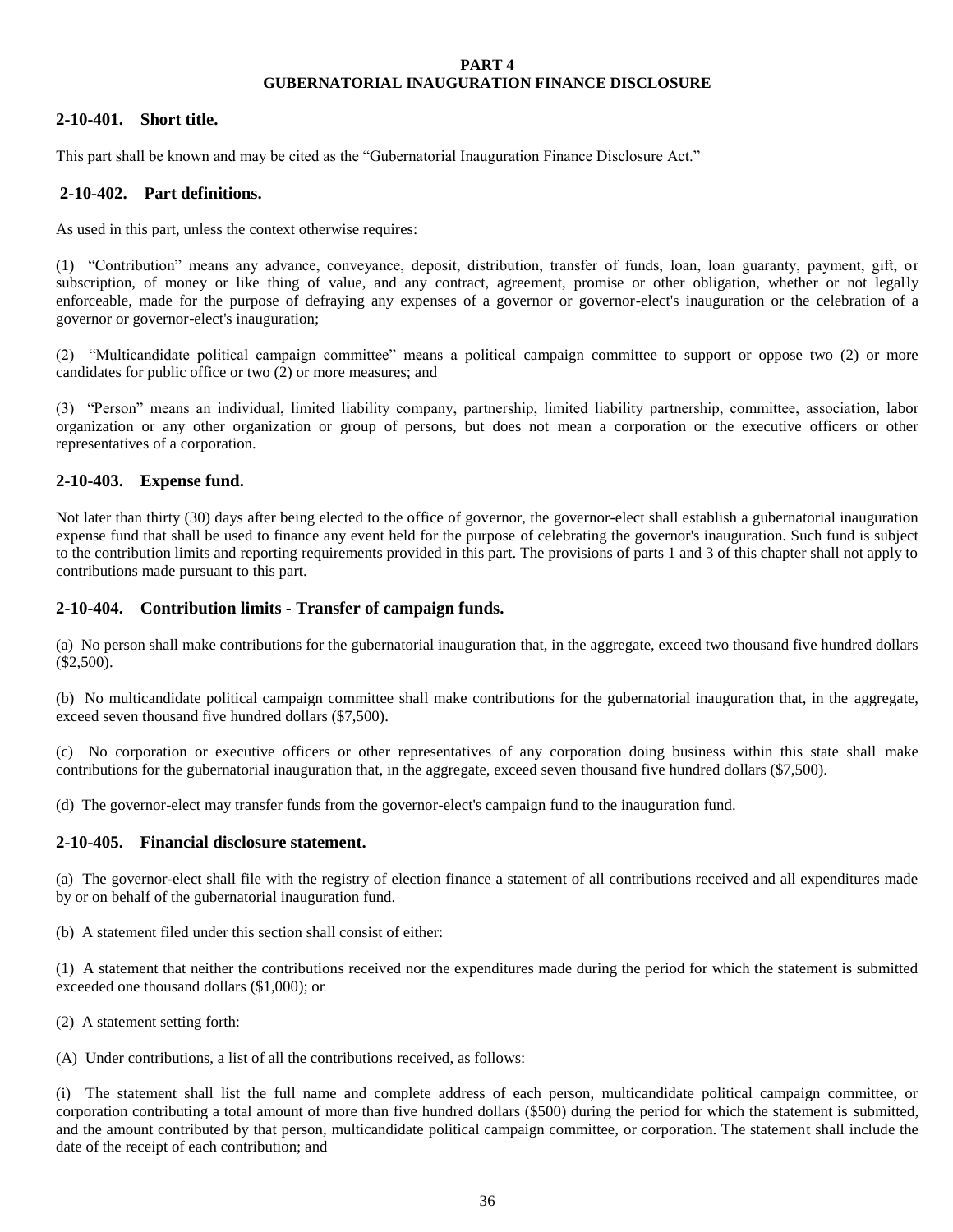(ii) The statement shall list as a single item the total amount of contributions of five hundred dollars (\$500) or less; and

(B) Under expenditures, a list of all expenditures made as follows:

(i) The statement shall list the full name and address of each person to whom a total amount of more than five hundred dollars (\$500) was paid during the period for which the statement is submitted, the total amount paid to that person, and the purpose thereof; and

(ii) The statement shall list the total amount of expenditures of five hundred dollars (\$500) or less each, by category, without showing the exact amount of or vouching for each such expenditure.

(c) The financial disclosure statement for contributions made up until thirty (30) days before any inauguration event shall be filed no later than ten (10) days before the governor's inauguration. The financial disclosure statement for all other contributions shall be filed no later than thirty (30) days after the governor's inauguration.

# **2-10-406. Unused funds**.

(a) The governor may hold over funds from the governor's first inauguration to be used in a second inauguration if the governor is reelected. If the governor is either in a second term, chooses not to run for re-election or is not re-elected, the governor has ninety (90) days to donate any funds remaining in the gubernatorial inauguration fund to a  $501(c)(3)$  nonprofit organization. The governor may request from the registry of election finance an extension of an additional sixty (60) days to donate such remaining funds.

(b) Once the funds have been donated as provided in subsection (a), a financial disclosure statement shall be filed with the registry of election finance disclosing who received such funds and the amount of such donation.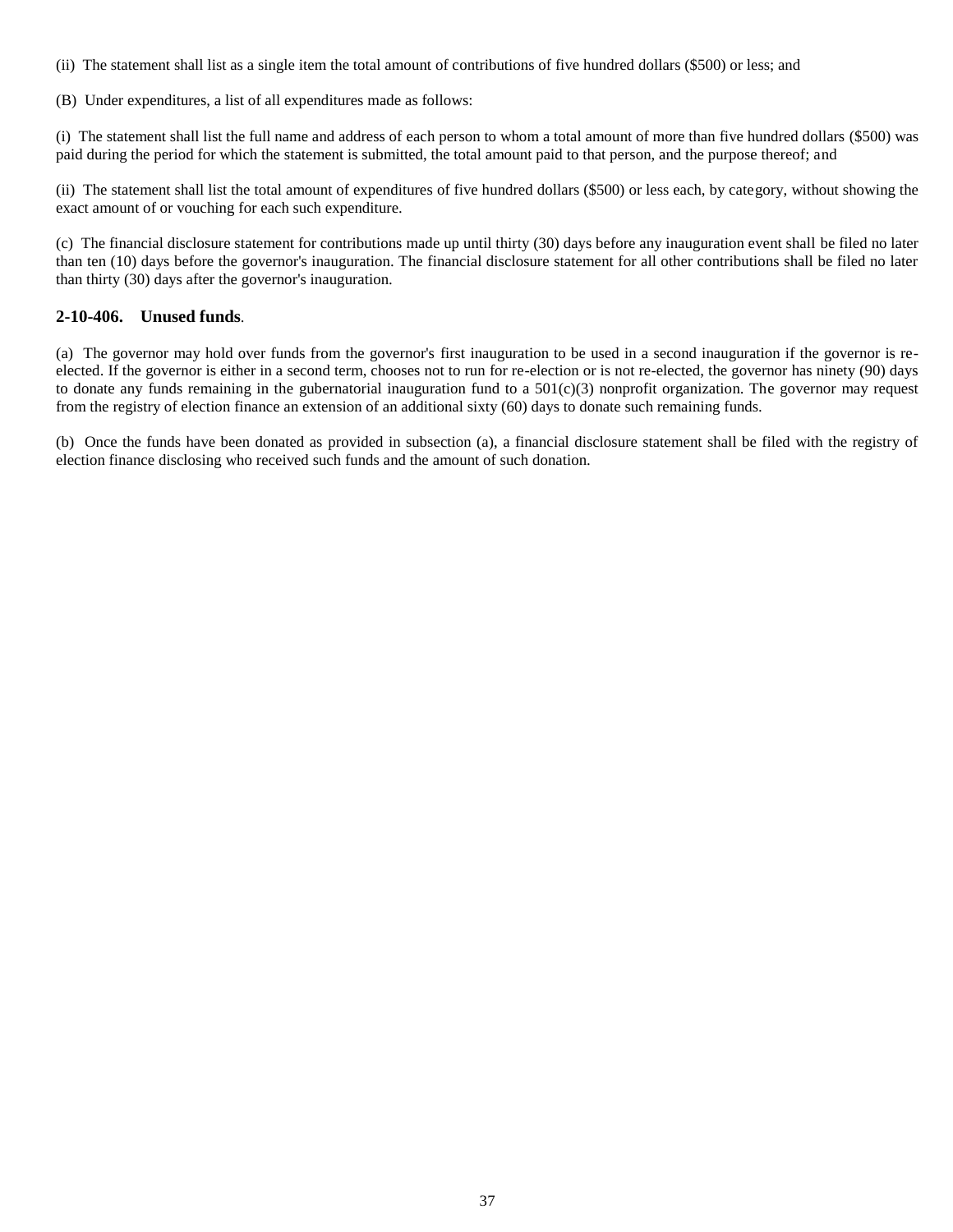# **CAMPAIGN FINANCE RULES**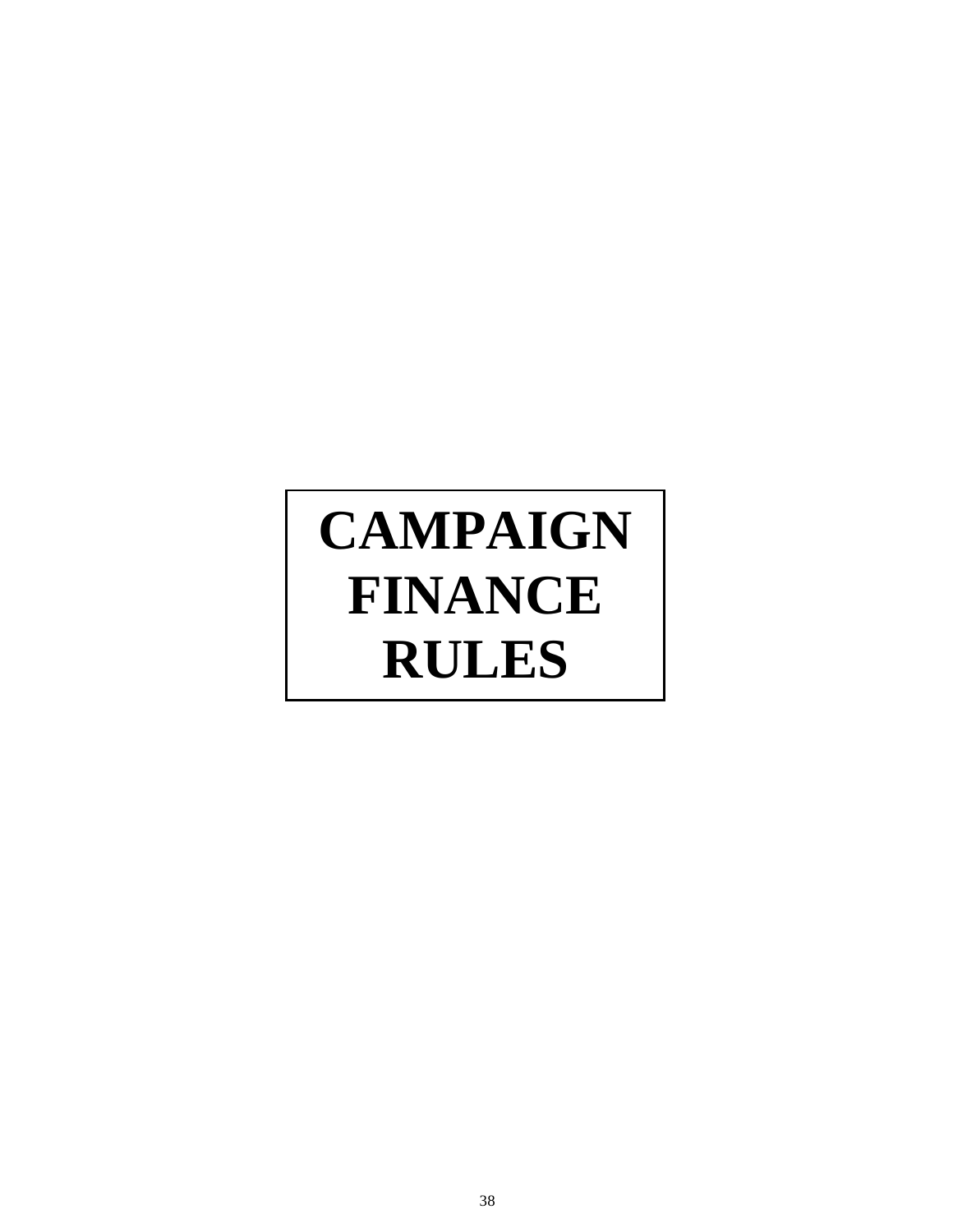## **RULES OF THE TENNESSEE REGISTRY OF ELECTION FINANCE**

# **CHAPTER 0530-1-1 CAMPAIGN FINANCIAL DISCLOSURE RULES**

#### **TABLE OF CONTENTS**

<span id="page-39-0"></span>

| $0530 - 1 - 1 - 01$ | Definitions                                                        |
|---------------------|--------------------------------------------------------------------|
| $0530 - 1 - 1 - 02$ | <b>Bookkeeping Procedures</b>                                      |
| $0530 - 1 - 1 - 03$ | <b>Campaign Contributions</b>                                      |
| $0530 - 1 - 1 - 04$ | <b>Expenditures from Campaign Contributions</b>                    |
| $0530 - 1 - 1 - 05$ | Filing of Campaign Financial Disclosure Reports                    |
| $0530 - 1 - 1 - 06$ | Campaign Loans                                                     |
| $0530 - 1 - 1 - 07$ | <b>PAC Annual Fee</b>                                              |
| $0530 - 1 - 1 - 08$ | <b>Single Measure Committees</b>                                   |
| $0530 - 1 - 1 - 09$ | <b>County Executive Committees</b>                                 |
| $0530 - 1 - 1 - 10$ | Goods or Services Received on Credit                               |
| $0530 - 1 - 1 - 11$ | <b>Informal Show Cause Hearings</b>                                |
| $0530 - 1 - 1 - 12$ | Issuance and Appeal of Civil Penalty Assessment Orders             |
| $0530 - 1 - 1 - 13$ | Reconsideration of the Issuance of Civil Penalty Assessment Orders |
| $0530 - 1 - 1 - 14$ | Issuance of Advisory Opinions by the Registry                      |
| $0530 - 1 - 1 - 15$ | Local Election Reporting                                           |

#### **0530—1—1—.01 DEFINITIONS.**

- (1) *Campaign Account* is a separate bank account which must be maintained by a candidate or political campaign committee into which all campaign contributions shall be deposited and from which all campaign monies shall be expended.
- (2) *Candidate*  shall include an individual who is actively waging a write-in campaign or who has authorized others to wage a write-in campaign on his/her behalf.
- (3) *Goods or Services Received on Credit*  are those that are obtained for a campaign from a person or business where credit is extended in the ordinary course of the business and the terms are substantially similar to the extension of credit to nonpolitical debtors. ''Goods or services received on credit'' do not include in-kind contributions.
- (4) *Investment Accounts*  are accounts such as savings, mutual funds and certificates of deposits (CDs) into which campaign funds may be held for investment purposes.
- (5) *Political Campaign Committee*  includes a multicandidate political campaign committee, single-candidate political campaign committee and single-measure political campaign committee, unless reference is made to a specific type of political campaign committee.
- (6) *Single-Measure Political Campaign Committee* is a committee which is receiving or expending funds to support or oppose a proposal(s) submitted to the people of the entire state or any political subdivision for approval or rejection at an election. For purposes of these rules, an organization or committee that is receiving or expending funds to support or defeat an issue that is being considered by the General Assembly or by a city or county legislative body that is not yet a proposal submitted to the people for approval or rejection at an election is not a single measure political campaign committee.

#### **0530—1—1—.02 BOOKKEEPING PROCEDURES.**

- (1) A candidate or political campaign committee shall not commingle personal funds or any other monies with campaign account funds.
- (2) A campaign contribution shall be deposited into a candidate's or political campaign committee's campaign account within ten (10) business days of the candidate's or committee receipt of the contribution.
- (3) All campaign funds deposited into an investment account must come from the campaign account. All funds withdrawn from an investment account must be deposited back into the campaign account.
- (4) All expenditures from campaign monies shall be made from a candidate's or political campaign committee's campaign account.
- (5) A candidate or political campaign committee shall maintain the following financial records: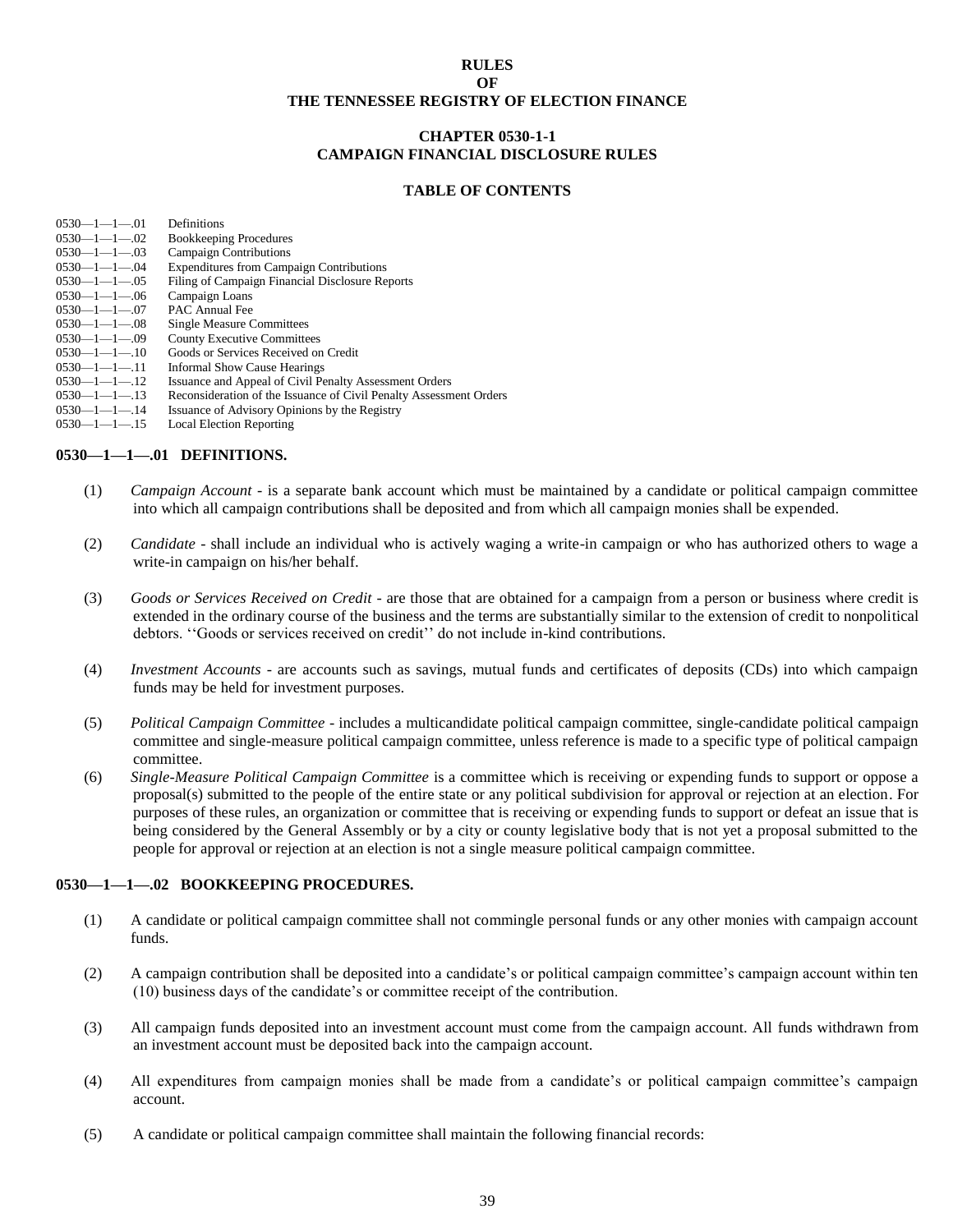- (a) A list with name, amount and date of receipt of all campaign contributions received. The list shall be able to distinguish between contributors with like names.
- (b) Copies of checks, bank statements and vendor receipts.
- (6) When feasible, copies of all campaign contribution checks received should be maintained by a candidate or political campaign committee.
- (7) A candidate or political campaign committee shall maintain all accounting records and required documentation listed in paragraphs 5 and 6 for at least two (2) years after the date of the election to which the records refer or the date of the statement, whichever is later. However, if investigative procedures or a contested case hearing have been initiated against a candidate or political campaign committee, accounting records relating to a campaign account and/or a campaign financial disclosure report must be maintained by the candidate or committee until the investigation or contested case hearing has been completed and the Registry gives approval for the records to be destroyed.
- (8) A candidate or political campaign committee shall have bank account reconciliations performed for a campaign account to ensure that the bank account balances with the financial disclosure reports filed by the candidate or committee.
- (9) "Best Efforts" to obtain the occupation, employer and complete address for contributors includes the following:
	- (a) Notifying the contributor, by first class mail, that additional information concerning the contributor is required under state law.
	- (b) Including on a written solicitation for contributions a clear request for the contributor's name, address, occupation and employer and by accurately stating that the information is required under state law for contributions of more than one hundred dollars (\$100).
	- (c) Notifying the contributor orally, documented in writing, that additional information concerning the contributor is required under state law. The written documentation should include the name of the person spoken to, the date of the conversation, the information provided and the telephone number, if applicable.
- (10) If the occupation for any contributor is listed as "retired", "student", "housewife", or "househusband" then the candidate is not required to obtain an employer.

#### **0530—1—1—.03 CAMPAIGN CONTRIBUTIONS.**

- (1) A campaign contribution is deemed to have been made by a multicandidate political campaign committee and reportable in the period in which the check or other written instrument is written to a candidate or political campaign committee. A cash campaign contribution is considered to have been made and to be reportable by a multicandidate political campaign committee in the period in which the money is delivered to a candidate or political campaign committee.
- (2) A campaign contribution is considered made to and reportable by a candidate or political committee when the contribution is delivered to a candidate or political campaign committee, or any agent thereof.
- (3) Personal funds of a candidate or any personal loan used by a candidate for routine living expenses that he or she would have incurred without candidacy, including the costs of food and residence, are not campaign contributions.
- (4) A campaign contribution that is made by a PAC by check or other similar written instrument must be provided to a candidate or candidate's political campaign committee within thirty (30) days of the date that the check or other written instrument is written.
- (5) A political campaign committee making an in-kind campaign contribution must notify a candidate or political campaign committee receiving the contribution of the amount and purpose of the contribution, in writing, within five (5) business days after the in-kind contribution is made or performed.
- (6) An in-kind contribution is the provision of any goods or services to a candidate or political campaign committee without charge or at a charge which is less than the fair market value for such goods or services.
- (7) Where goods or services are provided to a candidate or political campaign committee at a charge which is less than the fair market value for such goods or services, the candidate or committee must report as an in-kind contribution the difference between the amount paid for the goods or services and the fair market value of such goods or services.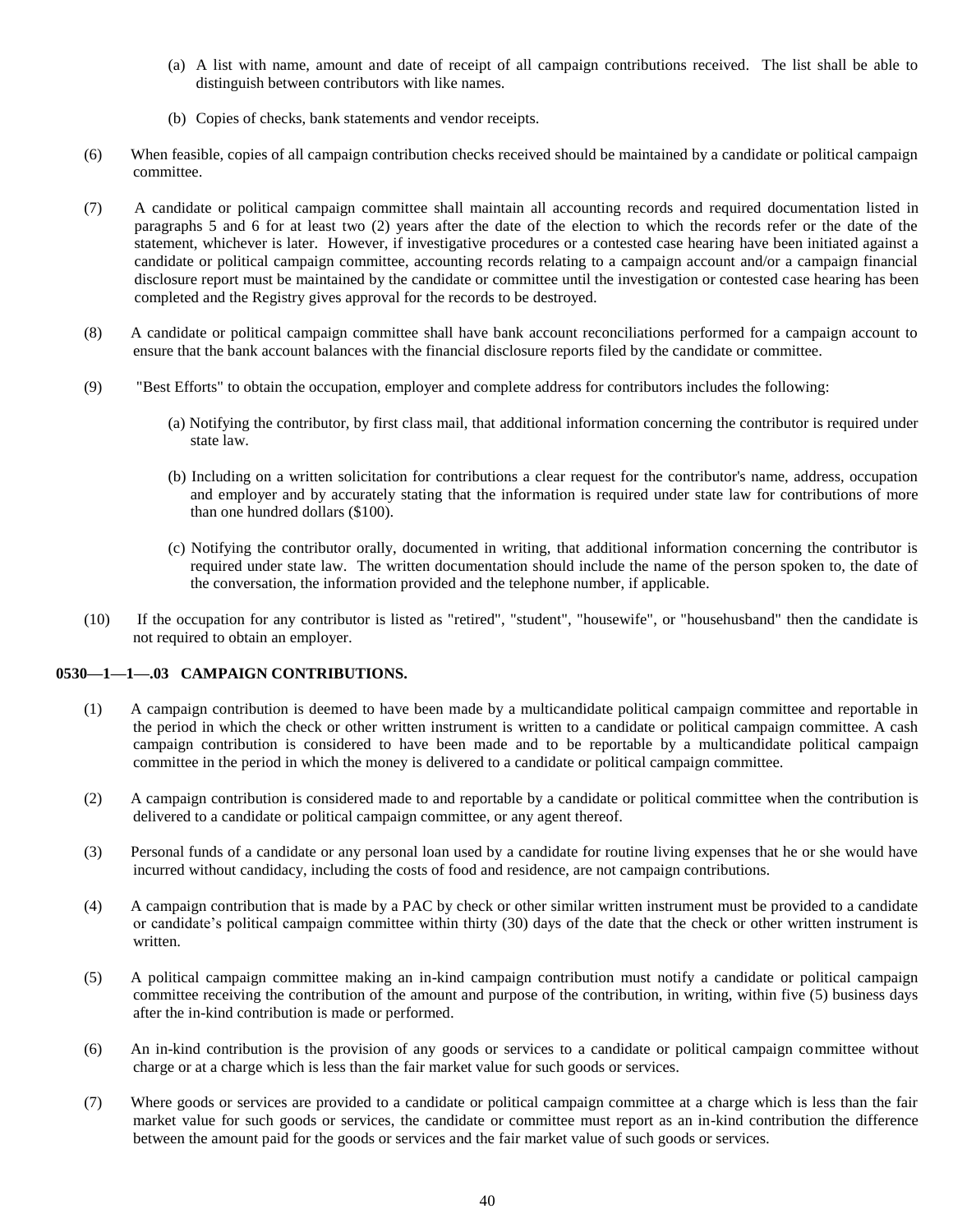- (8) Examples of in-kind contributions that are considered goods include, but are not limited to:
	- (a) campaign materials, such as campaign literature, brochures, bumper stickers, campaign advertisements;
	- (b) postage;
	- (c) equipment and other similar supplies;
	- (d) Reserved;
	- (e) polling or survey data.
- (9) Examples of in-kind contributions that are considered services include, but are not limited to:
	- (a) providing of paid personnel for telephone banks and distribution of campaign materials;
	- (b) consulting services.
- (10) If a multi-candidate political campaign committee making an in-kind contribution to a candidate or political campaign committee is in a dispute with a vendor over the amount of an expense, the committee shall make a reasonable determination of the value of the in-kind contribution. The method to determine that amount shall be documented by the committee, and this documentation shall be submitted with the financial disclosure report on which the in-kind contribution is reported. Procedures set forth in the rules then should be followed for notifying the candidate or political campaign committee receiving the in-kind contribution.

# **0530—1—1—.04 EXPENDITURES FROM CAMPAIGN CONTRIBUTIONS.**

- (1) An expenditure made by check or other written instrument is deemed to have been made and is reportable during the reporting period in which the check or other written instrument is written. A cash expenditure shall be deemed to be made and is reportable during the reporting period in which the money is delivered to the payee.
- (2) Any disbursement out of campaign funds by a candidate or political campaign committee shall be reported as an expenditure by the candidate or political campaign committee on a campaign financial disclosure statement for the proper reporting period.
- (3) When providing the purpose of an expenditure or category of expenditures as required by T.C.A.  $\S2-10-107(a)(2)(B)$ , a candidate or political committee shall provide a brief description of why the disbursement(s) was made. The description must clearly show that the expenditure was an allowable expense under campaign financial disclosure statutes. Examples of descriptions which shall be considered sufficient include the following: advertising, printing, phone banks and postage. However, descriptions such as miscellaneous, campaign expenditure, other expenses, advance reimbursement or credit card payment shall not be deemed sufficient.
- (4) A candidate who is an officeholder and who has an unexpended balance of campaign contributions may expend those monies for expenses which are incidental to the candidate's holding public office. If a candidate/officeholder incurs expenses which would exist regardless of being an officeholder, those expenses are not considered to be incidental to holding office and are not ordinary and necessary expenses incurred in connection with the office of the officeholder for purposes of T.C.A. §§2—  $10 - 114(a)(7)$ .
- (5) Whether an expenditure of campaign funds by a candidate is made for a political purpose depends upon all the facts and circumstances surrounding the expenditure. An activity engaged in between elections by a candidate which is directly related to and supports the selection, nomination or elections of that individual to public office is considered political activity. An expense which would be incurred by an individual regardless of that person's candidacy for public office is considered an expenditure for a nonpolitical purpose under T.C.A.  $\S2-10-114(b)$  and may not be made from the individual's campaign funds, except as set forth in T.C.A.  $\S$  $\S$ <sup>2</sup> $-10$  - 114(a).

#### **0530—1—1—.05 FILING OF CAMPAIGN FINANCIAL DISCLOSURE REPORTS.**

- (1) A report filed using the Registry's Internet filing system shall be considered timely filed if the report is filed before midnight on the due date of the report.
- (2) When, because of the closeness in time between two (2) elections, a post-election campaign financial disclosure report would be filed by a candidate or political campaign committee after the subsequent election in which the candidate or political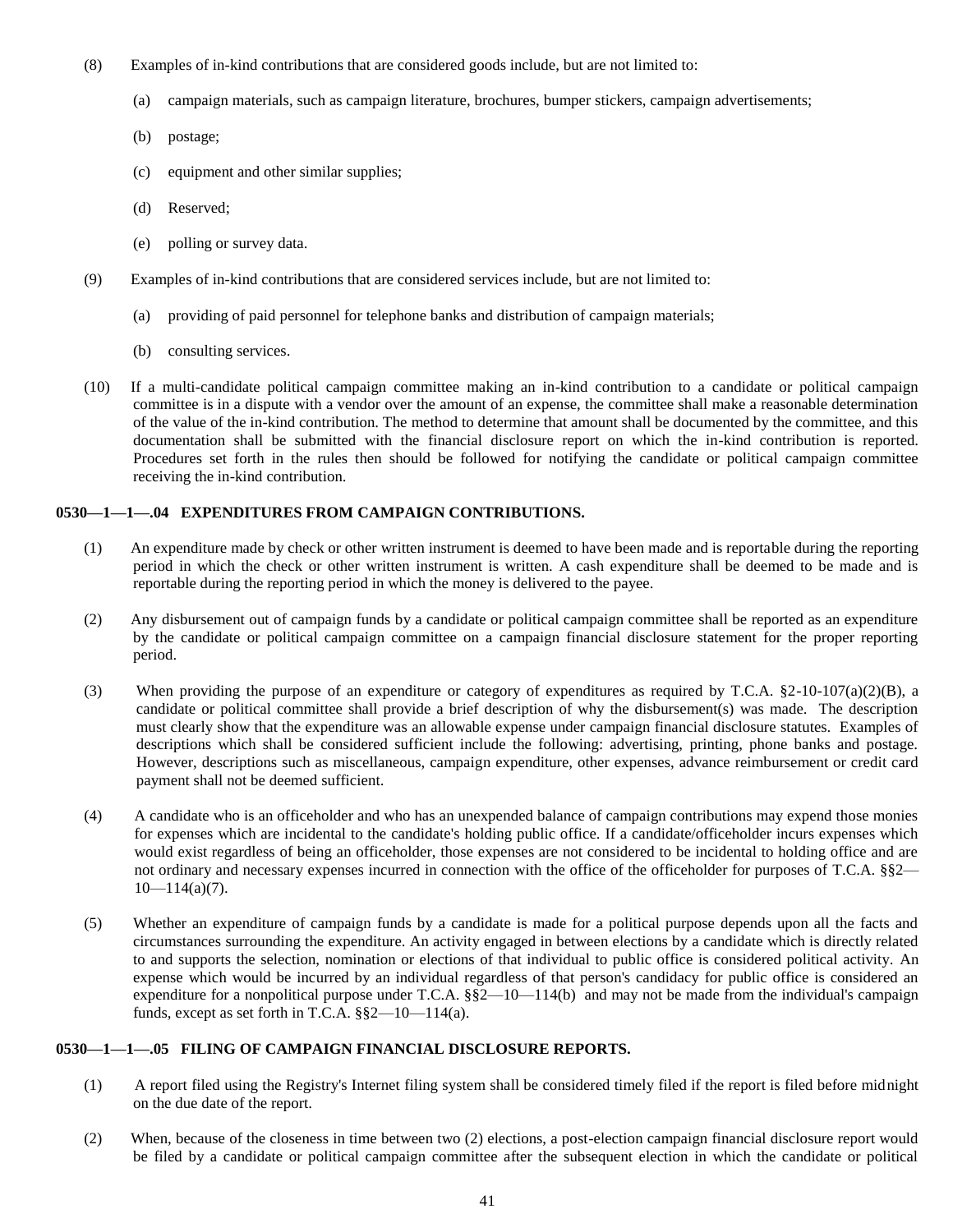campaign committee is also involved, no post-election campaign financial disclosure report for the first election is required to be filed by the candidate or committee.

- (3) No campaign financial disclosure statement required to be filed by the Campaign Financial Disclosure Law may be filed before the day following the ending date of the reporting period, by a candidate or political campaign committee such that there is a failure by the candidate or the political campaign committee to disclose the required campaign financial information for the full reporting period as required by law.
- (4) A document delivered to the Registry office after normal business hours shall be considered filed at the beginning of the next business day. Normal business hours shall be considered Monday through Friday (except holidays), 8:00 a.m. through 4:30 p.m.
- (5) When the filing deadline for any campaign financial disclosure statement falls on a weekend or a holiday, resulting in the closing of the Registry Office, the disclosure statement is to be filed with the Registry by the candidate or political campaign committee on the next business day.

# **0530—1—1—.06 CAMPAIGN LOANS.**

- (1) A campaign loan must be disclosed by a candidate or political campaign committee during the reporting period that the loan is made. A loan is deemed to have been made when the candidate or political campaign committee obtaining the loan receives the monies from the loan.
- (2) A campaign loan must continue to be disclosed by a candidate or political campaign committee on campaign financial disclosure reports until the loan is paid back in full, or a statement has been filed with the appropriate campaign financial disclosure statement by the candidate or committee stating that the loan will not be repaid and shall be considered a contribution to the campaign.

# **0530—1—1—.07 PAC ANNUAL FEE.**

- (1) No later than January 31 of each year, each registered multicandidate political campaign committee (PAC) shall pay an annual registration fee of \$100.
- (2) Multicandidate political campaign committees registered by any statewide political party or a subsidiary are exempt from the annual registration fee.
- (3) Any political campaign committee that registers as a new PAC during any year shall pay the registration fee at the time of registration.

# **0530—1—1—.08 SINGLE MEASURE COMMITTEES.**

- (1) Before a single measure political campaign committee may receive any contributions or make any expenditures to support or defeat a measure on a ballot, it must certify the name and address of its political treasurer.
- (2) If the post referendum campaign financial disclosure statement filed by a single measure political campaign committee shows an unexpended balance of contributions, continuing debts and obligations, or an expenditure deficit, the single measure committee shall file an annual supplemental disclosure statement each year from the date of the post-referendum report until the campaign account shows no unexpended balance, continuing debts and obligations, or deficit.

## **0530—1—1—.09 COUNTY EXECUTIVE COMMITTEES.**

- (1) A political party's county executive committee acting as a political campaign committee and filing campaign financial disclosure reports does not have to disclose the receipts and expenditures used by it to perform its functions required by the state election laws, where its annual receipts and expenditures are less than \$10,000 and where those receipts and expenditures are separated from and maintained in a fund separate and apart from any funds used by its as a political campaign committee. If the funds are commingled, the county executive committee must report its receipts and expenditures of all funds on its campaign financial disclosure reports.
- (2) A political party's county executive committee whose annual receipts and expenditures are \$10,000 or more must disclose its receipts and expenditures of all funds on its campaign financial disclosure reports.

#### **0530—1—1—.10 GOODS OR SERVICES RECEIVED ON CREDIT.**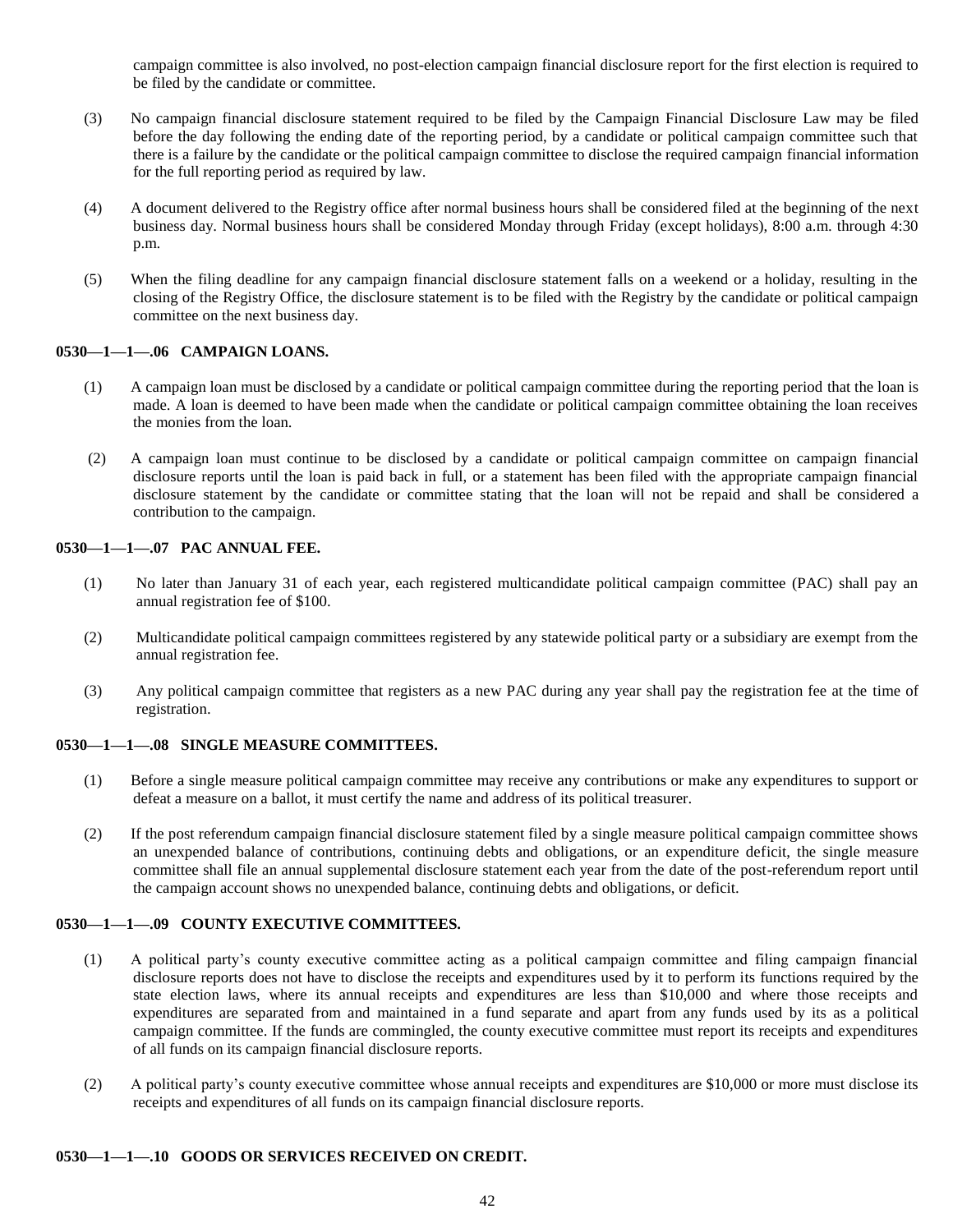- (1) Goods and services received on credit which are not paid for during the reporting period for which a disclosure statement is filed must be disclosed by a candidate or political campaign committee as follows:
	- (a) Goods and services received on credit totaling \$100 or less from each person shall be totaled and reported as a lump sum amount on a campaign financial disclosure report.
	- (b) Goods and services received on credit totaling more than \$100 from a source shall be itemized. The full name and complete address of each person who provided such goods and services on credit shall be disclosed, along with the total amount of goods and services provided by that person and a description of the goods and services.

## **0530—1—1—.11 INFORMAL SHOW CAUSE HEARINGS.**

- (1) When Registry staff presents documentation to the Registry indicating that a candidate or political campaign committee has possibly violated the Campaign Financial Disclosure Law and before the Registry takes action to assess civil penalties for a violation, the Registry shall send a written notification to the candidate or committee of the allegations and the class and maximum amount of civil penalties which would be assessed for such a violation. Additionally, this notification shall inform the candidate or committee of the date, place and time of the Registry's next regularly scheduled meeting and provide the candidate or committee the opportunity to choose one (1) of the following options:
	- (a) The candidate, designee of a candidate, or committee shall be provided an opportunity to personally appear before the Registry at its next regularly scheduled meeting to show why civil penalties should not be assessed; or
	- (b) The candidate, designee of a candidate or committee must be provided an opportunity to submit a sworn statement to the Registry which has been sworn to before a notary public, along with any pertinent attachments, to show why civil penalties should not be assessed.
- (2) The opportunity provided to a candidate, the designee of a candidate, or committee to personally appear before the Registry or to submit a sworn statement for the Registry's consideration as to whether to assess civil penalties against the candidate or committee is not in lieu of any contested case hearing rights that the candidate or committee may have pursuant to *Tennessee Administrative Procedures Act, T.C.A. §4—5—301, et seq.*
- (3) In order for a candidate, the designee of a candidate, or committee to take advantage of the opportunity to personally appear before the Registry at its regularly scheduled meeting, the candidate or committee must request such an appearance in writing. A candidate or committee has the right to appear with legal counsel at the Registry meeting.
- (4) In order for a candidate, the designee of a candidate, or committee to take advantage of the opportunity to submit a sworn statement, along with any pertinent attachments for the Registry's determination as to whether to assess civil penalties, the statement and any attachments must be received in the Registry's office no later than eight (8) days before the day of the Registry's meeting in order to have the information considered by the Registry at that meeting. A sworn statement received less than eight (8) days before the Registry's meeting will have the matter continued until the Registry's next meeting.

#### **0530—1—1—.12 ISSUANCE AND APPEAL OF CIVIL PENALTY ASSESSMENT ORDERS.**

- (1) A civil penalty order issued by the Registry assessing penalties against a candidate or political campaign committee cannot be issued unless a majority of the Registry members present have voted that such an order be issued. Once a majority of the Registry members have voted that such an order should be issued, the chairperson or executive director shall have the authority to issue the order on behalf of the Registry.
- (2) (a) A civil penalty order assessing civil penalties shall be mailed by registered or certified mail to the candidate or political campaign committee to whom the order is issued, and the party to whom it is issued shall be provided thirty (30) days from the date of the issuance of the order to either appeal the Registry's order pursuant to the procedures provided for under Tennessee's Administrative Procedures Act, *T.C.A. §4—5—301, et seq.,* or to pay the assessed penalties to the Registry.
	- (b) If the civil penalty assessment order is returned to the Registry from the United States Postal Service as unclaimed, then the order shall be reissued and mailed by the Registry by overnight mail delivery to the candidate or political campaign committee. The candidate or committee shall then have thirty (30) days from the date of the reissuance of the order to either appeal the Registry's order pursuant to procedures provided under the Uniform Administrative Procedures Act, compiled in *T.C.A.,* Title 4, Chapter 5, Part 3, or to pay the assessed penalties to the Registry.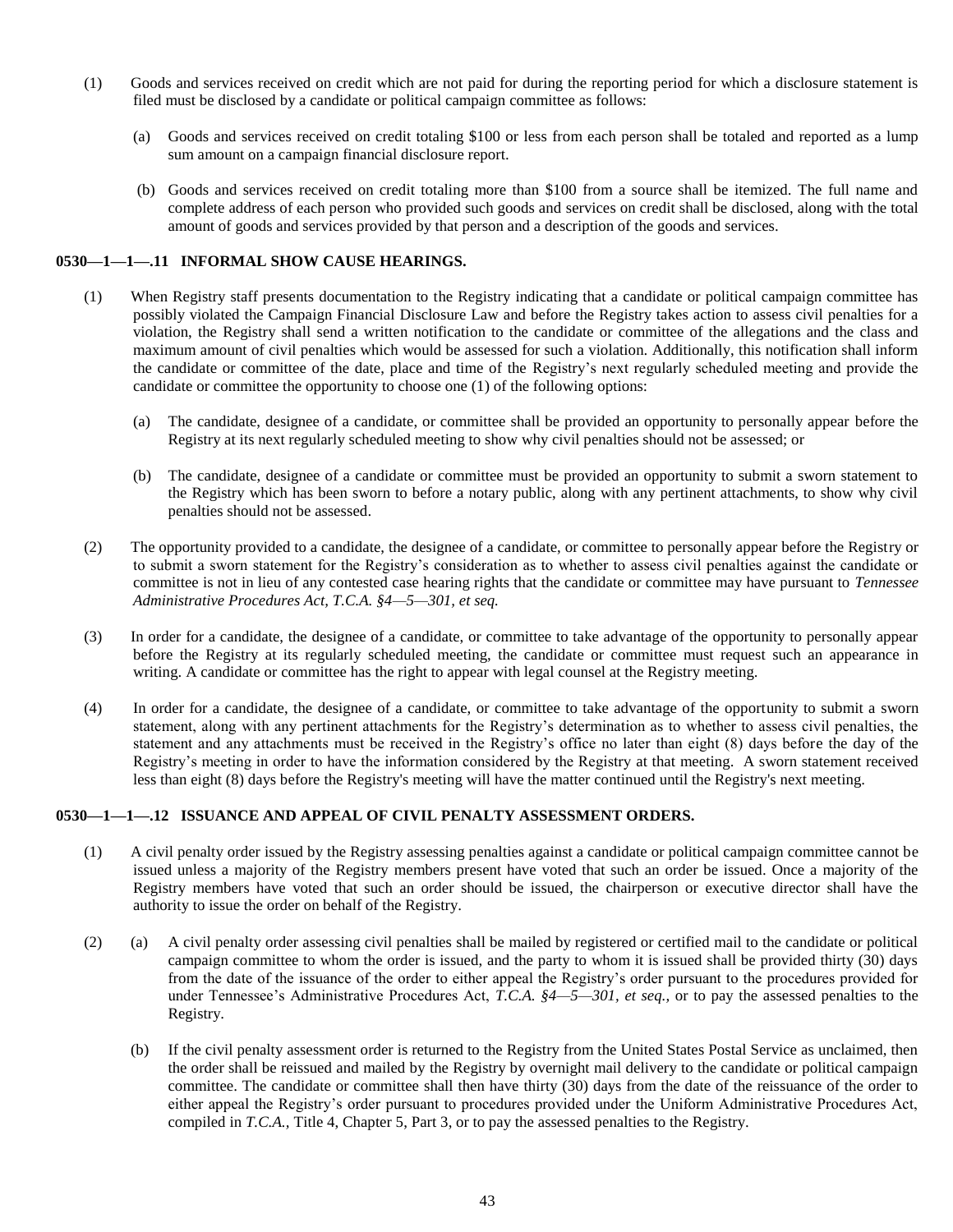- (3) In order for a candidate or a political campaign committee to appeal an order issued by the Registry assessing civil penalties, the candidate or political campaign committee shall file a petition with the Registry. This petition shall be considered a request for a contested case hearing pursuant to the Uniform Administrative Procedures Act, *T.C.A. §4—5—301, et seq.*
- (4) If the Registry's order assessing civil penalties is not appealed within thirty (30) days of its issuance by the candidate or political campaign committee to whom it was issued, the order becomes a final order.
- (5) If a candidate or political campaign committee fails to either appeal a civil penalty order issued to it by the Registry or to pay the Registry the assessed penalties and the Registry's order becomes final without the party taking any such action, upon the order becoming final, the Registry shall forward the matter to the State Attorney General and Reporter's office. The Registry shall request that the Attorney General take legal action on its behalf to collect the civil penalties from the candidate or committee against whom the action has been taken.

## **0530—1—1—.13 RECONSIDERATION OF THE ISSUANCE OF CIVIL PENALTY ASSESSMENT ORDERS.**

- (1) If a candidate or political campaign committee against whom a civil penalty assessment order has been issued by the Registry wishes to request that the Registry reconsider the matter, the candidate or committee must follow these procedures to have the Registry consider the request:
	- (a) The candidate or committee must file a written request with the Registry asking that the assessment of civil penalties against the candidate or committee be reconsidered by the Registry. The written request for reconsideration must be filed with the Registry within fourteen (14) days of the date of the issuance of the Registry's order assessing civil penalties.
	- (b) For a written request for reconsideration to be considered by the Registry, the candidate or committee must include additional information concerning the matter that was not available for the Registry's consideration at its meeting at which the civil penalty order was issued by the Registry. If no additional information is included in the request for reconsideration, the Registry may choose not to reconsider the matter.
	- (c) If the candidate or political campaign committee files a written request for reconsideration of an assessment of civil penalties with the Registry and asks to make a personal appearance before the Registry at a regularly scheduled meeting and, without good cause, fails to appear at that meeting without having notified the Registry prior to the meeting, the Registry will deny the request for reconsideration.
	- (d) While a request for reconsideration of a civil penalty order by a candidate or political campaign committee is pending before the Registry, the Registry's order assessing penalties does not become final until a determination is made by the Registry as to the request for reconsideration. Upon a vote of a majority of the Registry members to deny a candidate's or political campaign committee's request for reconsideration of any civil penalty assessment order, the Registry shall issue an order denying the request and providing the candidate or committee ten (10) days after the date of the issuance of the order to appeal the original assessment order under the *Tennessee Administrative Procedures Act* before the order becomes a final order.

#### **0530—1—1—.14 ISSUANCE OF ADVISORY OPINIONS BY THE REGISTRY.**

- (1) A candidate may submit to the Registry a written request for an advisory opinion as to the application of the Campaign Financial Disclosure Law. In submitting such a request, the candidate shall include a complete description of all facts relevant to the specific transaction or activity which is the subject of the opinion request.
- (2) After reviewing a candidate's request for an advisory opinion and if the Registry staff determines that more information from the candidate is necessary in order for the Registry to properly respond to the request, the staff shall notify the candidate of the additional information which should be submitted to the Registry.
- (3) If the Registry staff determines that an advisory opinion request contains a complete description of the proposed transaction or activity, the staff shall notify the candidate making the request that it was received by the Registry and that the matter shall be presented by the staff to the board at its next scheduled meeting for an advisory opinion to be issued.
- (4) After reviewing a candidate's advisory opinion request and upon determining that the request presents essentially the same fact situation or proposed activity which was the subject of an advisory opinion previously issued by the Registry, the staff may recommend to the board at its next regularly scheduled meeting that a copy of that earlier opinion be sent to the candidate, in lieu of issuing a new opinion. If a majority of the members of the Registry present and voting at the meeting vote to adopt the staff's recommendation, a copy of the previous opinion shall be mailed to the candidate with a memorandum explaining that the analysis and conclusion(s) contained in that previous opinion are applicable to the activity being proposed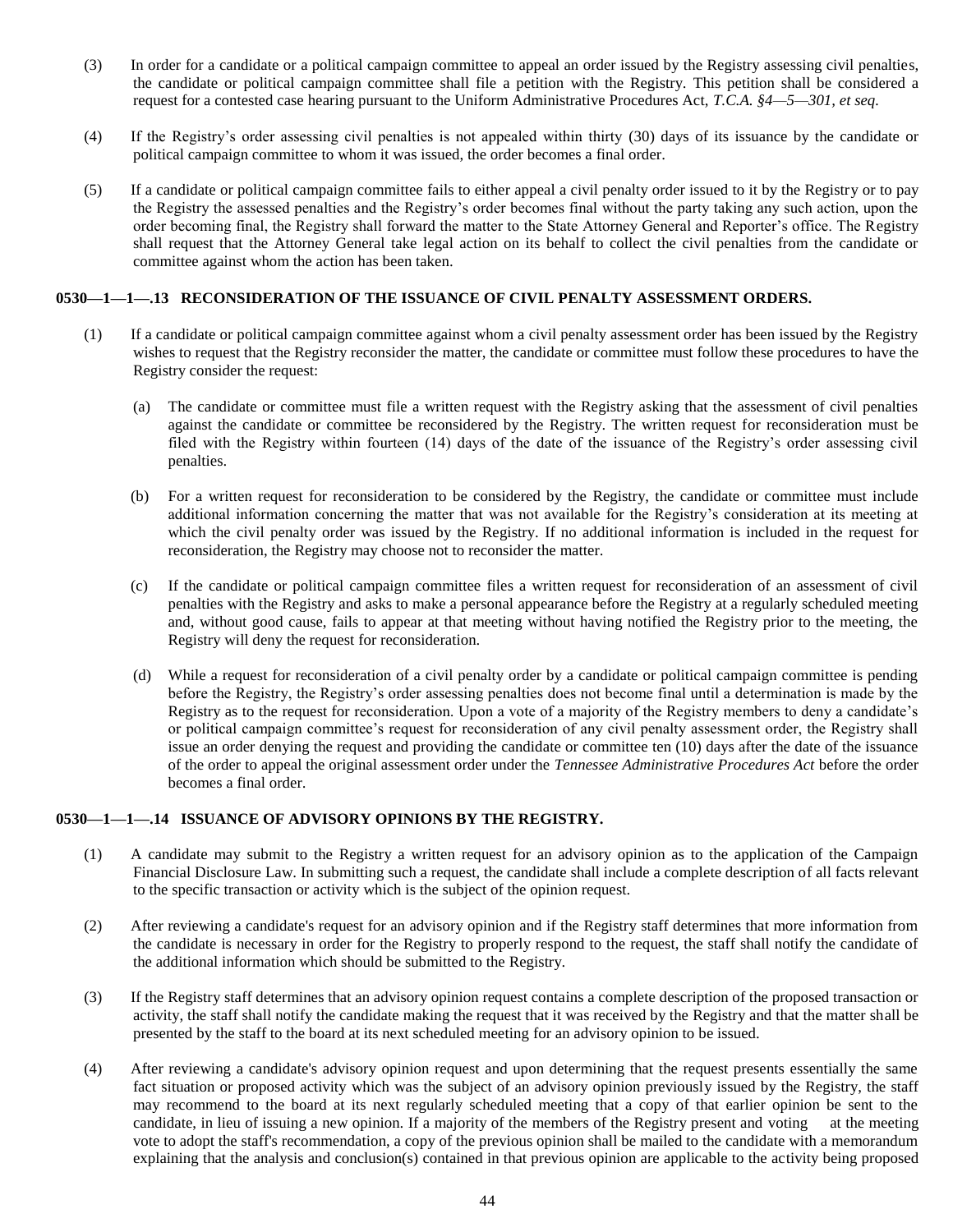by the candidate. However, if a majority of the members present and voting at the meeting determine that a new advisory opinion should be issued addressing the candidate's opinion request, the procedures outlined in paragraph 5 through 8 of this rule shall be followed in issuing the opinion, where applicable.

- (5) The Registry staff shall review the question presented in the candidate's request and research the applicable provisions of the Campaign Disclosure Law. A draft of an advisory opinion shall be presented to the members of the Registry at the board's next meeting, with a recommendation from the staff. After reviewing the draft, the members of the Registry present at the meeting shall then vote as to whether to issue the opinion as drafted.
- (6) If a majority of the members of the Registry present and voting at a meeting vote to issue an advisory opinion as drafted by the staff, the advisory opinion shall be issued under the signature of the chairperson. The opinion shall be provided to the candidate who requested it. Additionally, the Executive Director shall forward copies of the opinion to the office of Legislative Legal Services and to all local county election commission offices for dissemination. A copy of the opinion shall be retained on file at the Registry office for public inspection and copying.
- (7) If a majority of the members of the Registry present and voting at a meeting vote not to adopt an opinion as drafted, any board recommended changes shall be made in the opinion by the staff. If the changes voted by the board are minor changes, the staff shall be directed to make those specific changes, and the opinion shall be issued under the signature of the chairperson without further review by the board. The procedures for disseminating the advisory opinion as set forth in paragraph (6) shall then be followed.
- (8) If a majority of the Registry members present and voting at a meeting vote changes to be made to a draft advisory opinion which require the staff to rewrite the opinion with a different result, the Executive Director shall resent another draft of the opinion to the board members at the next scheduled meeting of the Registry.

# **0530—1—1—.15 LOCAL ELECTION REPORTING.**

- (1) Each county election commission shall notify the Registry of each local election held in their county at the same time that public notice is posted.
- (2) On a form prescribed by the Registry, the notice of election from the county election commission shall provide the Registry with the following information for each local election to be held: county, city (if applicable), qualifying deadline, date of election and offices on the ballot. The form shall be signed by an official from the county election commission.
- (3) For each campaign financial disclosure report required to be filed by a local candidate, the county election commission shall, on a form prescribed by the Registry, certify that all candidates have filed the report timely or provide a list of candidates that have failed to timely file the report. The form shall be signed by an official from the county election commission.
- (4) For each candidate listed by the county election commission as failing to timely file a report, the county election commission shall provide the Registry with a copy of the original notification letter, certified notification letter, acknowledgement card from the certified letter and report (if applicable).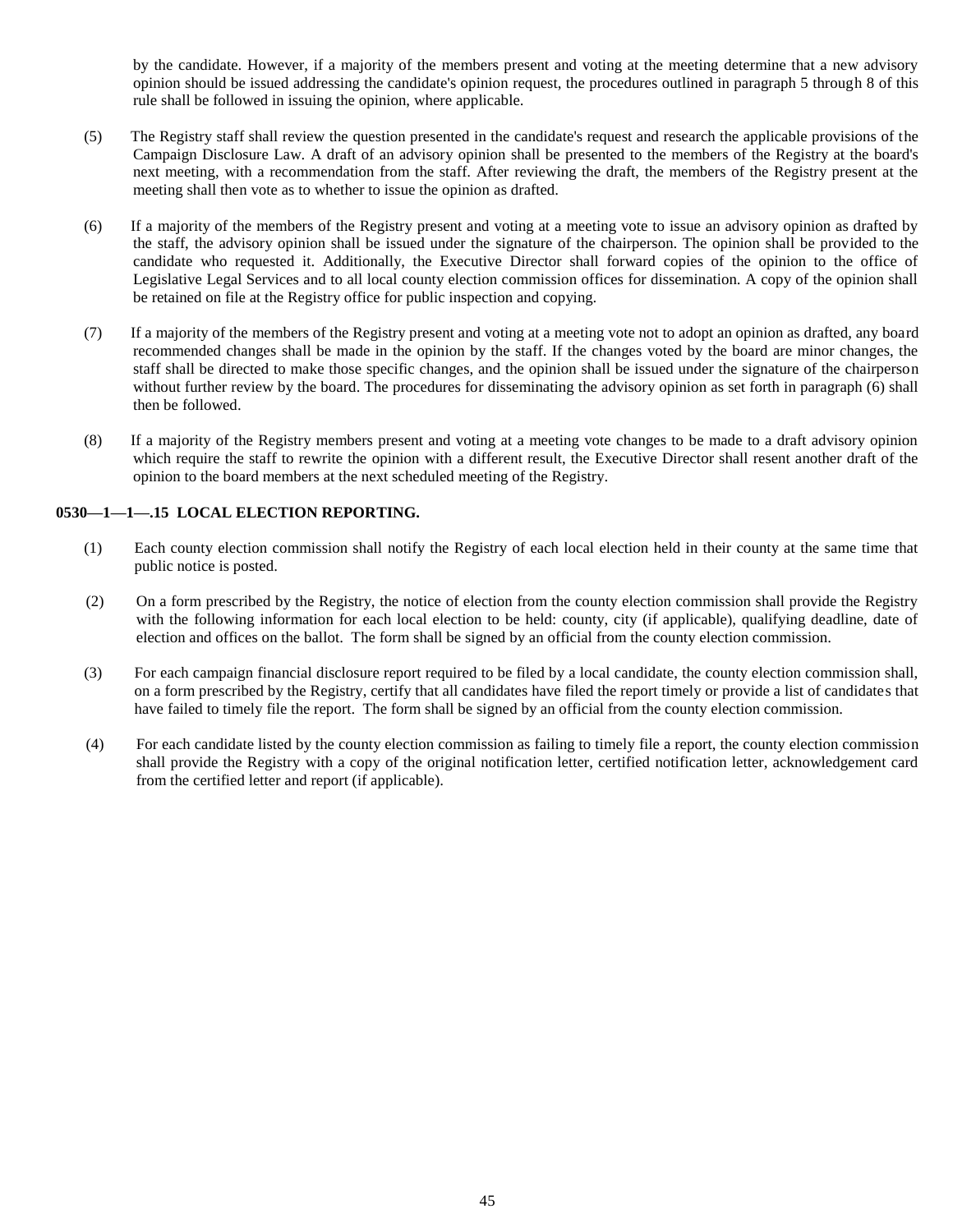# **RULES OF TENNESSEE REGISTRY OF ELECTION FINANCE**

#### **CHAPTER 0530-1-3 CAMPAIGN FINANCE RULES**

#### **TABLE OF CONTENTS**

| $0530 - 1 - 3 - 01$    | Elections                                             |
|------------------------|-------------------------------------------------------|
| $0.530 - 1 - 3 - 0.02$ | Campaign Contributions                                |
| $0530 - 1 - 3 - 03$    | <b>Attribution of Campaign Contributions</b>          |
| $0530 - 1 - 3 - 04$    | Certification of Political Treasurer                  |
| $0530 - 1 - 3 - 05$    | <b>Bookkeeping Procedures</b>                         |
| $0530 - 1 - 3 - 06$    | Disclosure of Affiliation of Multicandidate Political |
|                        | Campaign Committees (PACs)                            |
| $0530 - 1 - 3 - 07$    | Independent Campaign Expenditure                      |
| $0530 - 1 - 3 - 0.08$  | Use of a Conduit                                      |
| $0530 - 1 - 3 - 09$    | Administrative Termination of a Multicandidate        |
|                        | Committee's Registration                              |
|                        |                                                       |
|                        |                                                       |

#### **0530—1—3—.01 ELECTIONS.**

(1) A primary election, general election, run-off election or special election is each considered a separate election with separate contribution limits.

#### **0530—1—3—.02 CAMPAIGN CONTRIBUTIONS.**

- (1) Contributions from a candidate's family members are subject to the same dollar limitations as contributions from any other individual.
- (2) A child under eighteen (18) years of age may make contributions from monies he/she owns or controls if the child knowingly and voluntarily makes such contributions. Children may not use funds provided as a gift to them for the purpose of making a contribution.
- (3) If a person is a candidate for more than one state or local office, an individual or multicandidate political campaign committee may make contributions which do not exceed the dollar limits as set forth in T.C.A. §§2-10-302 and 2-10-306, to the candidate or his/her authorized political committees for each election for each office, as long as:
	- (a) Separate campaign bank accounts are maintained for each campaign.
	- (b) Each campaign shall have different and distinct campaign names (i.e. John Doe for State Senate and John Doe for Property Assessor).
	- (c) Separate contribution checks must be written to each separate campaign.
- (4) A candidate who accepts contributions for an election in a particular election year may not accept contributions for the same office in any future election year until the completion of all elections in which the candidate is involved in the present election year. (I.e. An individual who is a candidate in a 2000 election cannot collect monies for the 2002 elections for the same office until all the 2000 elections in which the person is a candidate have been completed for that office.)

#### **0530—1—3—.03 ATTRIBUTION OF CAMPAIGN CONTRIBUTIONS.**

- (1) A candidate's campaign financial disclosure report must disclose the particular election for which each itemized contribution is allocated. The Registry staff will return a campaign financial disclosure report to a candidate for such designations if the allocations are not indicated on the report.
	- (2) A candidate who has outstanding loans and/or obligations from a previous election cycle may accept contributions in the current election to apply to the loans of the previous election. However, these contributions count towards the current election campaign contribution limits whether they are used to pay off the previous campaign loans and/or obligations or used in the current election campaign.
- (3) Contributions made by written instrument, such as a check, shall be attributed to the payor of the instrument, unless otherwise indicated.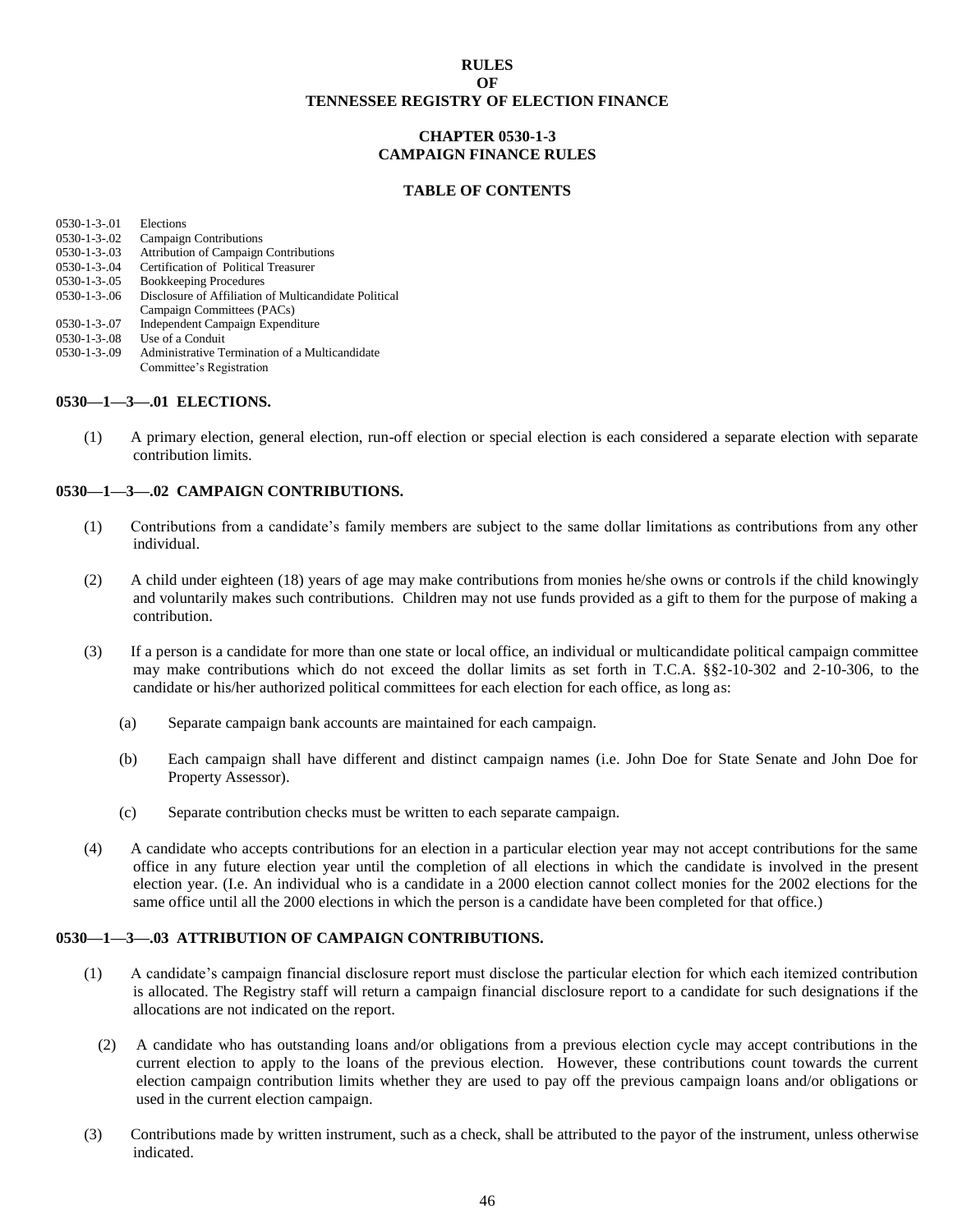(4) Any reduction in the unpaid balance of a loan shall reduce proportionally the amount endorsed or guaranteed by each endorser or guarantor. Once the loan is repaid in full, the guarantee or endorsement no longer counts against such guarantor's or endorser's contribution limits.

# **0530—1—3—.04 CERTIFICATION OF POLITICAL TREASURER.**

(1) After a candidate completes his/her last election in an election year, a candidate must file an "Appointment of Political Treasurer's Statement" to certify the name of the campaign treasurer with the Registry and/or local county election commission, as appropriate, before the candidate may receive any additional contributions for a future election or for constituent services, unless the candidate has an outstanding loan or obligation from a prior election. The candidate may utilize the same individual as political treasurer that has been used in a past election cycle, but the new designation of treasurer must be filed.

#### **0530—1—3—.05 BOOKKEEPING PROCEDURES.**

- (1) A candidate must adopt a record-keeping system to distinguish between contributions made for a primary election and those made for a general election. Contributions received for a general election may not be spent in the preceding primary election, but any funds remaining from a primary election may be used in a subsequent general election.
- (2) A candidate through his/her record-keeping system must be able to determine the aggregate amount of contributions received per election from each contributor.
	- (3) A candidate must have a bookkeeping system in place documenting contributions and expenditures. The Registry recommends that candidates and their committees maintain copies of all contributions received or in the alternative a journal or listing of contributions and expenditures.

# **0530—1—-3—.06 DISCLOSURE OF AFFILIATION OF MULTICANDIDATE POLITICAL CAMPAIGN COMMITTEES (PACs).**

(1) When registering as a multicandidate political campaign committee (PAC), a committee must disclose its affiliation with any other PACs and provide the names and addresses of those PACs. Such affiliations must be disclosed in the PAC's appointment of political treasurer statement. A committee must notify the Registry if it later becomes affiliated with any other PACs and provide the names and addresses of those PACs within thirty (30) days of the affiliation occurring.

#### **0530—1—3—-.07 INDEPENDENT CAMPAIGN EXPENDITURES.**

- (1) "Independent expenditure" means an expenditure by a person for a communication expressly advocating the election or defeat of a clearly identified candidate which is not made with the cooperation or with the prior consent of, or in consultation with, or at the request of, or suggestion of, a candidate or any agent or authorized committee of such candidate.
- (2) "Expressly advocating" means any communication containing a message advocating election or defeat, including but not limited to the name of the candidate, or expressions such as "vote for", "elect", "support", "cast your ballot for", or "vote against", "defeat" or "reject".
- (3) "Clearly identified candidate" means that the name of the candidate appears, a photograph or drawing of the candidate appears, or the identity of the candidate is otherwise apparent by unambiguous reference.
- (4) "Made with the cooperation or with the prior consent of, or in consultation with, or at the request or suggestion of, a candidate or any agent or authorized committee of the candidate" means:
	- (a) Any arrangement, coordination, or direction by the candidate or his/her agent prior to the publication, distribution, display, or broadcast of the communication. An expenditure will be presumed to be so made when it is:
	- 1. Based on information about the candidate's plans, projects, or needs provided to the expending person by the candidate, or by the candidate's agent(s), with a view toward having an expenditure made; or
	- 2. Made by or through any person who is, or has been, authorized to raise or expend funds, who is, or has been, an officer of any authorized committee, or who is, or has been, receiving any form of compensation or reimbursement from the candidate, the candidate's committee or agent.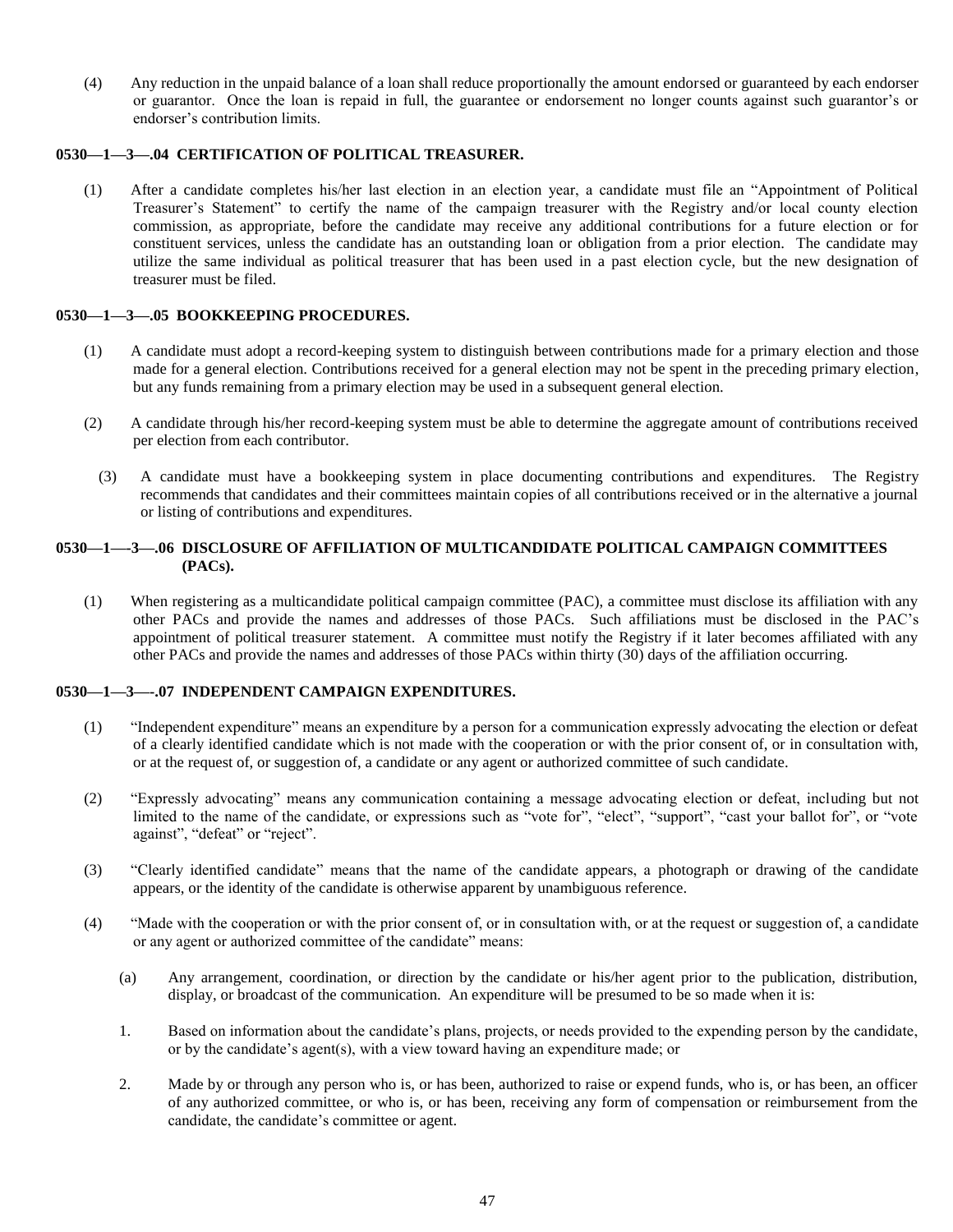- (5) "Agent" means any person who has actual oral or written authority, either express or implied, to make or to authorize the making of expenditures on behalf of a candidate, or means any person who has been placed in a position within the campaign organization where it would reasonably appear that in the ordinary course of campaign-related activities he or she may authorize expenditures.
- (6) An expenditure not qualifying under this section as an independent expenditure shall be an in-kind contribution to the candidate.
- (7) No expenditure by an authorized committee of a candidate on behalf of that candidate shall qualify as an independent expenditure.
- (8) Every political committee, which makes independent expenditures, shall report all such expenditures on campaign disclosure reporting forms pursuant to T.C.A. §2-1-105(d). Independent expenditures totaling more than \$100 to a single payee during a reporting period made to support or oppose a clearly identified candidate shall be itemized, disclosing the name and address of the payee, the purpose, date and amount of the expenditure and the office sought by the candidate. Those independent expenditures totaling \$100 or less to a single payee during a reporting period shall be reported as a total by categories.

## **0530—1—3—.08 USE OF A CONDUIT.**

- (1) In determining whether a person(s) is using directly or indirectly a committee, group or other organization as a conduit or intermediary to make a campaign contribution in violation of T.C.A. § 2-10-303(3), the Registry of Election Finance, in its discretion, may consider any or all of the following factors. The Registry is not limited to these factors, however, and any additional relevant information may be received and considered as to whether a contribution was made directly or indirectly using a conduit or intermediary in violation of T.C.A. § 2-10-303(3).
	- (a) Contributions
		- 1. All contribution(s) received by the committee or organization came from a single source.
		- 2. The percentage of contributions received by the committee or organization from a single source.
		- 3. The number of contributors to the committee or organization.
		- 4. Whether an individual contributor, who has reached the individual limit on contributions to a particular candidate, has made a contribution(s) to a committee or organization, that, within a ninety (90) day period of receiving such contribution(s), makes an expenditure to the same candidate.
		- 5. The contribution history of the contributor to the committee or organization.
		- 6. The relationship between the contributor(s) to the committee or organization and the officials of the committee or organization.
		- 7. The affiliations, relationships or connections between the committee or organization and other committees and organizations.
	- (b) Expenditures
		- 1. The percentage of available funds given by the committee or organization to a single candidate.
		- 2. The number of expenditures made by the committee or organization to candidates.
		- 3. The history of the committee or organization in making expenditures.
		- 4. Whether multiple expenditures were made to a single candidate in an election cycle.
	- (c) Timing
		- 1. The time frame of contributions received by the committee or organization.
		- 2. The time frame of expenditures made by the committee or organization.
		- 3. The length of time the committee or organization has been active.